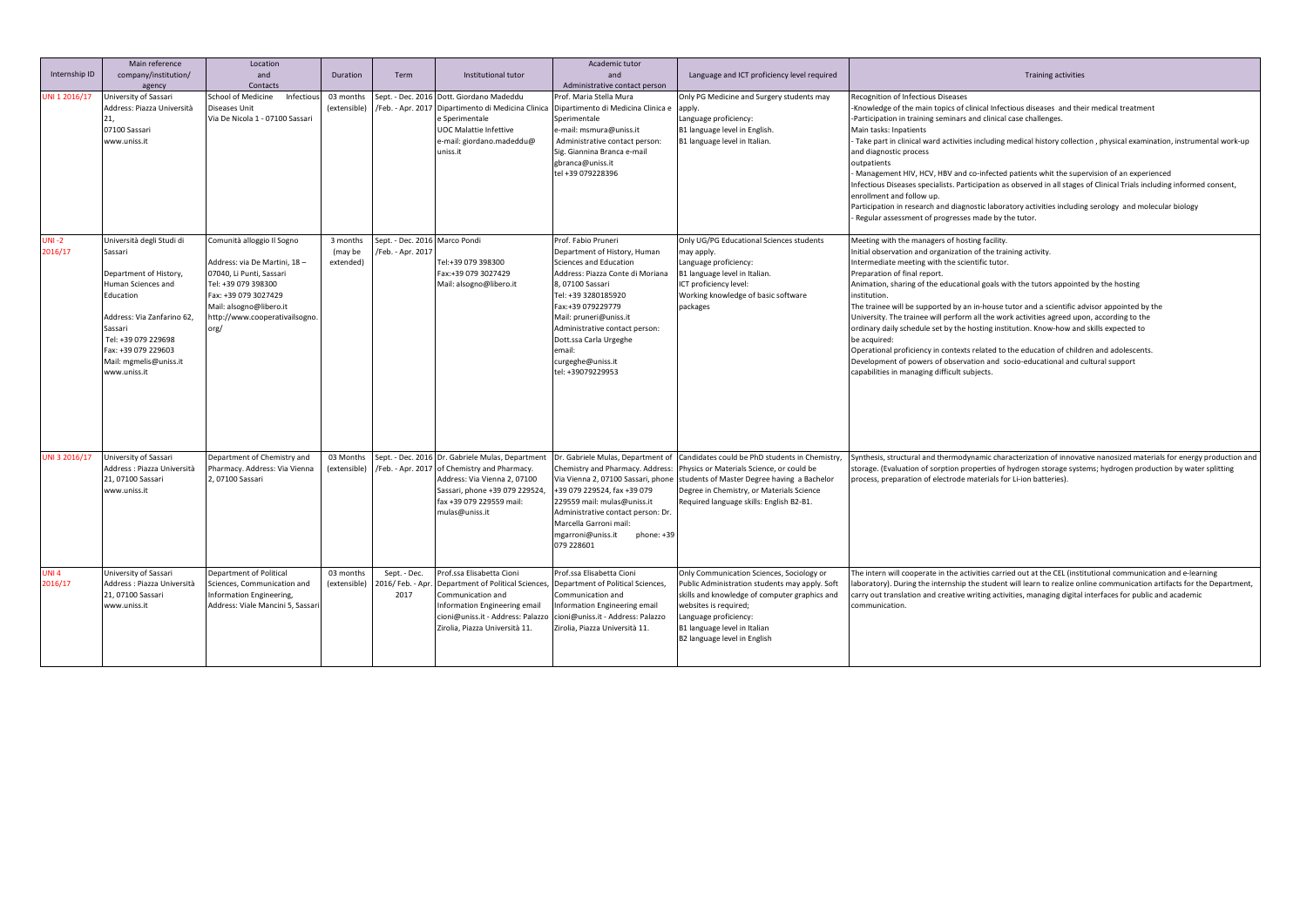| Internship ID           | Main reference<br>company/institution/<br>agency                                                                  | Location<br>and<br>Contacts                                                                                                                                                                                                   | Duration                  | Term                                       | Institutional tutor                                                                                                                                                          | Academic tutor<br>and<br>Administrative contact person                                                                                                                                                                                                     | Language and ICT proficiency level required                                                                                                                                                                                                                                                                                                                                                                                                                                                                                                                                                                                                                       | <b>Training activities</b>                                                                                                                                                                                                                                                                                                                                                                                                                                                                                                                                                                 |
|-------------------------|-------------------------------------------------------------------------------------------------------------------|-------------------------------------------------------------------------------------------------------------------------------------------------------------------------------------------------------------------------------|---------------------------|--------------------------------------------|------------------------------------------------------------------------------------------------------------------------------------------------------------------------------|------------------------------------------------------------------------------------------------------------------------------------------------------------------------------------------------------------------------------------------------------------|-------------------------------------------------------------------------------------------------------------------------------------------------------------------------------------------------------------------------------------------------------------------------------------------------------------------------------------------------------------------------------------------------------------------------------------------------------------------------------------------------------------------------------------------------------------------------------------------------------------------------------------------------------------------|--------------------------------------------------------------------------------------------------------------------------------------------------------------------------------------------------------------------------------------------------------------------------------------------------------------------------------------------------------------------------------------------------------------------------------------------------------------------------------------------------------------------------------------------------------------------------------------------|
| UNI 5<br>2016/17        | University of Sassari<br>Address: Piazza Università<br>21, 07100 Sassari<br>www.uniss.it                          | Department of Pharmacy and<br>Chemistry<br>Address:<br>Via Muroni 23/A, 07100 Sassari                                                                                                                                         | 3 months                  | Sept. - Dec.<br>2016/ Feb. - Apr.<br>2017  | Prof.<br>Alessandra T. Peana<br>Department of Pharmacy and<br>Chemistry<br>Address: via Muroni 23<br>N. di telefono: 079 228738<br>Fax: 079 228715<br>Email: apeana@uniss.it | Prof.<br>Alessandra T. Peana<br>Department of Pharmacy and<br>Chemistry<br>Address: via Muroni 23<br>N. di telefono: 079 228738<br>Fax: 079 228715<br>Email: apeana@uniss.it<br>Dott.ssa Carla Urgeghe<br>Email:<br>curgeghe@uniss.it<br>tel: +39079229953 | Applicants must possess one of the following<br>titles: Master's level degree in Pharmaceutical<br>Studies, or Pharmaceutical Chemistry and<br>Technologies. Theoretical and practical<br>knowledge of Pre-clinic Pharmacology is required<br>to perform animal testing for addictive<br>substances.<br>Language proficiency:<br>B1 language level in English<br>A2 language level in Italian                                                                                                                                                                                                                                                                     | The training includes the study of the motivational properties of the drugs of abuse, with particular reference to<br>alcohol, in conditioned place preference, self-administration and drug discrimination experiments.                                                                                                                                                                                                                                                                                                                                                                   |
| <b>UNI 6</b><br>2016/17 | University of Sassari<br>Address: Piazza Università<br>21, 07100 Sassari<br>www.uniss.it                          | Department of Natural<br>esources and Environmental<br>Address: via<br>Sciences<br>Muroni 25, 07100 Sassari<br>N. di telefono:<br>39079 228629<br>Cell servizio: +393209225653<br>ax +39079228665<br>Mail: r.manconi@uniss.it | 3 months<br>(extensible)  | Sept. - Dec.<br>2016/ Febr. -<br>Apr. 2017 | Prof.<br>Renata Manconi<br>Department of Natural<br>Resources and Environmental<br>Sciences<br>Address:<br>V. Muroni 25, 07100<br>Sassari                                    | Prof.<br>Renata Manconi<br>Department of Natural Resources<br>and Environmental<br>Sciences<br>Address:<br>V. Muroni 25, 07100<br>Sassari<br>Dott.ssa Carla Urgeghe<br>Email:<br>curgeghe@uniss.it<br>tel: +39079229953                                    | Only UG/PG students enrolled on Natural<br>Sciences, Biological Sciences, Environmental<br>Sciences courses may apply.<br>Basic knowledge of zoology, hydrobiology<br>and/or marine biology is required.<br>Language proficiency:<br>Good written and spoken level in one of the<br>following languages: B1 language level in<br>English/French/Spanish<br>A2<br>language level in Italian                                                                                                                                                                                                                                                                        | The training includes:<br>Acquiring more information on issues and basic/applied study techniques about the<br>protection and conservation of biodiversity of aquatic (marine and/or freshwater) wildlife<br>Honing language skills and participating in the planning of small basic/applied projects on<br>the protection/conservation of biodiversity.<br>The training activity will include the following activities:<br>field and laboratory activities in collaboration with a work group consisting of researchers,<br>research fellows, senior graduate and post-graduate students. |
| UNI 7<br>2016/17        | School of Medicine<br>University of Sassari<br>Address: Piazza Università<br>21.<br>07100 Sassari<br>www.uniss.it | Unit of Pharmacology Address:<br>Viale San Pietro 43/b, 07100<br>SASSARI                                                                                                                                                      | 03 months<br>(extensible) | Sept. - Dec.<br>2016/ Feb. - Apr.<br>2017  | Prof. Pier Andrea Serra<br>School of Medicine<br>Department of Pharmacology<br>e-mail: paserra@uniss.it                                                                      | Prof. Pier Andrea Serra<br>School of Medicine<br>Department of Pharmacology<br>e-mail: paserra@uniss.it<br>Administrative contact person<br>Sig. Giannina Branca<br>e-mail gbranca@uniss.it<br>tel +39 079228396                                           | Only PG Medicine, Chemistry, Biological Sciences,<br>Pharmacy and Biotechnology Sciences students<br>Language Proficiency:<br>may apply.<br>B1 level in English<br>A2 language level in Italian                                                                                                                                                                                                                                                                                                                                                                                                                                                                   | construction and characterization of sensor and biosensor for monitoring neurochimical molecules.                                                                                                                                                                                                                                                                                                                                                                                                                                                                                          |
| UNI 8<br>2016/17        | School of Medicine<br>University of Sassari<br>Address: Piazza Università<br>07100 Sassari<br>www.uniss.it        | <b>Jnit of Pharmacology Address:</b><br>Viale San Pietro 43/b, 07100<br>SASSARI                                                                                                                                               | 03 months<br>(extensible) | Sept. - Dec.<br>2016/ Feb. - Apr.<br>2017  | Dott. Gaia Rocchitta<br>School of Medicine<br>Department of Pharmacology<br>e-mail: grocchitta@uniss.it                                                                      | Dott. Gaia Rocchitta<br>of Medicine<br>Department of Pharmacology<br>e-mail: grocchitta@uniss.it                                                                                                                                                           | School Only PG Medicine, Chemistry, Biological Sciences,<br>Pharmacy and Biotechnology Sciences students<br>nay apply.<br>Language Proficiency:<br>B1 level in English<br>A2 language level in Italian                                                                                                                                                                                                                                                                                                                                                                                                                                                            | characterization of nanostructured materials for the construction of transducers for sensors and biosensors for the<br>monitoring of biological and nutraceutical molecules                                                                                                                                                                                                                                                                                                                                                                                                                |
| <b>UNI9</b><br>2016/17  | University of Sassari<br>Address: Piazza università 21<br>07100 Sassari<br>www.uniss.it                           | Department of Pharmacy and<br>hemistry:<br>Address<br>Via Muroni 23/A, 07100 Sassari                                                                                                                                          | 3 months                  | Sept. - Dec.<br>2016/ Feb. - Apr.<br>2017  | Prof.<br>Gianpiero Boatto<br>Department of Pharmacy and<br>Chemistry<br>Address: via Muroni 23/a, 07100<br>Sassari                                                           | Prof.<br>Gianpiero Boatto<br>Department of Pharmacy and<br>Chemistry<br>Address: via Muroni 23/a, 07100<br>Sassari<br>Dott.ssa Carla Urgeghe<br>Email:<br>curgeghe@uniss.it<br>tel: +39079229953                                                           | Applicants must possess one of the following<br>titles: Master's level degree in Pharmaceutical<br>Studies, or Pharmaceutical Chemistry and<br>Technologies. Basic theoretical and practical<br>knowledge of Pharmaceutical and Toxicological<br>Chemistry is required, with particular reference<br>to instrumental analytical techniques, such as<br>GC/FID, GC/MS, HPLC/ISI-MS, HPLC/MS/MS,<br>CE/ISI-MS. Theoretical and practical knowledge<br>of the methodologies for the extraction of drugs<br>and metabolites from various biological matrices<br>is required.<br>Language proficiency:<br>B2 language level in English<br>B1 language level in Italian | The internship is intended to provide more information about new analytical methodologies in the context of:<br>detection of residues of drugs of abuse and addictive and psychotropic substances,<br>chemical and enzymatic stability evaluation of prodrugs through the determination of residues of prodrugs, spacers e<br>parent drugs.                                                                                                                                                                                                                                                |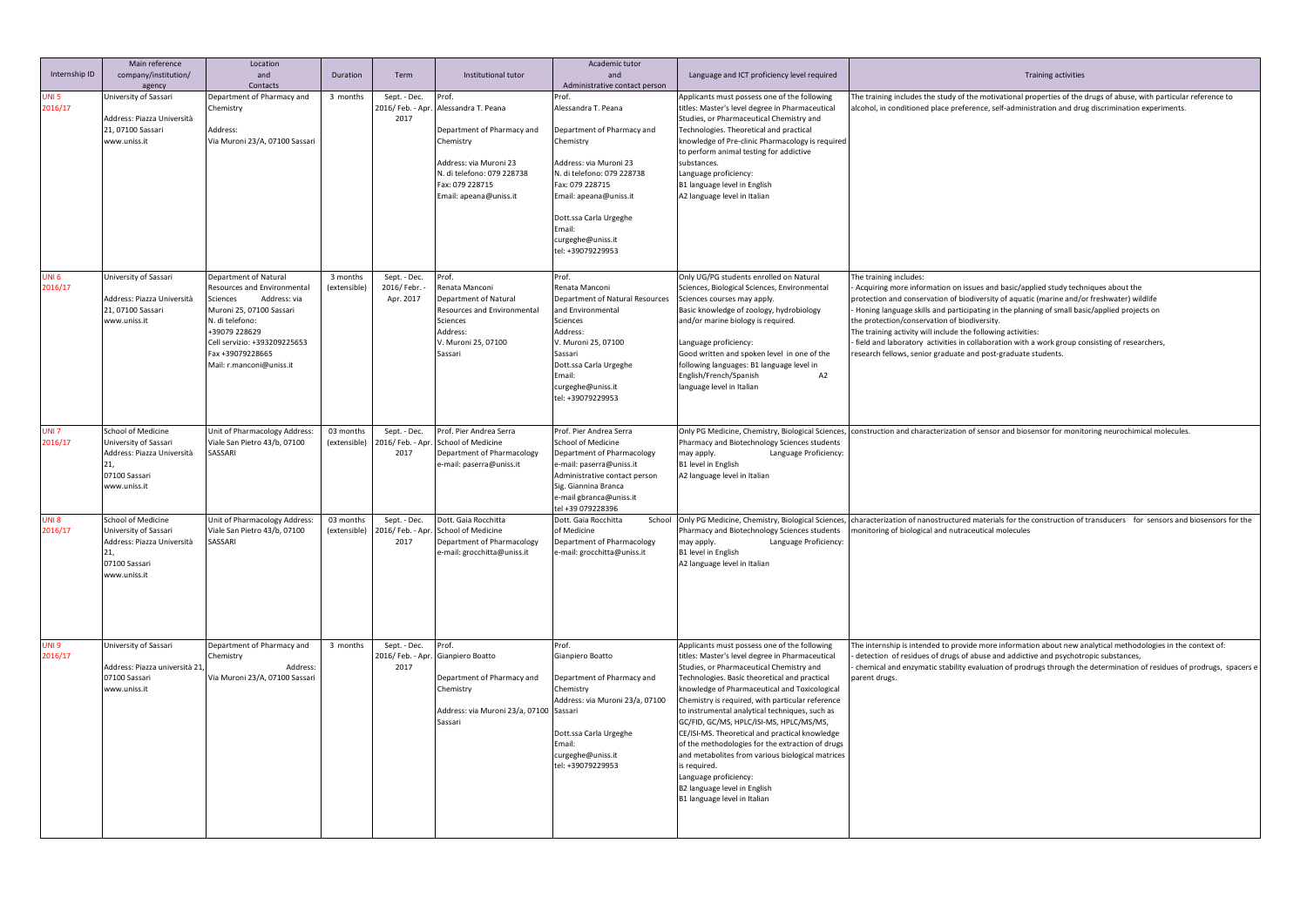| Internship ID     | Main reference<br>company/institution/<br>agency                                                                                                                                                      | Location<br>and<br>Contacts                                                                                                                                                                                     | Duration                           | Term                                      | Institutional tutor                                                                                                                                                                      | Academic tutor<br>and<br>Administrative contact person                                                                                                                                                                                                                                            | Language and ICT proficiency level required                                                                                                                                                                                                                                                                                                                                                                                                                                                                                         | <b>Training activities</b>                                                                                                                                                                                                                                                                                                                                                                                                                                                                                                                                                                                                            |
|-------------------|-------------------------------------------------------------------------------------------------------------------------------------------------------------------------------------------------------|-----------------------------------------------------------------------------------------------------------------------------------------------------------------------------------------------------------------|------------------------------------|-------------------------------------------|------------------------------------------------------------------------------------------------------------------------------------------------------------------------------------------|---------------------------------------------------------------------------------------------------------------------------------------------------------------------------------------------------------------------------------------------------------------------------------------------------|-------------------------------------------------------------------------------------------------------------------------------------------------------------------------------------------------------------------------------------------------------------------------------------------------------------------------------------------------------------------------------------------------------------------------------------------------------------------------------------------------------------------------------------|---------------------------------------------------------------------------------------------------------------------------------------------------------------------------------------------------------------------------------------------------------------------------------------------------------------------------------------------------------------------------------------------------------------------------------------------------------------------------------------------------------------------------------------------------------------------------------------------------------------------------------------|
| UNI-10<br>2016/17 | Jniversity of Sassari<br>Address: Piazza Università<br>21.07100 Sassari<br>www.uniss.it                                                                                                               | Department of Architecture,<br>Design and Planning<br>Address:<br>Piazza Duomo, 6<br>07041 Alghero (SS)<br>N. di telefono: +39<br>0799720415<br>Fax +39 0799720420<br>Email architettura@uniss.it               | 03 mesi<br>extensible              | Sept. - Dec.<br>2016/ Feb. - Apr.<br>2017 | 12 Prof. Maurizio<br>Minchilli<br>Department of<br>Architecture, Design and<br>Planning,<br>Laboratory GIS<br>Address: Viale<br>Garibaldi, 35<br>07041 Alghero (SS)                      | Prof. Maurizio Minchilli<br>Department of Architecture,<br>Design and Planning<br>Laboratory GIS<br>Address: Viale<br>Garibaldi, 35<br>07041 Alghero (SS)<br>Administrative contact<br>person:<br>Dott.ssa Barbara Silveri<br>Email: bsilveri@uniss.it<br>tel: +390799720415                      | Applicants must be enrolled on one of<br>the following courses:<br>Urban and Landscape Planning and/or<br>Architecture. The internship is intended to<br>develop skills and knowledge on<br>architectural and archaeological survey and<br>georeferenced data processing<br>Language proficiency<br>B1 language level in Spanish or English<br>A2 language level in Italian<br>ICT proficiency level required: working<br>proficiency in CAD (Microstation, Autocad)<br>and GIS (Geomedia, ArcGis, QuantumGIS,<br>gvSIG) softwares. | The trainee will provide assistance in building and developing regional scale DB's, in addition<br>to participating in architectural and archaeological photogrammetric surveys.<br>The trainee's duties will include the following activities:<br>Assistance in data processing and on-field data collection                                                                                                                                                                                                                                                                                                                         |
| JNI 11<br>2016/17 | Jniversity of Sassari<br>Department of Social and<br>Human Sciences<br>Address: Via Zanfarino 62,<br>Sassari<br>Tel: +39 079 229698<br>Fax: +39 079 229603<br>Email: mgmelis@uniss.it<br>www.uniss.it | Laboratory FOIST,<br>Social Policies and Educational<br>Processes<br>Address:<br>Piazza Conte di Moriana 8,<br>07100<br>Sassari, Italia<br>Tel: +39 079 229661<br>Fax: +39 079 229660<br>Email: merler@uniss.it | 3 months                           | Sept. - Dec.<br>2016/ Feb. - Apr<br>2017  | Dott. Stefano Chessa<br>Department of Social and<br>Human Sciences<br>email: schessa@uniss.it<br>Tel: +39079 229661                                                                      | Prof. Andrea Vargiu<br>Department of Social and Human<br>Sciences<br>Address:<br>Piazza Conte di Moriana 8, 07100<br>Sassari, Italia<br>Tel: +39/079229662<br>Email: avargiu@uniss.it<br>Administrative contact person:<br>Dott.ssa Carla Urgeghe<br>Email: curgeghe@uniss.it<br>tel:+39079229953 | Only social workers with secondary school<br>diploma (any EU country) may apply.<br>Language proficiency:<br>B2 language level in Italian.<br>ICT proficiency level: Windows OS applications<br>(Microsoft Office package)                                                                                                                                                                                                                                                                                                          | Cooperation with social workers assigned to the Municipality, the Province, the Local Health Agency, the Ministry of<br>Justice, social co-operatives etc. in order to define the internship programmes for students attending the first- and<br>second-level Social Service courses.<br>Organizational support to thesis research activities on topics agreed with local authorities and service sector<br>organizations ("tesi di servizio").<br>Cooperation in the definition of topics and in the development of the action research project.                                                                                     |
| JNI 12<br>2016/17 | University of Sassari<br>Address: Piazza Università<br>21, 07100 Sassari<br>www.uniss.it                                                                                                              | <b>Department of Pharmacy and</b><br>Chemistry<br>Address<br>Via Vienna 2, 07100<br>Sassari<br>N. di telefono: +39079<br>229535<br>Fax: +39079 229559<br>Email: zoroddu@uniss.it                                | 3 months<br>(extensible)           | Sept. - Dec.<br>2016/ Feb. - Apr.<br>2017 | Prof.<br>Zoroddu Maria<br>Antonietta<br>Department of<br>Pharmacy and<br>Chemistry<br>Address: Via Vienna<br>2,07100 Sassari                                                             | Prof.<br>Zoroddu Maria<br>Antonietta<br>Department of<br>Pharmacy and<br>Chemistry<br>Address: Via Vienna 2,<br>07100 Sassari<br>Administrative contact person:<br>Dott.ssa Carla Urgeghe<br>Email: curgeghe@uniss.it<br>tel:+39079229953                                                         | Applicants must possess one of the<br>following titles: Master's level degree in<br>Pharmaceutical Studies, or Pharmaceutical<br>Chemistry and Technologies, or Chemistry.<br>Basic theoretical and practical knowledge of<br>Inorganic and Bioinorganic Chemistry is<br>required to perform the analysis of the<br>interactions between metal molecules and<br>molecules of biological interest.<br>Language proficiency:<br>B1 language level in English<br>A2 language level in Italian                                          | The training includes the synthesis and analysis (by means of different spectroscopic<br>techniques) of organometallic compounds, consisting of metals and molecules of biological<br>interest such as proteins, peptides and chelating agents, for the prevention and treatment of<br>metal accumulation diseases.<br>The trainee's duties will include the following activities:<br>Synthesis of metal complexes<br>Analysis of molecular mechanisms connected with the toxic and carcinogenic effects of<br>metals. Characterization of metal complexes by means of spectroscopic techniques, such as<br>NMR, EPR, and UV-Visible. |
| JNI 13<br>2016/17 | Jniversity of Sassari<br>Address: Piazza Università<br>21.07100 Sassari<br>www.uniss.it                                                                                                               | Department of Chemistry and<br>Pharmacy. Address: Via Vienna<br>2,07100 Sassari                                                                                                                                 | 03 Months<br>(extensible)          | Sept. - Dec.<br>2016/ Feb. - Apr<br>2017  | Prof. Maria Agostina Cinellu,<br>Department of Chemistry and<br>Pharmacy. Address: Via Vienna<br>2, 07100 Sassari, phone +39 079<br>229499, fax +39 079 229559<br>mail: cinellu@uniss.it | Prof. Maria Agostina Cinellu,<br>Department of Chemistry and<br>Pharmacy, Address: Via Vienna 2.<br>07100 Sassari, phone +39 079<br>229499, fax +39 079 229559 mail:<br>cinellu@uniss.it                                                                                                          | Candidates could be PhD students in Chemistry<br>or could be students of Master Degree having a<br>Bachelor Degree in Chemistry.<br>Required<br>language skills: English B2-B1.                                                                                                                                                                                                                                                                                                                                                     | Synthesis and characterization of gold(I/III) complexes with nitrogen donor ligands with potential applications in the<br>field of catalysis and medicinal chemistry.                                                                                                                                                                                                                                                                                                                                                                                                                                                                 |
| JNI 15<br>2016/17 | Jniversity of Sassari<br>Address: Piazza Università<br>21, 07100 Sassari<br>www.uniss.it                                                                                                              | Department of Chemistry and<br>Pharmacy. Address: Via Vienna<br>2,07100 Sassari                                                                                                                                 | 3 Months (i<br>can be<br>extended) | Sept. - Dec.<br>2016/ Feb. - Apr.<br>2017 | Dr. Antonio Zucca, Department<br>of Chemistry and Pharmacy.<br>Address: Via Vienna 2, 07100<br>Sassari, phone +39 079 229493,<br>fax +39 079 229559 mail:<br>zucca@uniss.it              | Dr.Antonio Zucca, Department of<br>Chemistry and Pharmacy. Address:<br>Via Vienna 2, 07100 Sassari, phone<br>+39 079 229493, fax +39 079<br>229559 mail: zucca@uniss.it                                                                                                                           | Candidates could be PhD students in Chemistry<br>or Materials Science, or could be students of<br>Master Degree having a Bachelor Degree in<br>Chemistry, or Materials Science<br>Required<br>language skills: English B2-B1.                                                                                                                                                                                                                                                                                                       | Synthesis and characterization of organometallic complexes of noble metals. C-H bond activation mediated by<br>transition metals. C-C bond coupling mediated by transition metal ions.                                                                                                                                                                                                                                                                                                                                                                                                                                                |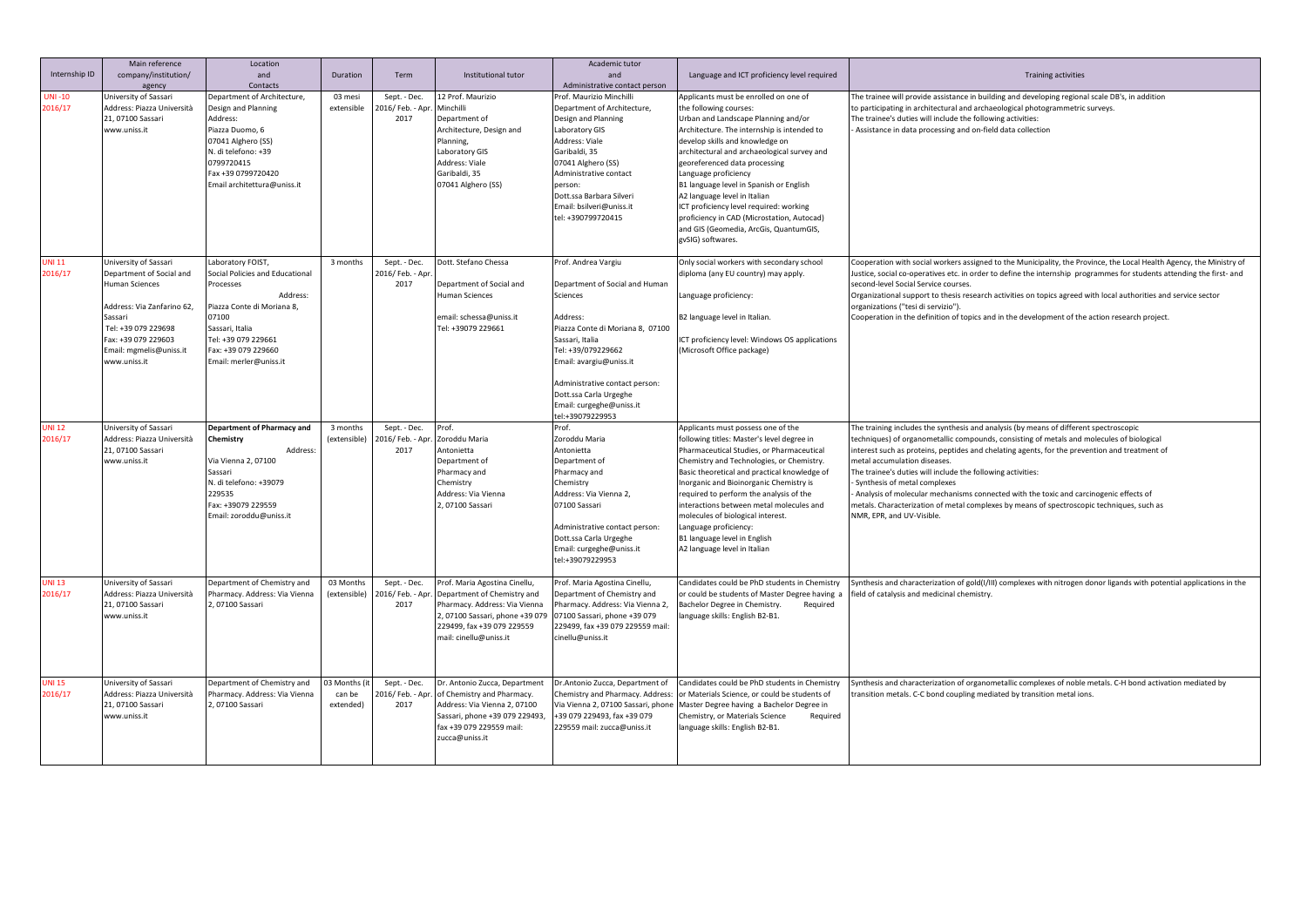| Internship ID           | Main reference<br>company/institution/<br>agency                                         | Location<br>and<br>Contacts                                                                                                                                                                   | <b>Duration</b>                     | Term                                      | Institutional tutor                                                                                                                                                                                     | Academic tutor<br>and<br>Administrative contact person                                                                                                                                                                                                                    | Language and ICT proficiency level required                                                                                                                                                                                                                                                          | <b>Training activities</b>                                                                                                                                                                                                                                                                                                                                                                                                                                                                                            |
|-------------------------|------------------------------------------------------------------------------------------|-----------------------------------------------------------------------------------------------------------------------------------------------------------------------------------------------|-------------------------------------|-------------------------------------------|---------------------------------------------------------------------------------------------------------------------------------------------------------------------------------------------------------|---------------------------------------------------------------------------------------------------------------------------------------------------------------------------------------------------------------------------------------------------------------------------|------------------------------------------------------------------------------------------------------------------------------------------------------------------------------------------------------------------------------------------------------------------------------------------------------|-----------------------------------------------------------------------------------------------------------------------------------------------------------------------------------------------------------------------------------------------------------------------------------------------------------------------------------------------------------------------------------------------------------------------------------------------------------------------------------------------------------------------|
| JNI 16<br>2016/17       | University of Sassari<br>Address: Piazza Università<br>21, 07100 Sassari<br>www.uniss.it | Department of Chemistry and<br>Pharmacy. Address: Via Vienna<br>2,07100 Sassari                                                                                                               | 03 Months<br>(extendible)           | Sept. - Dec.<br>2016/ Feb. - Apr<br>2017  | rof. Ugo Azzena, Department of<br>Chemistry and Pharmacy.<br>Address: Via Vienna 2, 07100<br>Sassari, phone +39 079 229549,<br>fax +39 079 228625 mail:<br>ugo@uniss.it                                 | Prof. Ugo Azzena, mail:<br>ugo@uniss.it; Dr. Luisa Pisano,<br>mail: luisa@uniss.it; Dr. Massimo<br>Carraro, mail: mcarraro@uniss.it;<br>Department of Chemistry and<br>Pharmacy. Address: Via Vienna 2,<br>07100 Sassari, phone +39 079<br>229549/8/6, fax +39 079 229559 | Candidates could be PhD students in Chemistry<br>or Pharmacy, or could be students of Master<br>legree having a Bachelor Degree in Chemistry,<br>Medicinal Chemistry or Pharmacy<br>Required language skills: English B2-B1.                                                                         | Green Chemistry: low impact methodologies in synthetic organic chemistry • Novel catalysts for aerobic oxidation of<br>alkenes . Simulation in nuclear magnetic resonance specroscopy                                                                                                                                                                                                                                                                                                                                 |
| UNI 17<br>2016/17       | University of Sassari<br>Address: Piazza Università<br>21, 07100 Sassari<br>www.uniss.it | Department of Chemistry and<br>Pharmacy. Address: Via Vienna<br>2,07100 Sassari                                                                                                               | 03 Months (i<br>can be<br>extended) | Sept. - Dec.<br>2016/ Feb. - Apr.<br>2017 | Dr. Maria Itria Pilo, Department<br>of Chemistry and Pharmacy.<br>Address: Via Vienna 2, 07100<br>Sassari, phone +39 079 229578,<br>mail: mpilo@uniss.it                                                | Chemistry and Pharmacy. Address:<br>+39 079 229578, fax +39 079<br>229559 mail: mpilo@uniss.it                                                                                                                                                                            | Dr. Maria Itria Pilo, Department of Candidates could be PhD students in Chemistry<br>or Materials Science, or could be students of<br>Via Vienna 2, 07100 Sassari, phone Master Degree having a Bachelor Degree in<br>Chemistry, or Materials Science<br>Required<br>language skills: English B2-B1. | Electrosynthesis and characterization of terthiophene-based, functionalized with N-donor ligands, conducting<br>polymers and metallopolymers. (Synthesis of monomers and of complexes with transition metal ions; spectroscopic<br>and electrochemical characterization of monomers and polymers; application in photovoltaic devices and<br>photoelectrocatalysis.)                                                                                                                                                  |
| UNI 19<br>2016/17       | University of Sassari<br>Address: Piazza Università<br>21.07100 Sassari<br>www.uniss.it  | <b>Psychiatric Clinic</b><br>Azienda Ospedaliera<br>Universitaria (AOU)<br>Address: Villaggio S. Camillo,<br>07100 Sassari<br>Tel:+39 079228350<br>Mail: Ilorettu@uniss.it                    | 3 months<br>(extensible)            | Sept. - Dec.<br>2016/ Feb. - Apr<br>2017  | Dott. Paolo Milia<br>Email:<br>pmilia@uniss.it<br>Psychiatric Clinic<br>Azienda Ospedaliera<br>Universitaria (AOU)<br>Address: Villaggio S.<br>Camillo, 07100<br>Sassari                                | Prof.ssa Liliana Lorettu<br>Department of<br><b>Biomedical Sciences</b><br>Address: Viale San<br>Pietro, 07100 Sassari<br>llorettu@uniss.it<br>Administrative contact<br>nerson:<br>Mrs. Giannina Branca<br>Email: gbranca@uniss.it<br>tel: +39079228396                  | Only PG Medicine and Surgery students may<br>apply.<br>Language proficiency:<br>B1 language level in English.<br>B1 language level in Italian.                                                                                                                                                       | Recognition of major psychiatric disorders according to DSM IV TR<br>Knowledge of the main topics of clinical psychiatrics and medical treatment of psychiatric disorders<br>Participation in psycho educational program.<br>Main tasks:<br>Take part in clinical interviews as a listener knowledge of the main psychonometric test to asses symptoms in<br>psychiatric outpatients<br>Evaluate psychiatric outpatients whit the supervision of an experienced psychiatrist<br>Regular assessment made by the tutor. |
| UNI 20 2016/17          | University of Sassari<br>Address: Piazza Università<br>21, 07100 Sassari<br>www.uniss.it | Department of Architecture and<br>Jrban Planning<br>Address:<br>via Garibaldi, 35<br>07041 Alghero (SS)<br>I. di telefono: +39 0799720415<br>Fax +39 0799720420<br>Mail architettura@uniss.it | 6 months                            | all year                                  | Prof. Silvia Serreli<br>Department of Architecture and<br>Urban Planning<br>LEAP Laboratory (International<br>Laboratory on environmental<br>Planning)<br>Address Piazza Duomo, 6<br>07041 Alghero (SS) | Prof. Silvia Serreli<br>Department of Architecture and<br>Jrban Planning<br><b>EAP Laboratory (International</b><br>aboratory on environmental<br>Planning)<br>Address Piazza Duomo, 6<br>07041 Alghero (SS)                                                              | Only Architecture and Urban Planning students<br>may apply.<br>Language proficiency: B2 language level in one of<br>the following languages: Italian/Spanish/English<br>ICT proficiency level: knowledge of digital graphic<br>(i.e. Acrobat programmes and cad)                                     | The trainee will cooperate in urban planning projects.                                                                                                                                                                                                                                                                                                                                                                                                                                                                |
| UNI 21 - CLA<br>2016/17 | University of Sassari<br>Address: Piazza Università<br>21, 07100 Sassari<br>www.uniss.it | University Language Centre<br>via Roma, 151, Sassari<br>nttp://hostweb3.ammin.uniss.it<br>/php/cla.php                                                                                        | 3 months                            | Sept. - Dec.<br>2015/ Feb. - Apr<br>2016  | Prof. Johanna Monti<br>Director of the University<br>Language Centre                                                                                                                                    | Prof. Johanna Monti<br>Dr. Anna<br>Centre<br>Livia Frassetto Manager of the<br>University Language Centre                                                                                                                                                                 | Only PG students enrolled on a course of Foreign<br>Director of the University Language Languages and Literature may apply.<br>anguage skills: B1 language level in Italian;<br>C1 language level in English. ICT proficiency level:<br>Working knowledge of basic software<br>packages (Office)     | The intern will support the CLA in the organisation and management of educational measures and projects (eg.<br>anguage courses for outgoing students tutoring for incoming students, translation activities etc.).                                                                                                                                                                                                                                                                                                   |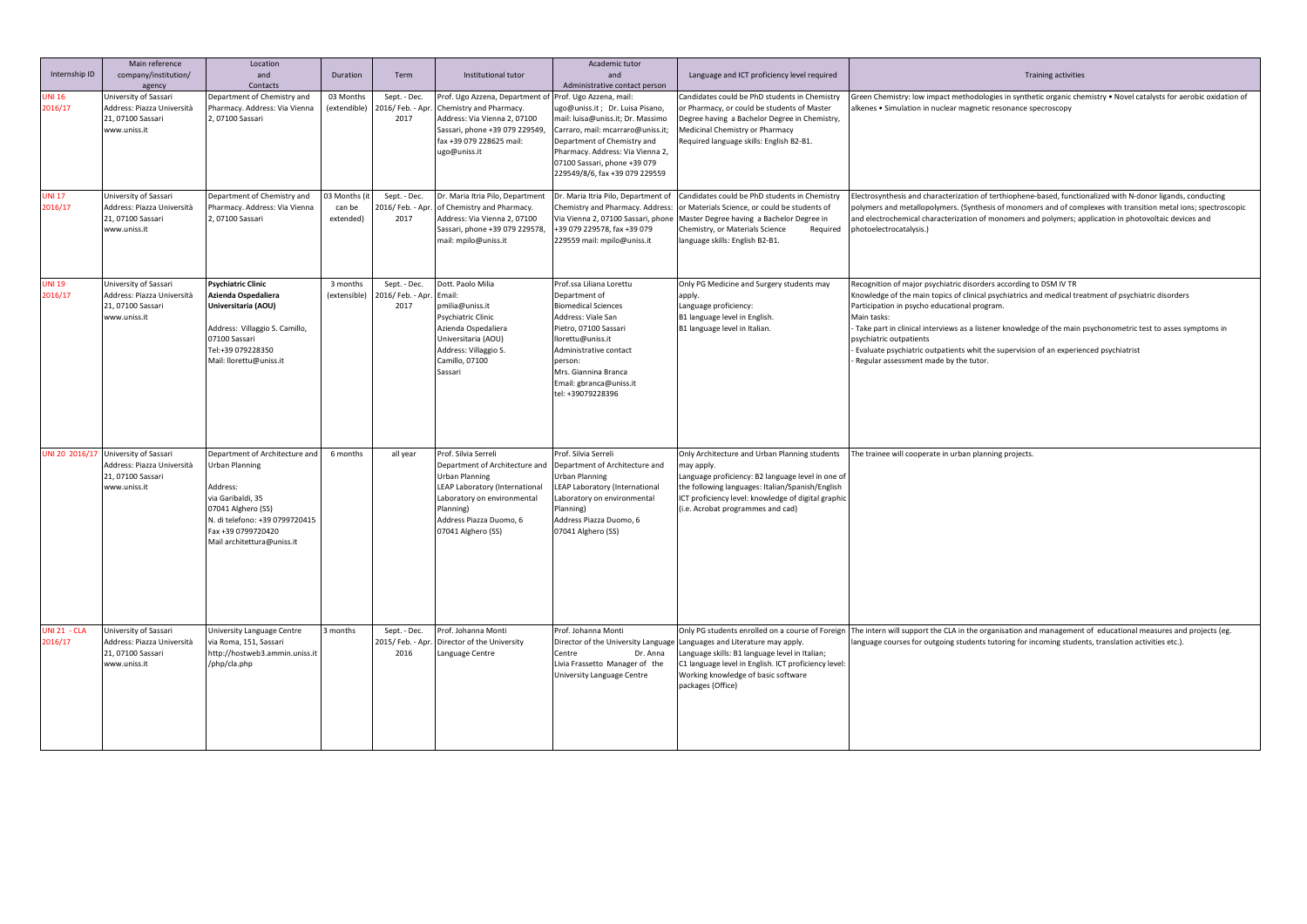| Internship ID                         | Main reference<br>company/institution/<br>agency                                                                   | Location<br>and<br>Contacts                                                                                             | Duration                 | Term                                      | Institutional tutor                                                                                                                                                                                 | Academic tutor<br>and<br>Administrative contact person                                                                                                                                                                                                                                                           | Language and ICT proficiency level required                                                                                                                                                                                                                                                                                                                                                                                                                                                | <b>Training activities</b>                                                                                                                                                                                                                                                                                                                                                                                                                                                                                                                         |
|---------------------------------------|--------------------------------------------------------------------------------------------------------------------|-------------------------------------------------------------------------------------------------------------------------|--------------------------|-------------------------------------------|-----------------------------------------------------------------------------------------------------------------------------------------------------------------------------------------------------|------------------------------------------------------------------------------------------------------------------------------------------------------------------------------------------------------------------------------------------------------------------------------------------------------------------|--------------------------------------------------------------------------------------------------------------------------------------------------------------------------------------------------------------------------------------------------------------------------------------------------------------------------------------------------------------------------------------------------------------------------------------------------------------------------------------------|----------------------------------------------------------------------------------------------------------------------------------------------------------------------------------------------------------------------------------------------------------------------------------------------------------------------------------------------------------------------------------------------------------------------------------------------------------------------------------------------------------------------------------------------------|
| JNI 22 - RELIN'<br>2016/17            | University of Sassari<br>Address: Piazza Università<br>21.07100 Sassari<br>www.uniss.it                            | International Relations Office -<br>University of Sassari<br>Address: Via Macao 32,<br>07100 http://www.uniss.it/relint | 3 months                 | Sept. - Dec.<br>2016/ Feb. - Apr<br>2017  | Dott. Savio Regaglia - Head of<br>he International Relations Office<br>elint@uniss.it<br>+39.079229757                                                                                              | Prof. Luciano Gutierrez - Rector's<br>Delegate for international student<br>mobility and Erasmus programme<br>E-mail: Igutierr@uniss.it                                                                                                                                                                          | The student must be enrolled on one of the<br>following courses: Communication, Political<br>Sciences, Translations or similar.<br>Language proficiency: B1 language level in Italian;<br>B2 language level in English.<br>ICT proficiency level:<br>good knowledge of basic software packages and<br>web communication experience.                                                                                                                                                        | the intern will be involved in the management of international student mobility programmes with focus on<br>communication, organization of incoming and outgoing mobility both for study and for placement, contacts with<br>partner institutions. Additional activities will include institutional communication, promotion of international mobility<br>opportunities offered by the University of Sassari, language support for information and translations, new partners<br>search and development of new international cooperation projects. |
| UNI 23 -<br><b>UFFCONS</b><br>2016/17 | University of Sassari<br>Piazza Università 21 - 07100<br>Sassari<br>www.uniss.it                                   | Public and International<br>Partnerships Office<br>Via e Largo Macao 32, 07100<br>Sassari                               | 3 months                 | Sept. - Dec.<br>2016/ Feb. - Apr<br>2017  | Avv. Antonio Francesco Temussi<br>lead of Public and International<br>Partnerships Office<br>mail: programmazione@uniss.it<br>Tel. +39.079229977                                                    | Prof. Giorgio Garau<br>Department of Political Sciences,<br>Communication and Information<br>Engineering;<br>Email: giorgio@uniss.it<br>Ph. +39.0792017319                                                                                                                                                       | Only students enrolled on one of the following<br>courses may apply: Economics, Law, Political<br>Sciences.<br>Language Proficiency:<br>B1 in one of the following laguages:<br>English/French;<br>B1 language level in Italian.<br>B1 language level in Arabic advisable. ICT<br>proficiency:. Working knowledge of basic<br>software<br>packages (Office)                                                                                                                                | Identification of international cooperation calls. Creation of project budget; calls analysis and communication                                                                                                                                                                                                                                                                                                                                                                                                                                    |
| JNI 24 - CDE<br>2016/17               | University of Sassari<br>Piazza Università 21 - 07100<br>Sassari<br>www.uniss.it                                   | <b>European Documentation</b><br>Centre - University Library<br>System<br>Viale Mancini, 1 - 07100 SASSARI              | 3 months<br>(extensible) | Sept. - Dec.<br>2016/ Feb. - Apr.<br>2017 | Dott.ssa Magda Sanna - Librarian<br>Manager at the EDC<br>Email: magsanna@uniss.it<br>Ph. 079228763<br>Library contact person: Dott.ssa<br>Francesca Madrau email:<br>fmadrau@uniss.it              | Prof.ssa Silvia Sanna - Academic<br>Head of the European<br>Documentation centre                                                                                                                                                                                                                                 | Only Library, Archive and Information Science<br>students may apply.<br>Language proficiency: B1 language level in Italian<br>B1 language level in English<br>ICT proficiency:<br>Working knowledge of basic software<br>packages (Office)                                                                                                                                                                                                                                                 | The intern will cooperate in the office/library activities . Main tasks will include:<br>get a deeper knowledge of the Italian EDC network and the University Library System main rules;<br>knowledge of differences within the Italian bibliographic material (books, journal, online publications);<br>Application of international standard bibliographic description and cataloguing rules;<br>Cooperation in searching online institutional publication for the University archive;<br>Regular assessment made by the tutor                   |
| UNI 25<br>2016/17                     | Dipartimento di Scienze della<br>Natura e del Territorio -<br>Jniversità degli Studi di<br>Sassari<br>www.uniss.it | Sezione di Zoologia,<br>Zooarcheologia e Genetica, Via<br>Muroni 25 - 07100 Sassari                                     | 3 months                 | Sept. - Dec.<br>2016/ May -July<br>2017   | Dott. Massimo Scandura, Dip. di<br>Scienze della Natura e del<br>Territorio, via Muroni 25 - 07100<br>Sassari, e-mail:<br>scandura@uniss.it tel. +39-<br>079228628 fax +39-079228665                | Dott. Massimo Scandura, Dip. di<br>Scienze della Natura e del<br>Territorio, via Muroni 25 - 07100<br>Sassari. e-mail: scandura@uniss.it<br>tel. +39-079228628 fax +39-<br>079228666 Referente<br>amministrativo Dott.ssa Carla<br>Urgeghe e-mail: curgeghe@uniss.it<br>tel: +39079229953                        | Candidate could be a student of Master degree<br>or a PhD student on Biological or Natural<br>Sciences and related fields, with a base<br>knowledge on zoology and population genetics.<br>Language skills: English level B2 or Italian level B2                                                                                                                                                                                                                                           | Laboratory activities (DNA extraction from multiple animal sources, sequencing and genotyping of DNA samples).<br>Statistical analysis of genetic data using targeted programs. Discussion of results of the researches and of scientific<br>literature. Partecipation to seminars by inner staff or visiting scientists.                                                                                                                                                                                                                          |
| UNI 26<br>2016/17                     | Dept. of Science for Nature<br>and Environmental<br>Resources - University of<br>Sassari<br>www.uniss.it           | Herbarium of the University of<br>Sassari, Via Piandanna 4 - 07100<br>Sassari                                           | 3 months                 | Sept. - Dec.<br>2016/May - July<br>2017   | Prof.Rossella Filigheddu, Dept. of<br>Science for Nature and<br>Environmental Resources, via<br>Piandanna 4 - 07100 Sassari. e-<br>mail: filighed@uniss.it tel. +39-<br>079228640 fax +39-079233600 | Prof.Rossella Filigheddu, Dept. of<br>Science for Nature and<br>Environmental Resources, via<br>Piandanna 4 - 07100 Sassari. e-<br>mail: filighed@uniss.it tel. +39-<br>079228640 fax +39-079233600<br>Administrative Contact person<br>Dott.ssa Carla Urgeghe e-mail:<br>curgeghe@uniss.it tel:<br>+39079229953 | The applicant should be attending a Bachelor<br>(Undergraduate) or Master (Postgraduate)<br>course in Biological Sciences, Natural Sciences or<br>similar. She/he should have basic theoretical-<br>practical knowledge in the fields of General<br>Botany, Systematic Botany and/or Scientific<br>Museology. We acknowledge also documented<br>experience at Herbaria of other international<br>institutions. Requested Language skills: English,<br>Italian, French or Spanish, level B2 | Exsiccation of vascular plants samples collected on the field; determination of both fresh and dry material by using<br>dicotomic keys; implementation of the Herbarium SS database, disinfestation and cleaning of Herbarium exsiccata.<br>Attending internal seminars lectured by local or visiting professors.                                                                                                                                                                                                                                  |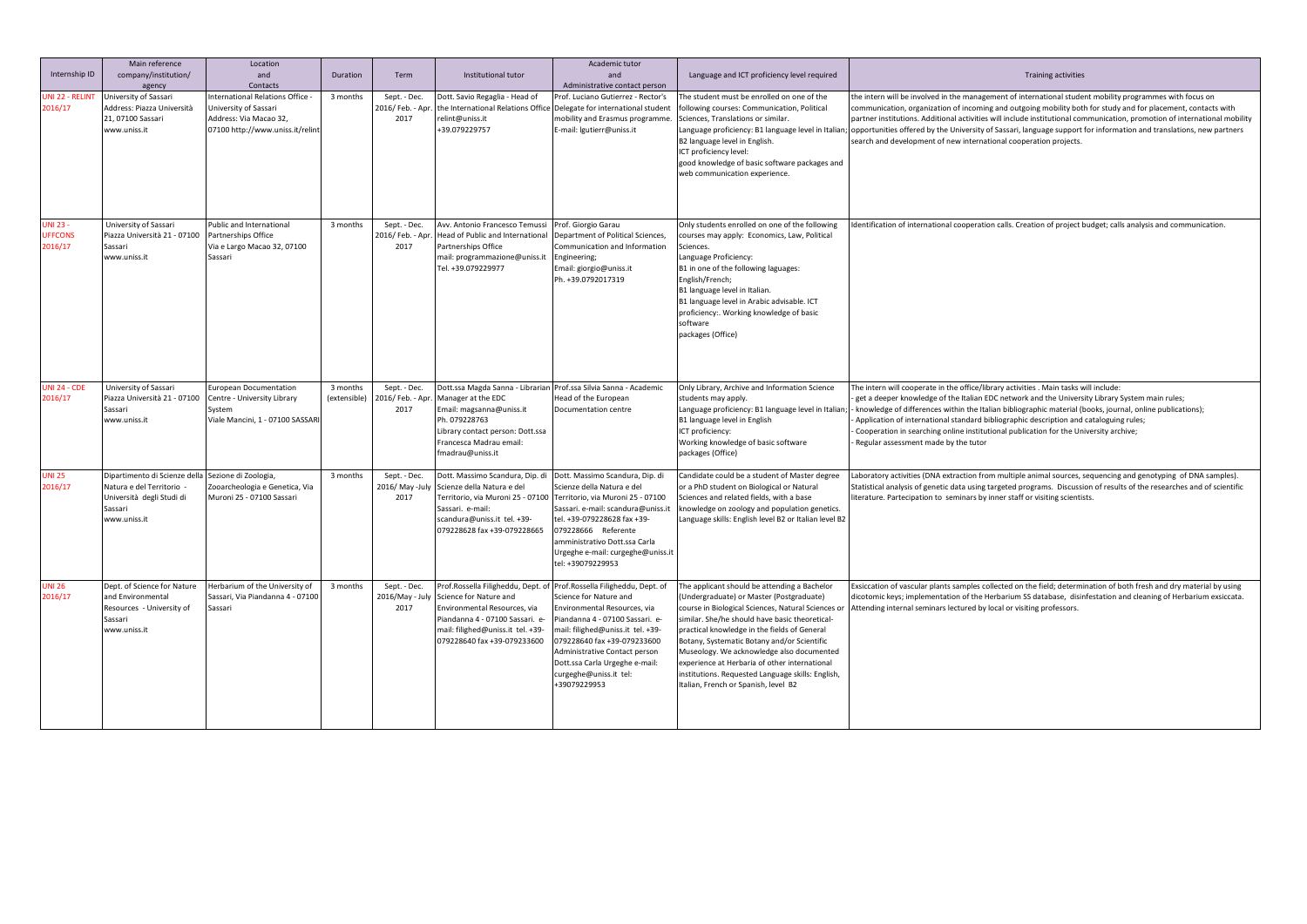| Internship ID            | Main reference<br>company/institution/<br>agency                                                                                                                                                | Location<br>and<br>Contacts                                                                    | <b>Duration</b>                       | Term                                           | Institutional tutor                                                                                                                                                                              | Academic tutor<br>and<br>Administrative contact person                                                                                                                                                                                                                                                        | Language and ICT proficiency level required                                                                                                                                                                                                                                                                                                                                                                                                                                                                                        | Training activities                                                                                                                                                                                                                                                                                                           |
|--------------------------|-------------------------------------------------------------------------------------------------------------------------------------------------------------------------------------------------|------------------------------------------------------------------------------------------------|---------------------------------------|------------------------------------------------|--------------------------------------------------------------------------------------------------------------------------------------------------------------------------------------------------|---------------------------------------------------------------------------------------------------------------------------------------------------------------------------------------------------------------------------------------------------------------------------------------------------------------|------------------------------------------------------------------------------------------------------------------------------------------------------------------------------------------------------------------------------------------------------------------------------------------------------------------------------------------------------------------------------------------------------------------------------------------------------------------------------------------------------------------------------------|-------------------------------------------------------------------------------------------------------------------------------------------------------------------------------------------------------------------------------------------------------------------------------------------------------------------------------|
| <b>JNI 27</b><br>2016/17 | University of Sassari<br>www.uniss.it                                                                                                                                                           | Dept. of Science for Nature and<br>Environmental Resources -Via<br>Piandanna 4 - 07100 Sassari | 3 months                              | Sept. - Dec.<br>2016/May-July<br>2017          | Prof. Francesco Secchi, Dept. of<br>Science for Nature and<br>Environmental Resources, via<br>Piandanna 4 - 07100 Sassari. e-<br>mail: secchig@uniss.it tel. +39-<br>079228695 fax +39-079233600 | Prof. Francesco Secchi, Dept. of<br>Science for Nature and<br>Environmental Resources, via<br>Piandanna 4 - 07100 Sassari. e-<br>mail: secchig@uniss.it tel. +39-<br>079228695 fax +39-079233600<br>Administrative Contact person<br>Dott.ssa Carla Urgeghe e-mail:<br>curgeghe@uniss.it tel:<br>+39079229953 | e applicant should be attending a Bachelor (Undergraduate) or<br>Master (Postgraduate) course in Geological Sciences, Natural<br>ciences, Environmental Sciences or similar. She/he should have<br>asic theoretical-practical knowledge in the fields of General<br>eology, Mineralogy, Petrography and/or Scientific Museology. We<br>cknowledge also documented experience at Geological Collection<br>r Museums of other international institutions. Requested<br>anguage skills: English, Italian, French or Spanish, level B2 | ctivity of ordination and classification of geological samples; implementation of the database of the departmental Geological collection, maintenance of the<br>imples. Attending internal seminars lectured by local or visiting professors                                                                                  |
| <b>UNI 28</b><br>2016/17 | LaPArS - Laboratory of<br>Prehistory and Experimental<br>Archaeology. Department of<br>History, Human Sciences and<br>Education                                                                 | via Zanfarino, 62 07100 Sassari                                                                | 3 months                              | Nov. - January<br>2016/17<br>Apr. - June 2017  | Prof. Maria Grazia Melis<br>Department of History, Human<br>Sciences and Education<br>Tel: +39 079 229698<br>Fax: +39 079 229603<br>Mail: mgmelis@uniss.it                                       | Prof. Maria Grazia Melis<br>Department of History, Human<br>Sciences and Education<br>Tel: +39 079 229698<br>Fax: +39 079 229603<br>Mail: mgmelis@uniss.it                                                                                                                                                    | Only PG and PhD students in prehistory and / or<br>proto-history, may apply. B1 language level in<br>Italian                                                                                                                                                                                                                                                                                                                                                                                                                       | Skill and competence to be acquired: knowledge about raw materials transformation (morphological, technological and<br>functional analysis)<br>Tasks: laboratorial activities, survey, archaeological excavation and experimental archeology activities, stages of<br>prehistoric archeology and archaeozoology.              |
| <b>UNI 29</b><br>2016/17 | Department of History,<br>Human Sciences and<br>Education<br>www.uniss.it                                                                                                                       | via Zanfarino, 62 viale<br>Umberto, 52 07100 Sassari                                           | 4 months                              | September<br>December 2016                     | Prof. Maria Grazia Melis<br>Department of History, Human<br>Sciences and Education<br>Tel: +39 079 229698<br>Fax: +39 079 229603<br>Mail: mgmelis@uniss.it                                       | Prof. Maria Grazia Melis<br>Department of History, Human<br>Sciences and Education<br>Tel: +39 079 229698<br>Fax: +39 079 229603<br>Mail: mgmelis@uniss.it                                                                                                                                                    | Only Archaeology and Science of Cultural<br>Heritage students (Ug, Pg, PhD) may apply.<br>Language proficiency: B1 Italian language<br>level                                                                                                                                                                                                                                                                                                                                                                                       | September - October: archaeological excavation conducted in punic sites.<br>September - October: archaeological excavation conducted in medieval sites.<br>November - December: Prehistory Laboratory.<br>October-December: participation to conferences.                                                                     |
| <b>UNI 30</b><br>2016/17 | Laboratory RIPAM<br>(Integrated Researches of<br>Protohistory and<br>Mediterranean<br>Archaeometallurgy)-<br>Department of History,<br>Human Sciences and<br>Education-University of<br>Sassari | Piazza Conte di Moriana 8,<br>07100 Sassari                                                    | 3 months                              | April-June 2017                                | Prof.ssa Anna Depalmas<br>Department of History, Human<br>Sciences and Education<br>Fel.+39079229698; mail:<br>depalmas@uniss.it                                                                 | Prof.ssa Anna Depalmas<br>Department of History, Human<br>Sciences and Education<br>Tel.+39079229698; mail:<br>depalmas@uniss.it                                                                                                                                                                              | Post-graduates and Doctoral students. Basic<br>knowledge in protohistorical archaeology and<br>fieldwork (archaeological excavation, field<br>survey, graphic surveying systems of monuments<br>and drawing of materials). Knowledge of the<br>main softwares for data processing and<br>management (word, excel, access, photoshop,<br>etc).                                                                                                                                                                                      | ield surveys and archaeological excavation; graphic surveys of monuments and drawing of materials; support for the<br>experimental archaeo-metallurgical activity, data base and digital processing of texts and drawings.                                                                                                    |
| <b>UNI31</b><br>2016/17  | Università di Sassari<br>Programming and<br>Management control Sector                                                                                                                           | Piazza Università 21 - 07100<br>Sassari                                                        | 3 months<br>(extensible<br>up to $6)$ | October<br>December<br>2016/Feb. - May<br>2017 | Dr. Salvo Mura - Programming<br>and Management control Sector<br>Coordinator                                                                                                                     | Professor Luca Deidda - Rector's<br>and managerial innovation.                                                                                                                                                                                                                                                | Only Economics and Business students may<br>Delegate for programming, balance apply. Language proficiency: A1/A2 Italian<br>language level plus B1 level in one of the<br>following languages: English, French or Spanish;<br>ICT proficiency level: Working knowledge of basic<br>software packages; very good knowledge of<br>social media and web.                                                                                                                                                                              | The trainee will be involved in the following sector-based activities: support in drafting the University strategic plan,<br>indexes monitoring, launch of the university online platform supervision system, management of projects related to<br>the improvement of the administrative performance, analysis and reporting. |
| <b>UNI32</b><br>2016/17  | University of Sassari<br>University Library System - G. Sassari<br>Olives Law Sciences Library<br>www.uniss.it                                                                                  | Piazza Università 21 - 07100                                                                   | 3 months                              | September<br>December 2016<br>Feb. March 2017  | dott.ssa Valeria Nicotra -<br>Director of the G. Olives Law<br>Sciences Library email:<br>nicotra@uniss.it - tel +39<br>079228893                                                                | Prof. ssa Rosanna Ortu - Pesident<br>of the G. Olives Law Sciences<br>Library                                                                                                                                                                                                                                 | Only students enrolled on a librarianship and<br>archivist course may apply.<br>Language skills required: B1 in Italian and in one<br>of the following languages:<br>English, French, Spanish.                                                                                                                                                                                                                                                                                                                                     | The training is aimed at acquiring knowldge and expertise on the organisation and management of the library: planning<br>and organising user services, knowledge of documents assets, digital services and law library-related front desk<br>activities.                                                                      |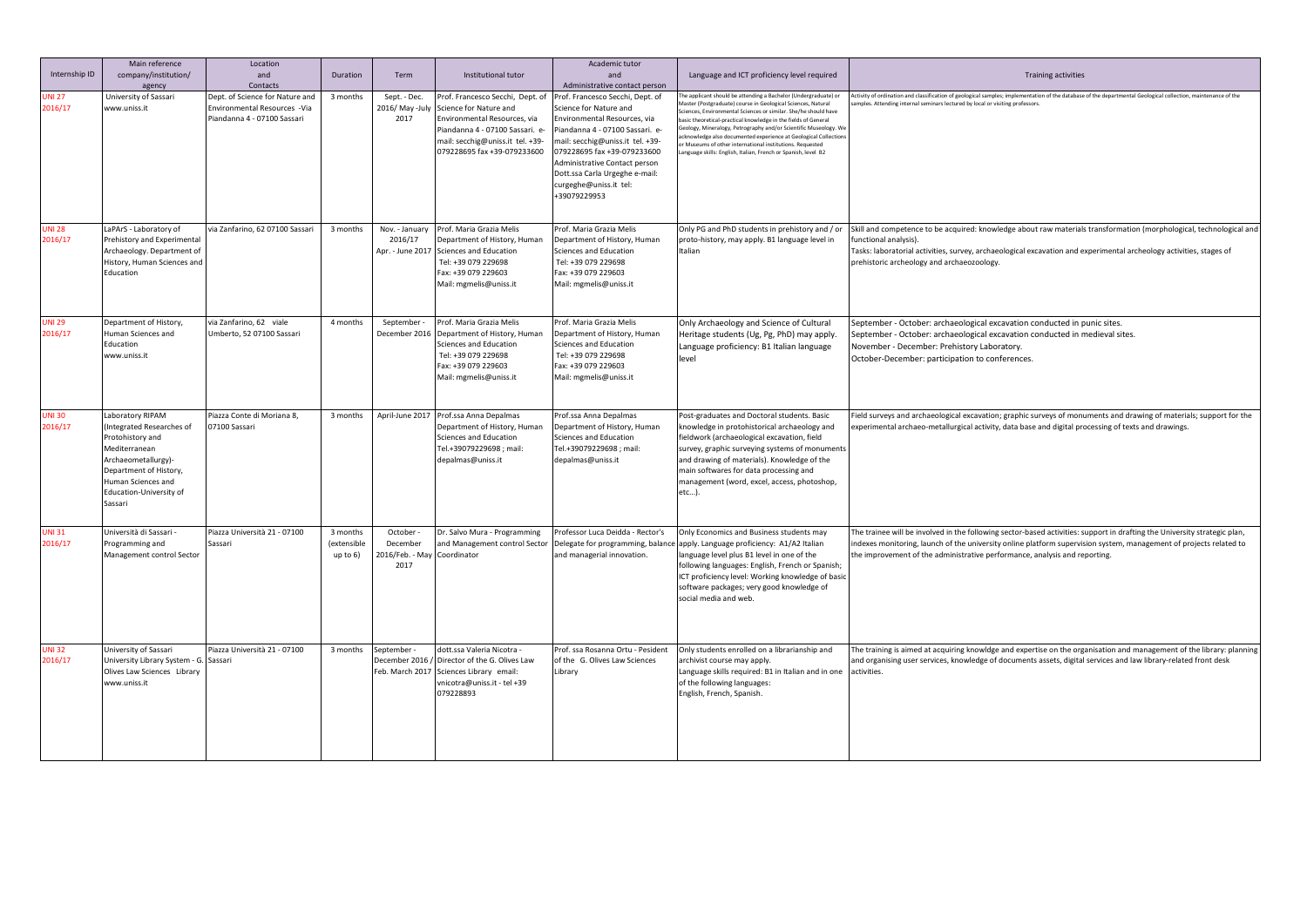| Internship ID                  | Main reference<br>company/institution/<br>agency                                                                                 | Location<br>and<br>Contacts                                                                                                              | Duration                 | Term                                                                  | Institutional tutor                                                                                                                                                                    | Academic tutor<br>and<br>Administrative contact person                                                                                                                                                                               | Language and ICT proficiency level required                                                                                                                                                                                                                                                                                                                                                                                                       | Training activities                                                                                                                                                                                                                                          |
|--------------------------------|----------------------------------------------------------------------------------------------------------------------------------|------------------------------------------------------------------------------------------------------------------------------------------|--------------------------|-----------------------------------------------------------------------|----------------------------------------------------------------------------------------------------------------------------------------------------------------------------------------|--------------------------------------------------------------------------------------------------------------------------------------------------------------------------------------------------------------------------------------|---------------------------------------------------------------------------------------------------------------------------------------------------------------------------------------------------------------------------------------------------------------------------------------------------------------------------------------------------------------------------------------------------------------------------------------------------|--------------------------------------------------------------------------------------------------------------------------------------------------------------------------------------------------------------------------------------------------------------|
| JNI 33<br>2016/17              | University of Sassari<br>University Library System - G. Pharmacy. Address: Via F.<br>Olives Law Sciences Library<br>www.uniss.it | Department of Chemistry and<br>Muroni 23/A, 07100 Sassari                                                                                | Months<br>extensible)    | September-<br>November 2016<br>/January - April<br>2017               | Dr. Gabriele Murineddu,<br>Department of Chemistry and<br>Pharmacy. Address: Via F.<br>Muroni 23/A, 07100 Sassari,<br>phone +39 079 228740, fax +39<br>079 228720, mail: muri@uniss.it | Dr. Gabriele Murineddu,<br>Department of Chemistry and<br>Pharmacy. Address: Via F. Muroni<br>23/A, 07100 Sassari, phone +39<br>079 228740, fax +39 079 228720,<br>contact person: ott.ssa Carla<br>Urgeghe Email: curgeghe@uniss.it | Applicants must possess one of the following<br>titles: Master's level degree in Pharmaceutical<br>Studies, or Pharmaceutical Chemistry and<br>Technologies. Theoretical and practical<br>knowledge of Organic, Heterocyclic and<br>mail: muri@uniss.it Administrative   Medicinal Chemistry, and skill in main<br>spectroscopic and analytical methods.<br>Language proficiency:<br>B1 language level in English A2 language level in<br>Italian | Synthesis and structure-activity relationships of novel heterocyclic compounds with potential biological activity                                                                                                                                            |
| <b>JNI 34</b><br>2016/17       | University of Sassari<br>Piazza Università 21, 07100<br>www.uniss.it<br>www.uniss.it                                             | chool of Medicine<br>Department of Clinical and<br>Experimental Medicine -<br>Pharmacology                                               | 3 months                 | Sep. - Dec.<br>2016/March-<br>June 2017                               | Professor Rossana Migheli<br>School of Medicine<br>Email: rmigheli@uniss.it<br>Ph.+39079228528                                                                                         | Rossana Migheli<br>School of Medicine<br>Email: rmigheli@uniss.it<br>Ph.+39.079228528 /<br>+39.079228528                                                                                                                             | Only students enrolled on one of the<br>following courses may apply: Biological<br>Sciences; Pharmacy. Applicants are required<br>to have basic knowledge of the biological<br>laboratory activities and interest in cell<br>culture.<br>Language proficiency: A2 language level in<br>Italian; B1 language level in English.<br>Working knowledge of main of basic<br>software packages                                                          | The traineeship will be focused on the study of the antioxidant activity of nutraceuticals on neuronal cells.                                                                                                                                                |
| JNI 35<br>2016/17              | Department of Veterinary<br>Medicine<br>university of Sassari:<br>www.uniss.it                                                   | Via Vienna, 2 - 07100 Sassari<br>ITALIA) Erasmus coordinator:<br>iammetta Berlinguer, email:<br>berling@uniss.it; tel: +39<br>179229904. | From 1 to 9<br>months    | All year round                                                        | Dott.ssa Fiammetta Berlinguer<br>Director of the Veterinary<br>Teaching Hospital: Lucia<br>Manunta, email: berling@uniss.it                                                            | Hospital: Lucia Manunta, email:<br>manu@uniss.it                                                                                                                                                                                     | Director of the Veterinary Teaching Vet students in their third or 4th year, and<br>students graduated in Veterinary<br>Medicine may apply.<br>A2 language level in Italian and B1 language level<br>in English                                                                                                                                                                                                                                   | The trainee will cooperate in all activities daily carried out at the Veterinary Teaching Hospital. The traineeship will be<br>equally divided among internal medicine, surgery, critical care, emergency medicine, organized in both day and nigh<br>shift. |
| UNI 36<br>2016/17              | University of Sassari<br>Piazza Università 21, 07100<br>www.uniss.it                                                             | School of Medicine, Department<br>of Clinical and Experimental<br>Medicine - Internal Medicine /<br>Endocrinology                        | three months             | September<br>November<br>2016                                         | Giuseppe Fanciulli                                                                                                                                                                     | Giuseppe Fanciulli<br>gfanciu@uniss.it; +39079229019 gfanciu@uniss.it; +39079229019                                                                                                                                                  | Only Medicine students with the following<br>knowledge may apply: basic knowledge of<br>General Endocrinology. Language skills: B1<br>Italian or English knowledge                                                                                                                                                                                                                                                                                | Clinics: General Endocrinology; Neuroendocrine Tumours; Pituitary Diseases. Case discussion in MDT (Multi<br>Disciplinary Team)                                                                                                                              |
| <b>JNI 37</b><br>2016/17       | University of Sassari<br>Piazza Università 21, 07100<br>www.uniss.it                                                             | chool of Medicine Department<br>of Surgery, Microsurgery and<br>Medicine Sciences,<br>School of Medicine                                 | hree months              | March-May 2017<br>October-<br>December 2016<br>February-April<br>2016 | Gianfranco Meloni<br>Contacts: gbranca@uniss.it;                                                                                                                                       | Gianfranco Meloni<br>Contacts: gbranca@uniss.it;                                                                                                                                                                                     | Only Medicine students with the following<br>knowledge may apply: basic knowledge of<br>type 1 diabetes and celiac disease. Working<br>knowledge of one of the following languages:<br>Italian, English, French or Spanish.                                                                                                                                                                                                                       | Diagnosis and follow up of pediatric and adolescent patients with type 1 diabetes and celiac disease.                                                                                                                                                        |
| <b>UNI 38 - NRD</b><br>2016/17 | University of Sassari<br>Address: Piazza Università<br>21, 07100 Sassari<br>www.uniss.it                                         | <b>Desertification Research Centre</b><br>Address: viale Italia 39 07100<br>Sassari<br>http://www.uniss.it/php/nrd.ph                    | 3 months<br>(extensible) | September/<br>december 2016<br>Feb.- March<br>2017                    | Prof Luciano Gutierrez<br>Desertification Research Centre<br>Administrative contact person:<br>Dott. Francesca Demuro<br>Email: nr2@uniss.it<br>Tel: +39 079213103                     | Prof. Luciano Gutierrez<br>Nucleo Ricerca Desertificazione                                                                                                                                                                           | Sciences may apply.<br>Language proficiency: B2 language level in<br>English;<br>B2 language level in French;<br>ICT proficiency level:<br>Windows OS applications (Microsoft Office<br>package)                                                                                                                                                                                                                                                  | Only PG Agricultural Science, Forestry or Geology  The internship activities will include: cooperation in the framework of the WADIS - MAR project monitoring activities,<br>database and data-entry, editing technical reports, website contents update.    |
| JNI 39 - NRD<br>2016/17        | University of Sassari<br>Address: Piazza Università<br>21, 07100 Sassari<br>www.uniss.it                                         | Desertification Research Centre<br>Address: viale Italia 39 07100<br>Sassari<br>ittp://www.uniss.it/php/nrd.ph                           | 3 months<br>(extensible) | September/<br>december 2014-<br>Feb. - March<br>2017                  | prof Luciano Gutierrez<br>Desertification Research Centre                                                                                                                              | Drssa Giovanna Seddaiu<br>Desertification Research Centre                                                                                                                                                                            | Only PhD students with a Master Degree in<br>Agricultural Sciences or Environmental Science<br>may apply. Basic knowledge of soil science and<br>botany are required.<br>Language proficiency:<br>B2 language level in Italian or in Spanish or in<br>English.<br>ICT proficiency level: Windows OS applications<br>(Microsoft Office package)                                                                                                    | The internship will provide a deeper knowledge on Mediterranean agro forestry systems with reference to the pasture<br>productivity and Carbon soil dynamic.                                                                                                 |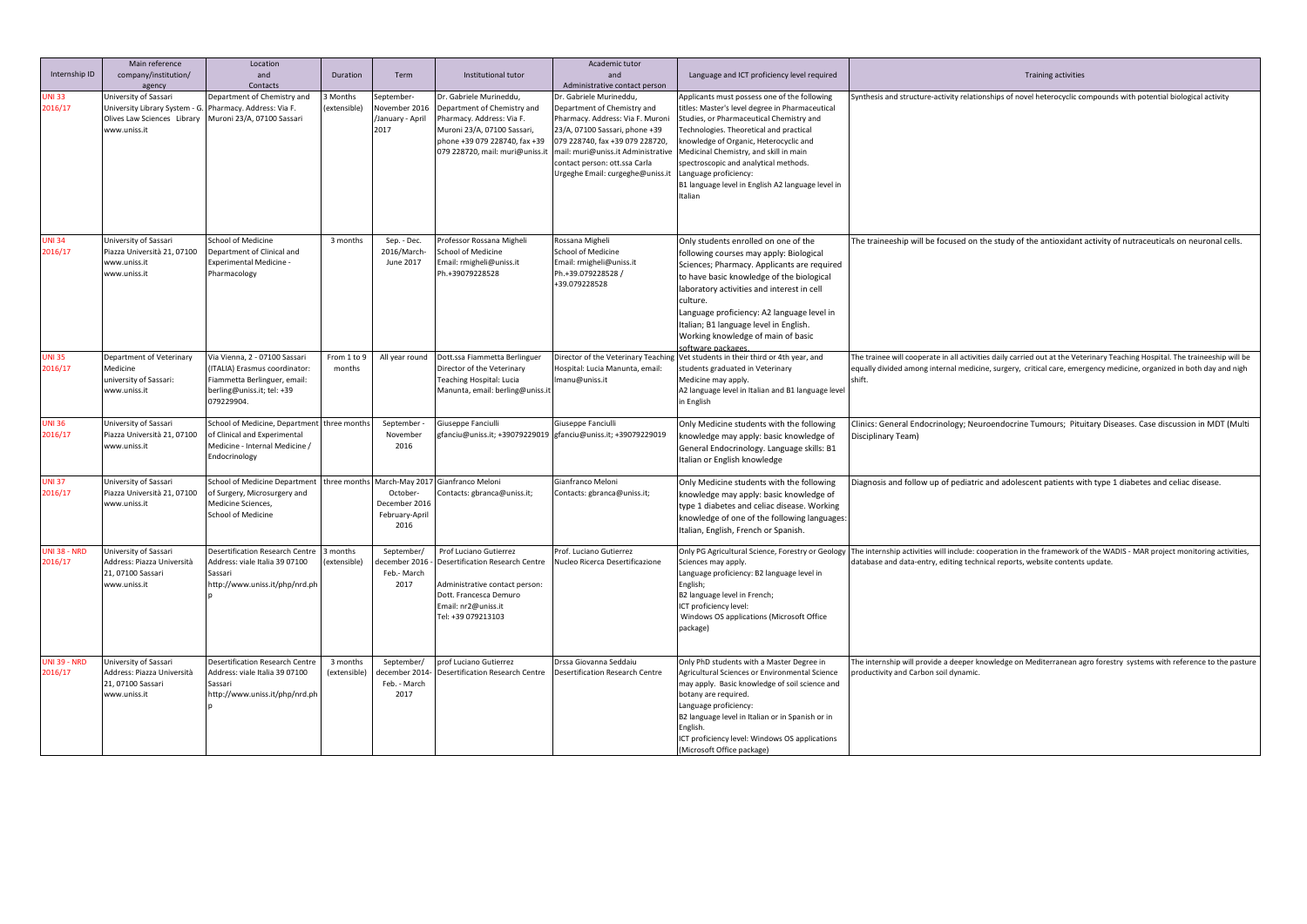| Internship ID                 | Main reference<br>company/institution/<br>agency                                                                                                            | Location<br>and<br>Contacts                                                                                                                                                       | Duration                 | Term                                                     | Institutional tutor                                                                                                                                                                                         | Academic tutor<br>and<br>Administrative contact person                                                                                                                                                                                                                                                | Language and ICT proficiency level required                                                                                                                                                                                                                                                  | Training activities                                                                                                                                                                                                                                                                                                                                                                                                                                                                                                                                                 |
|-------------------------------|-------------------------------------------------------------------------------------------------------------------------------------------------------------|-----------------------------------------------------------------------------------------------------------------------------------------------------------------------------------|--------------------------|----------------------------------------------------------|-------------------------------------------------------------------------------------------------------------------------------------------------------------------------------------------------------------|-------------------------------------------------------------------------------------------------------------------------------------------------------------------------------------------------------------------------------------------------------------------------------------------------------|----------------------------------------------------------------------------------------------------------------------------------------------------------------------------------------------------------------------------------------------------------------------------------------------|---------------------------------------------------------------------------------------------------------------------------------------------------------------------------------------------------------------------------------------------------------------------------------------------------------------------------------------------------------------------------------------------------------------------------------------------------------------------------------------------------------------------------------------------------------------------|
| <b>NI 40</b><br>2016/17       | Jniversity of Sassari<br>Address: Piazza Università<br>21, 07100 Sassari                                                                                    | lept. of Science for Nature and<br>invironmental ResourceS<br>Lab. of molecular biology -<br>Section of Zoology,<br>Archeozoology and Genetics, Via<br>F. Muroni 25-07100 Sassari | month                    | Sept. Dec. 2016/                                         | Prof. Marco Casu, Dept. of<br>Febr. - May 2017 Science for Nature and<br>Environmental Resources, Via F<br>Muroni 25 - 07100 Sassari. e-<br>mail: marcasu@uniss.it tel. +39-<br>079228924 fax +39-079228665 | rof. Marco Casu, Dept. of Science<br>for Nature and Environmental<br>Resources, Via F. Muroni 25 -<br>07100 Sassari. e-mail:<br>marcasu@uniss.it tel. +39-<br>079228924 fax +39-079228665<br>dministrative Contact person: Dr<br>Carla Urgeghe<br>e-mail:<br>curgeghe@uniss.it tel: +39-<br>079229953 | The trainee should have have basic theoretical-<br>practical knowledge in the fields of Marine<br>Zoology and Biology, and Genetics. Requested<br>Language skills: English, Italian, French or<br>Spanish, level B2                                                                          | The main aim of this traineeship will be the appreciation of the complexity of marine biodiversity, in particular in<br>marine animals 1) whose taxonomy is difficult in relation to their "simple" morphology and very low dimension, and 2)<br>with problem of conservation.<br>As well, if it is necessary, during her/his traineeship she/he will be involved in field activity, such as sampling, census,<br>etc. in marine protected areas and/or in not protected areas of Sardinia.                                                                         |
| <b>UNI 41</b><br>2016/17      | University of Sassari<br>Address: Piazza Università<br>21, 07100 Sassari<br>www.uniss.it                                                                    | Pharmacies authorized by the<br>Pharmacist's Association:<br>http://dcf.uniss.it/ws.php?mod-<br>papers&artid=2                                                                    | Min. 2, Max.<br>months   | All year (to be<br>agreed with the<br>Pharmacy<br>owner) | The institutional tutor will be the Prof.ssa Elisabetta Gavini<br>Pharmacy owner                                                                                                                            | Department of Chemistry and<br>Pharmacy, via Muroni 23, 07100<br>Sassari.<br>Email: eligav@uniss.it<br>F.+39079228752                                                                                                                                                                                 | PG students in Pharmacy or UG students<br>attending the last year of a Pharmacy course,<br>with a very good level of Italian (B2/C1).                                                                                                                                                        | The trainee will be involved in the practical activities usually carried out in a Pharmacy. For more information:<br>http://dcf.uniss.it/ws.php?mod=papers&artid=2.                                                                                                                                                                                                                                                                                                                                                                                                 |
| JNI 42<br>2016/17             | University of Sassari<br>Address: Piazza Università<br>21, 07100 Sassari<br>www.uniss.it                                                                    | Department of Surgery,<br>Microsurgery and Medicine<br>Sciences,<br>School of Medicine                                                                                            |                          | October-<br>December 2016<br>February-April<br>2016      | three months March-May 2017 Prof. Andrea Fabio Manunta                                                                                                                                                      | Prof. Andrea Fabio Manunta                                                                                                                                                                                                                                                                            | affect by disease of joint like hip, knee,<br>shouder, spine. Working knowledge of one<br>of the following languages: italian, english,<br>french or spanish.                                                                                                                                | Basic knowledge of rehabilitation in patients  Clinical evaluation and follow up of patients with hip, knee, spine and shoulder disease.                                                                                                                                                                                                                                                                                                                                                                                                                            |
| <b>UNI 43</b><br>2016/17      | University of Sassari<br>Department od Veterinary<br>Medicine<br>http://veterinaria.uniss.it/ph<br>p/veterinaria.php                                        | Via Vienna, 2 - 07100 Sassari<br>ITALIA) Erasmus coordinator:<br>iammetta Berlinguer, email:<br>berling@uniss.it; tel: +39<br>079229904.                                          | From 1 to 9<br>months    | All year round                                           | Dott.ssa Fiammetta Berlinguer<br>Department Erasmu Coordinator                                                                                                                                              | Hospital: Lucia Manunta, email:<br>Imanu@uniss.it                                                                                                                                                                                                                                                     | Director of the Veterinary Teaching Veterinary students in their 3rd or 4th year<br>and students graduated in Veterinary<br>Medicine                                                                                                                                                         | The trainee will cooperate in all activities daily carried out at the Veterinary Teaching Hospital. The traineeship<br>will be equally divided among internal medicine, surgery, critical care, emergency medicine, organized in both<br>day and nigh shift.                                                                                                                                                                                                                                                                                                        |
| <b>ISM</b><br>2016/17         | Italian Secretariat od<br>Medicine Students (SISM)                                                                                                          | Department of Surgery,<br>Microsurgery and Medical<br>Sciences,<br>School of Medicine<br>University of Sassari                                                                    | One month                | May 2017; June To be defined<br>2017; July 2017          |                                                                                                                                                                                                             | Prof. Egle Milia<br>Erasmus Coordinator at the School<br>of Medicine, University of Sassari<br>email: emilia@uniss.it                                                                                                                                                                                 | The trainee has to be a student enrolled on a<br>course of Medicine in a nation partner of the<br>IFMSA network (International Federation of<br>Medical Students' Association) and he/she<br>has to be the nominated for the exchange in<br>his city/Local Committee.                        | The traineeship has a duration of 5 days a week for a minimum of 5 hours a day.<br>The trainees attends the daily tour in the selected Departments,<br>under the supervision of a tutor, who may assign him/her some tasks to carry out, bearing in mind that the<br>exchange student will undergo the same conditions as the local students and will have to comply with all the<br>regulations of the hospital.                                                                                                                                                   |
| CIAA 1<br>2014/15             | CCIAA Sassari<br>Address: Via Roma, 74<br>07100 Sassari<br>tel. +390792080230<br>fax +390792080325<br>elisa.bisail@ss.camcom.it                             | Federazione Provinciale<br>Coldiretti Sassari - Via Budapest<br>10/a 07100 Sassari - tel: +39<br>0792112400 - fax +39 079<br>217209 - mail:<br>sassari@coldiretti.it              | 3 months<br>(extensible) |                                                          | Sept. - Dec. 2016 Francesco Ciarrocchi, Coldiretti<br>Feb. - Apr. 2017 Director Sassari - tel. +339 079<br>2112400 - mail:<br>francesco.ciarrocchi@<br>coldiretti.it                                        | Prof. Luciano Gutierrez<br>Department of Agricultural<br>Sciences<br>tel: +39.079229256<br>email: Igutierr@uniss.it                                                                                                                                                                                   | Only Agricultural Sciences (or equivalent)<br>students may apply.<br>Language proficiency:<br>B2 language level in English or French<br>B1 language level in Italian                                                                                                                         | The internship programme will focus on the following matters: the Common Agriculture Policy and the reform<br>2014/2020; measures to plan the rural development policy 2014/2020; how to restore the integration through CAP<br>support measures, rural development and cohesion policy in the reform 2014/2020. The new CAP and the Italian<br>agriculture competitiveness; direct trade and Italian factory farm commerce; the role of young people in the 2014/2020<br>CAP proposals.                                                                            |
| <b>CCIAA 2</b><br>2016/17     | CCIAA Sassari<br>Address: Via Roma, 74<br>07100 Sassari<br>tel. +390792080230<br>fax +390792080325<br>elisa.bisail@ss.camcom.it<br>http://www.ss.camcom.it/ | Camera di Commercio, Industria 03 months<br>Artigianato e Agricoltura<br>Address: via Roma 74, 07100<br>Sassari<br>Tel: +39079/2080230-225<br>email: personale@ss.camcom.it       | extensible)              | Sept. - Dec.<br>2016/ Feb. - Apr.<br>2017                | Dott.ssa Monica<br>Cugia<br>monica.cugia@<br>ss.camcom.it/ Dr.ssa Elisa Bisail<br>elisa.bisail@ss.camcom.it                                                                                                 | <b>Economics and Business Tel:</b><br>+39/079 213001 Email:<br>ausai@uniss.it<br>Administrative contact person:<br>Dott.ssa Cidalia Romao<br>email: cromao@uniss.it<br>rel: +39 079223005                                                                                                             | Dott. Antonio Usai, Department of Only students enrolled on Tourism Economics,<br>Marketing and<br>Management of European Project courses may<br>apply.<br>Language proficiency:<br>B2 language level in<br>French or English.<br>B2 language level in<br>Italian                            | Collaboration with the CCIAA Promotion Office and/or General Affairs Office. Collaboration in the project<br>management activities, foreign trade certificates, young and female entrepreneurship initiatives.<br>The trainee's duties will include the following activities:<br>Analysis and scouting of EU and national funding schemes;<br>EU and national project management. Issuing of foreign trade certification. Support<br>activities for female entrepreneurship. Support activities in the organizational management<br>of events and training courses. |
| CCIAA 3 2016/17 CCIAA Sassari | Address: Via Roma, 74<br>07100 Sassari<br>ph. +390792080230<br>fax +390792080325<br>Fmail:<br>elisa.bisail@ss.camcom.it<br>http://www.ss.camcom.it/         | San Martino Srl<br>Address:<br>Reg. San Martino, 07040<br>Codrongianos (SS)<br>Italia<br>tel: +39079/435479<br>Email: giannisimula@<br>acquasanmartino.it                         | 3 months                 | Sept. - Dec.<br>2016/ Feb. - Apr.<br>2017                | Gianni Simula<br>Cell.+393289872045<br>giannisimula@<br>acquasanmartino.it<br>Luca Simula<br>Cell. +393207410880<br>lucasimula@<br>acquasanmartino.it                                                       | Dott. Antonio Usai,<br>Department of Economics and<br><b>Business</b><br>Tel: +39/079 213001 Email:<br>ausai@uniss.it                                                                                                                                                                                 | Only Economics students may apply.<br>Language proficiency:<br>B2 language level in both English and Italian.<br>High ICT literacy is required (Internet and<br>Microsoft Office package).<br>The candidate should show availability and<br>willingness to share the mission of the company. | The trainee will support all marketing activities carried out by the company and will directly cooperate with the Head of<br>the Department.                                                                                                                                                                                                                                                                                                                                                                                                                        |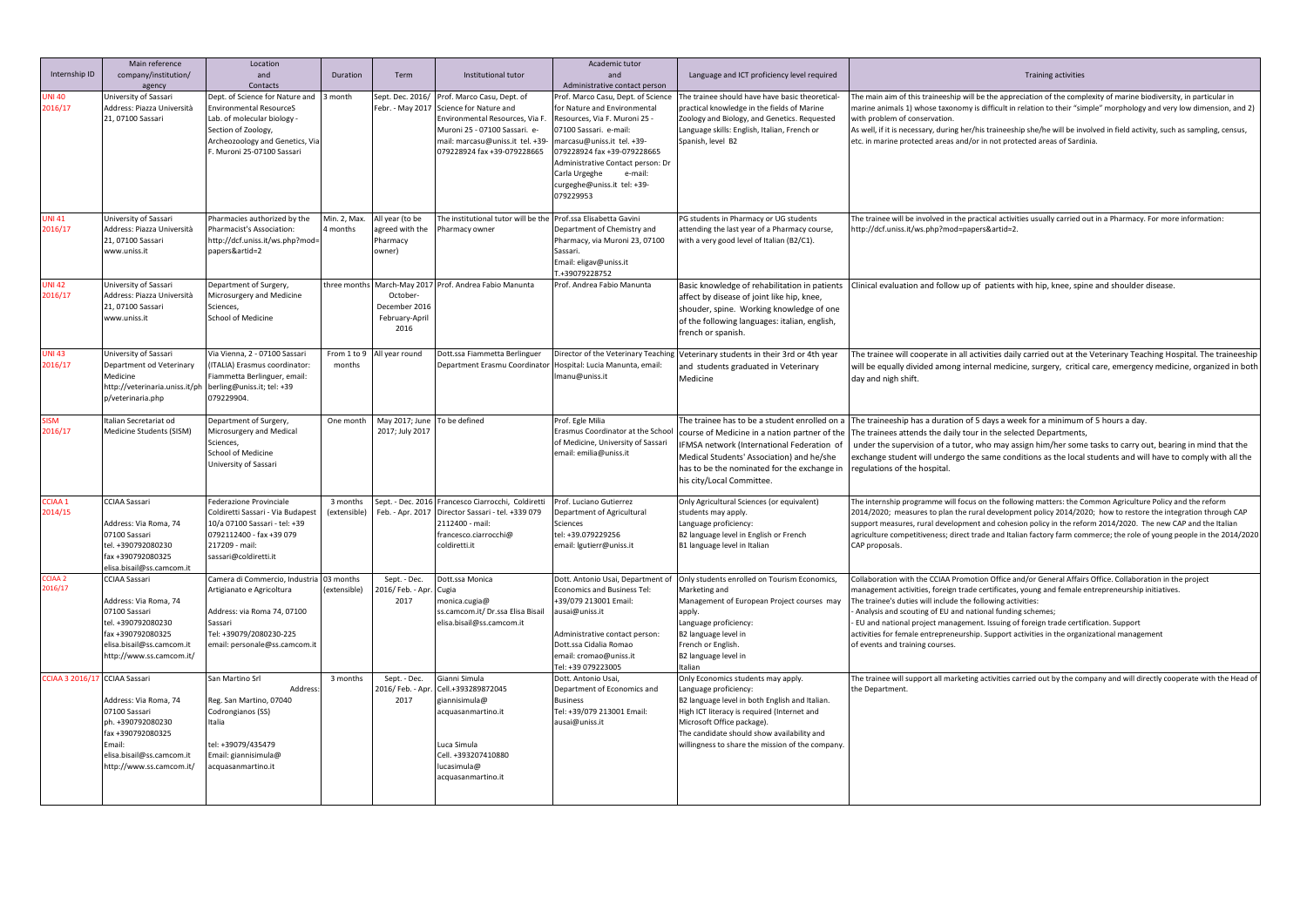| Internship ID               | Main reference<br>company/institution/<br>agency                                                                                                                                                                                                                                                                                  | Location<br>and<br>Contacts                                                                                                                                                                                                         | Duration | Term                                                | Institutional tutor                                                                                             | Academic tutor<br>and<br>Administrative contact person                                                                                                   | Language and ICT proficiency level required                                                                                                                                                                                                                                                                                                                                                                                                                                                                                                          | Training activities                                                                                                                                                                                                                                                                                                                                                                                                                                                                                                                                                                                                                                                                                                                                         |
|-----------------------------|-----------------------------------------------------------------------------------------------------------------------------------------------------------------------------------------------------------------------------------------------------------------------------------------------------------------------------------|-------------------------------------------------------------------------------------------------------------------------------------------------------------------------------------------------------------------------------------|----------|-----------------------------------------------------|-----------------------------------------------------------------------------------------------------------------|----------------------------------------------------------------------------------------------------------------------------------------------------------|------------------------------------------------------------------------------------------------------------------------------------------------------------------------------------------------------------------------------------------------------------------------------------------------------------------------------------------------------------------------------------------------------------------------------------------------------------------------------------------------------------------------------------------------------|-------------------------------------------------------------------------------------------------------------------------------------------------------------------------------------------------------------------------------------------------------------------------------------------------------------------------------------------------------------------------------------------------------------------------------------------------------------------------------------------------------------------------------------------------------------------------------------------------------------------------------------------------------------------------------------------------------------------------------------------------------------|
| CIAA 4 2016/17              | <b>CCIAA Sassari</b><br>Address: Via Roma, 74<br>07100 Sassari<br>ph. +390792080230<br>fax +390792080325<br>Email:<br>elisa.bisail@ss.camcom.it<br>http://www.ss.camcom.it/                                                                                                                                                       | Associazione degli Industriali del<br>Nord Sardegna -<br>CONFINDUSTRIA                                                                                                                                                              | 3 months | Sept. - Dec.<br>2016/ Feb. - Apr.<br>2017           | Roberto Chironi<br>Tel: +39.079275171<br>Mobile: +39.336.480374<br>chironi@<br>confindustrianordsardegna.it     | Dott. Luca Pulina<br>Department of Political Sciences,<br>Communication and<br><b>Information Engineering</b><br>Email: I.pulina@gmail.com               | Only students enrolled on Business and<br>Administration, Political Science and Civics,<br>Economics and Communication courses may<br>apply.<br>Language proficiency: C1 language level in Italian<br>B1 language level in English<br>IMPORTANT NOTE: the language<br>proficiency is a compulsory<br>requirement.                                                                                                                                                                                                                                    | Website content implementation, online communication, associative marketing.<br>Content design, management and organization of the Associazione Industriali del Nord Sardegna website                                                                                                                                                                                                                                                                                                                                                                                                                                                                                                                                                                       |
| $LAW1 -$<br>2016/17         | Law Firm Avv. Luca Naseddu<br>Sassari - Via Mazzini n. 1 -<br>Tel: +39.079230176 - fax<br>+39.0792009611 -<br>studiolegalenaseddu@tiscali                                                                                                                                                                                         | aw Firm Avv. Sassari - Via<br>Mazzini n. 1 -+39. 079230176 -<br>fax +39.0792009611 -<br>studiolegalenaseddu@tiscali.it                                                                                                              | 3 months | Sept. - Dec.<br>2016/ Feb. - Apr.<br>2017           | Avv. Luca Naseddu<br>Tel: +39.079230176<br>email:<br>studiolegalenaseddu@tiscali.it                             | Prof. Vittoria Passino<br>Department of Law<br>tel: +39.079228910<br>email: vispe2@uniss.it                                                              | Only Law students with knowledge of EU law,<br>labor law, civil law and civil procedure law of the<br>student's country may apply;<br>Language proficiency:<br>B1 level in Italian;<br>B1 level in English                                                                                                                                                                                                                                                                                                                                           | The training provides for a deeper understanding of the labor law, trade union law, industrial relations system and<br>welfare considering the procedure from the precautionary legal advice to the legal argument.                                                                                                                                                                                                                                                                                                                                                                                                                                                                                                                                         |
| LAW 2 - 2016/17 Law firm    | Avv. Agostinangelo Marras<br>ph.+39 079-234397;<br>Email:<br>marras.agostinangelo@<br>tiscali.it                                                                                                                                                                                                                                  | aw firm Avv.Agostinangelo<br>Marras;<br>Address: Via Roma n. 56, 07100<br>Sassari, Italia<br>ph.+39 079-234397;<br>Email: marras.agostinangelo@<br>iscali.it                                                                        | 3 months | Sept. - Dec.<br>2016/ Feb. - Apr.<br>2017           | Avv. Agostinangelo Marras;<br>Email:<br>marras.agostinangelo@tiscali.it<br>Studio Legale Via Roma 56<br>Sassari | Prof. Maria Riccarda Marchetti:<br>Department of Law; Address:<br>Viale Mancini, n.5 07100 Sassari<br>Email: mrm@uniss.it;<br>mr.marchetti@<br>libero.it | Only PG/PhD Law students may apply.<br>Knowledge of the main Italian criminal<br>procedures, with particular reference to the<br>constitutional value of the International Charters<br>of Human Rights, is required.<br>Language proficiency:<br>Italian: B1 language level (written and spoken);<br>English mother tongue or Spanish mother tongue<br>with at least a B1 level in English.<br>ICT proficiency level: working ICT proficiency is<br>required to conduct research on DB's and the<br>websites of national/international institutions. | The training provides for a deeper understanding of the Italian criminal law of procedure and law enforcement, by<br>comparing them with other criminal law systems and proceedings, in particular with "common law"-based ones.<br>Participation in conferences on subject-specific topics, and attendance to seminars and/or lectures.<br>The trainee's duties will include the following activities:<br>1) research and analysis of the Italian law of procedure, with particular attention to comparative studies, 2) analysis<br>and assessment of specific cases, under the supervision of the institutional tutor, and explanation of the procedural<br>dynamics, 3) attendance to hearings and participatoin in conferences and additional courses. |
| LAW <sub>3</sub><br>2016/17 | Law firm Avv. Gianluigi<br>Poddighe                                                                                                                                                                                                                                                                                               | Via Roma, 107 - Sassari<br>Ph.+39.079 281528 /<br>3493903057<br>ax +39.079 281514<br>email:<br>gianluigipoddighe@yahoo.it<br>avv.gianluigipoddighe@pcert.po<br>stecert.it                                                           | 3 months | October -<br>december 2016<br>January-March<br>2017 | Lawyer Gianluigi Poddighe                                                                                       | Professor Prof.ssa Paola Sechi<br>email: pasechi@uniss.it<br>Ph. +39.079228876                                                                           | Basic knowledge of Italian criminal procedure<br>law, criminal law also in connection with<br>constitutional law basics. B2 language level in<br>Italian ; B1 language level in English and<br>Portuguese. ICT proficiency necessary to carry<br>out law and rules-related research on databases<br>and legal websites.                                                                                                                                                                                                                              | The traineeship will allow the student to gain an in-depth knowledge on criminal procedure law, penal execution law<br>and penitentiary law.<br>Main tasks will include:<br>a) research and analysis on constitutional, criminal procedure and penitentiary issues;<br>b) Dossiers analysis under the supervision of the tutor and analysis of trial strategies;<br>c) Attendance to judicial hearings and cooperation in research and evidence building activities; participation in<br>conferences and law training seminars.                                                                                                                                                                                                                             |
|                             | TRIB 1 - 2016/17 Procura della Repubblica<br>Public Prosecutor's Office<br>Juvenile Court<br>Address: via Giovanni Paolo<br>II n. 6- strada per Ittiri-<br>Sassari<br>ph.+39 079-2637245;<br>fax:+39079-230573<br>Email: procmin.sassari@<br>giustizia.it<br>certified e-mail:<br>procuratore.procmin.sassar<br>@giustiziacert.it | Procura della Repubblica<br>Public Prosecutor's Office<br>luvenile Court<br>Address: via Giovanni Paolo II n<br>6- strada per Ittiri- Sassari<br>ph.+39 079-2637245;<br>ax:+39079-230573<br>Email: procmin.sassari<br>@giustizia.it | 3 months | October/<br>December 2016                           | TBD                                                                                                             | Prof.Gian Paolo Demuro<br>Department of Law<br>Email: gpdemuro@uniss.it                                                                                  | Only UG/PG/PhD Law students, who have<br>passed the exam of criminal law may apply.<br>Knowledge of Criminal law is compulsory, with<br>particular reference to the involvement of<br>underage victims or offenders.<br>Language proficiency:<br>B1 language level in both Italian and English                                                                                                                                                                                                                                                       | The internship is intended to provide more information on juvenile criminal law.<br>The trainee's duties will include the following activities:<br>Research and analysis of the Italian juvenile criminal law, with particular attention to system comparative analysis;<br>technical support during the process of investigation of the child maturity assessment and the definition of protection<br>neasures.<br>The trainee will be assisted by a senior juvenile prosecutor in the analysis and evaluation of criminal and civil records,<br>including an explanation of the dynamics of the proceeding;<br>Participation in conferences, events and courses of interest, together with the appointed juvenile prosecutor.                             |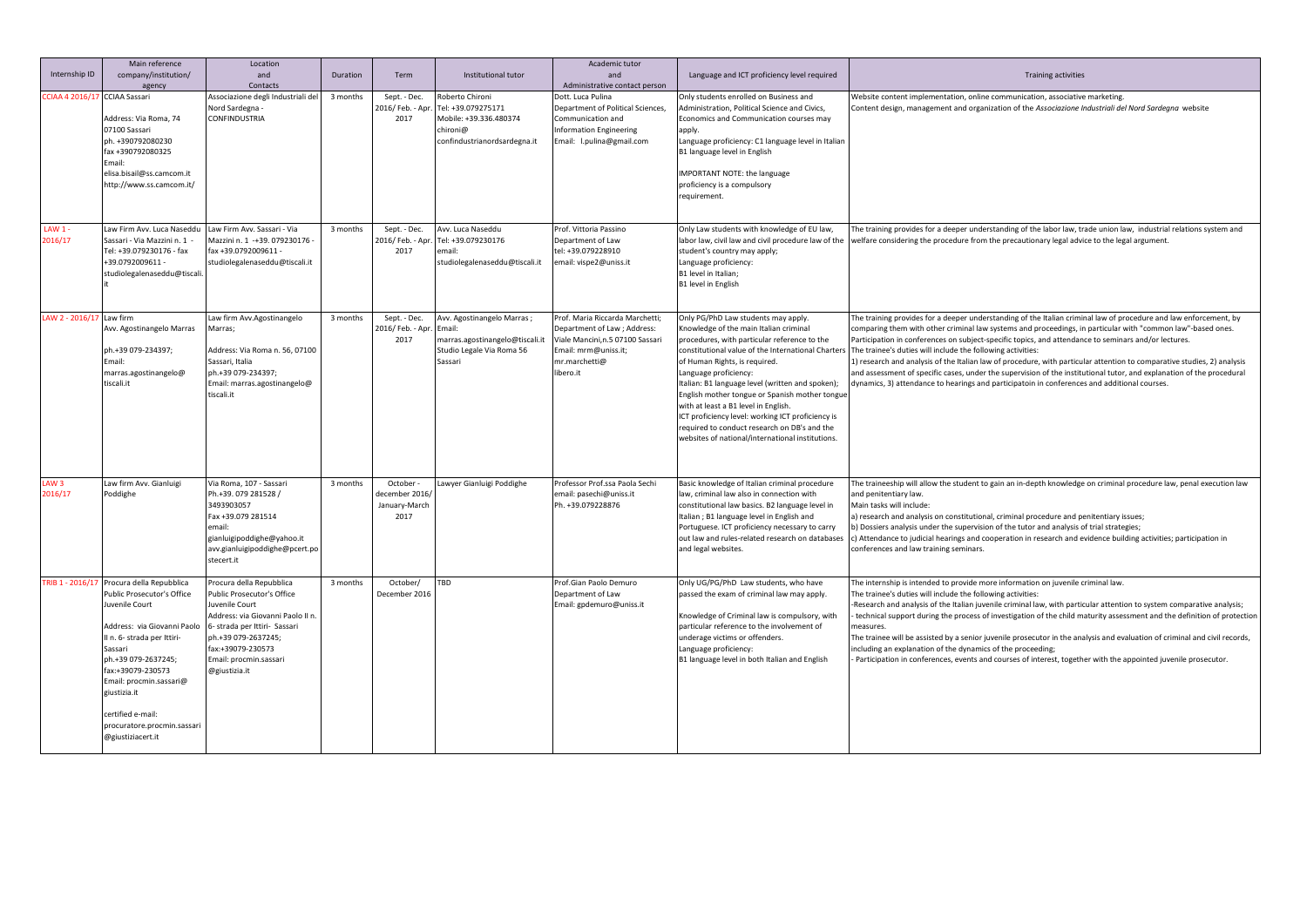| Internship ID               | Main reference<br>company/institution/<br>agency                                                                                                     | Location<br>and<br>Contacts                                                                                                                                                                                                      | Duration                 | Term                                     | Institutional tutor                                                                                                                                         | Academic tutor<br>and<br>Administrative contact person                                                                                                                                                                                                           | Language and ICT proficiency level required                                                                                                                                                                                                                                                                                                                                                                                                                                                                    | <b>Training activities</b>                                                                                                                                                                                                                                                                                                                                                                                                                                                                                                                                                                                                                                                                                                                                                                                 |
|-----------------------------|------------------------------------------------------------------------------------------------------------------------------------------------------|----------------------------------------------------------------------------------------------------------------------------------------------------------------------------------------------------------------------------------|--------------------------|------------------------------------------|-------------------------------------------------------------------------------------------------------------------------------------------------------------|------------------------------------------------------------------------------------------------------------------------------------------------------------------------------------------------------------------------------------------------------------------|----------------------------------------------------------------------------------------------------------------------------------------------------------------------------------------------------------------------------------------------------------------------------------------------------------------------------------------------------------------------------------------------------------------------------------------------------------------------------------------------------------------|------------------------------------------------------------------------------------------------------------------------------------------------------------------------------------------------------------------------------------------------------------------------------------------------------------------------------------------------------------------------------------------------------------------------------------------------------------------------------------------------------------------------------------------------------------------------------------------------------------------------------------------------------------------------------------------------------------------------------------------------------------------------------------------------------------|
| OM 1 - 2016/17              | Comune di Sassari<br>Address: Piazza del Comune<br>1,07100 Sassari<br>http://www.comune.sassari                                                      | Department for Innovation<br>Policy and Citizen services -<br>Punto città Office<br>Corso Angioi 15 - 07100 Sassari                                                                                                              | 3 months<br>(extensible) | Sept. - Dec.<br>2016/ Feb. - Apr<br>2017 | Dirigente dott.ssa Teresa Soro-<br>dott.ssa Manuela Perotti<br>tel: +39.079/279837<br>email:<br>manuela.perotti@comune.sassa<br>ri.it                       | Dott.ssa Laura Jannelli<br>Department of Political Sciences,<br>Communication and<br>Information Engineering Email:<br>liannelli@uniss.it                                                                                                                        | Only students enrolled on one of the following<br>courses may apply:<br>Sociology, Public Administration,<br>Communication or equivalent; law, statistics;<br>tourism economics; language mediation,<br>interpreting.<br>Language proficiency:<br>A2 level in written and spoken Italian<br>A2 level in written and spoken English                                                                                                                                                                             | The internship includes the activities managed both by the URP - Office for relations with the public (front office, direct<br>contact with users) and by the "Punto Città" office, devoted to foreign users (communication with both EU and non-EU<br>foreign users, thus allowing improvement of the foreign languages used. Cooperation in carrying out the administrative<br>procedures will also be required). The intern will also carry out back office activities (legislative communication<br>strategies, group work oriented to the production of communication material, translation, customer satisfaction<br>proposals).                                                                                                                                                                     |
| 20M <sub>2</sub><br>2016/17 | Comune di Sassari<br>Address: Piazza del Comune<br>1,07100 Sassari<br>http://www.comune.sassari.                                                     | Department for Youth and<br>ducational Policies<br>Address: via Venezia 2 -<br>07100 Sassari<br>TEL +39079/2830007<br>Servizio staff e<br>programmazione<br>FAX<br>+39079/2830041                                                | 3 months<br>(extensible) | Sept. - Dec.<br>2016/ Feb. - Apr<br>2017 | Dirigente Dott. Ssa Simonetta<br>Cicu - email:<br>scicu@comune.sassari.it /<br>Informagiovani@Comune.Sassari<br>it tel: 079 279926                          | Dott.ssa Laura lannelli<br>Department of Political Sciences,<br>Communication and<br>Information Engineering Email:<br>liannelli@uniss.it<br>Administrative contact person:<br>Dott.ssa Anna laura<br>Carboni<br>email:<br>alcarboni@uniss.it<br>Fel: +390792299 | Only students enrolled on one of the following<br>courses may apply:<br>Sociology, Pubic Administration, Communication<br>Science.<br>Excellent soft skills are required.<br>Language proficiency:<br>Italian language level A1 writing and B1 spoken<br>A2 language level in English                                                                                                                                                                                                                          | the trainee will be assigned to the "Informagiovani" office.<br>Main tasks will include:<br>a) a deep analysis of local, national and European job placement and training measures for young people (back office<br>activities);<br>b) front office activities.<br>The intern will have the chance to improve language skills, soft skills and acquire a better knowledge of youth policy<br>measures.                                                                                                                                                                                                                                                                                                                                                                                                     |
| COM <sub>3</sub><br>2016/17 | Comune di Sassari<br>Address: Piazza del Comune<br>1,07100 Sassari<br>http://www.comune.sassari                                                      | <b>Historical City Archive</b><br>Address: Via dell'Insinuazione<br>31-33, 07100 Sassari                                                                                                                                         | 3 months                 | Sept. - Dec.<br>2016/ Feb. - Apr<br>2017 | Dott, Paolo Cau<br>Director of the Historical City<br>Archive<br>Tel: +39/0792028098<br>Fax: +39/0792005142<br>Email: archiviostorico@<br>comune.sassari.it | Department of Political Sciences,<br>Communication and Computer<br>Engineering<br>Email: pisan@uniss.it<br>tel:+39 0792065221                                                                                                                                    | Prof. Piero Sanna (Modern History) Only students enrolled on History, Political<br>Sciences and Civics, Business Administration, or<br>Humanities courses may apply. Good language<br>level in Spanish and Catalan (mother tongue<br>level). A2 language level. Basic knowledge of<br>Medieval, Modern and Contemporary History is<br>required, in addition to basic ICT skills (internet,<br>Microsoft Office package). Knowledge of Latin<br>(elementary level), paleography and diplomatic is<br>advisable. | The training includes: the acquisition of information on the issues and the procedures connected with the filing and the<br>lassification of documents in the archives, the analysis of correlations between the institutional functions of the<br>judiciary and the issuing of documents, within the framework of historical research activities.<br>The trainee's duties will include the following activities: document transcription and summary, update and review of<br>inventories and lists of items.                                                                                                                                                                                                                                                                                              |
| 20M <sub>4</sub><br>2016/17 | Comune di Sassari<br>Address: Piazza del Comune<br>1,07100 Sassari<br>http://www.comune.sassari.                                                     | Department of Local<br>Development: Culture and<br><b>Tourism Marketing</b><br>Address: Palazzo Infermeria<br>San Pietro, Largo Infermeria<br>San Pietro, 07100 Sassari<br>N. di telefono:<br>+39079 279950<br>Fax +390792006010 | 3 months<br>(extensible) | Sept. - Dec.<br>2016/ Feb. - Apr<br>2017 | Dott.ssa<br><b>Norma Pelusio</b><br><b>Executive Manager</b><br>norma.pelusio@<br>comune.sassari.it/<br>mvalentini@comune.sassari.it<br>ph. +39079/279950   | Prof.ssa Höhmann<br>Department of Social<br>Sciences and<br><b>Humanities</b><br>Email:<br>dhoehmann@uniss.it<br>Administrative contact<br>person:<br>Dott.ssa Carla Urgeghe<br>Email:<br>curgeghe@uniss.it<br>tel: +39079229953                                 | Only students enrolled on university courses<br>related to the field of Culture and Tourism,<br>Language mediation (or equivalent)<br>Language proficiency:<br>B1 language level in Italian (or higher);<br>B1 language level in another EU language (or<br>higher)                                                                                                                                                                                                                                            | The trainee will be fully involved in all the activities carried out by the Department for<br>Tourism and Cultural Activities.<br>The training is intended to foster soft skills and promote European Project Management<br>efficiency through the use of foreign languages, in addition to projects and initiatives at local<br>level in the field of Culture, Tourism and Integrated Development.<br>Specific activities will be performed in the fields of local development, tourism and cultural<br>mediation.<br>Activities will include:<br>• help desk for foreign users (tourist information, publications in different languages);<br>· support in on-line communication campaign targeted to foreign partners;<br>. translation, interpretation and involvement in cultural and tourist events. |
| NFC 2016/17                 | New Fertility Center<br>Centro di Riproduzione<br>Equina<br>Dott.ssa Alessandra Diaz<br>Tel +39 34613334200<br>e-mail:<br>info@newfertilitycenter.it | Centro di Riproduzione Equina<br>NEW FERTILITY CENTER<br>Address: S.V Bunnari vecchio n.<br>07100 Sassari<br>Fel +39 3461334200                                                                                                  | 4 months<br>(extensible) | March - June<br>2017                     | Dott.ssa Alessandra Diaz<br>info@newfertilitycenter.it                                                                                                      | Prof. Eraldo<br>Sanna Passino<br>Department of Veterinary<br>email: esp@uniss.it<br>Tel. +39079229471                                                                                                                                                            | Only Veterinary Science students attending the<br>last year or students graduated in Veterinary<br>Science may apply.<br>Experience and familiarity with equines is<br>required.<br>Language proficiency:<br>A2 language level in Italian; B2 language level in<br>French<br>ICT proficiency level:<br>Working knowledge of basic software packages                                                                                                                                                            | The trainee will cooperate in all activities daily carried out at the centre, with focus on clinical activities on equines,<br>equine reproduction and neonatology, scan of the reproductive, muscular and skeletal system.                                                                                                                                                                                                                                                                                                                                                                                                                                                                                                                                                                                |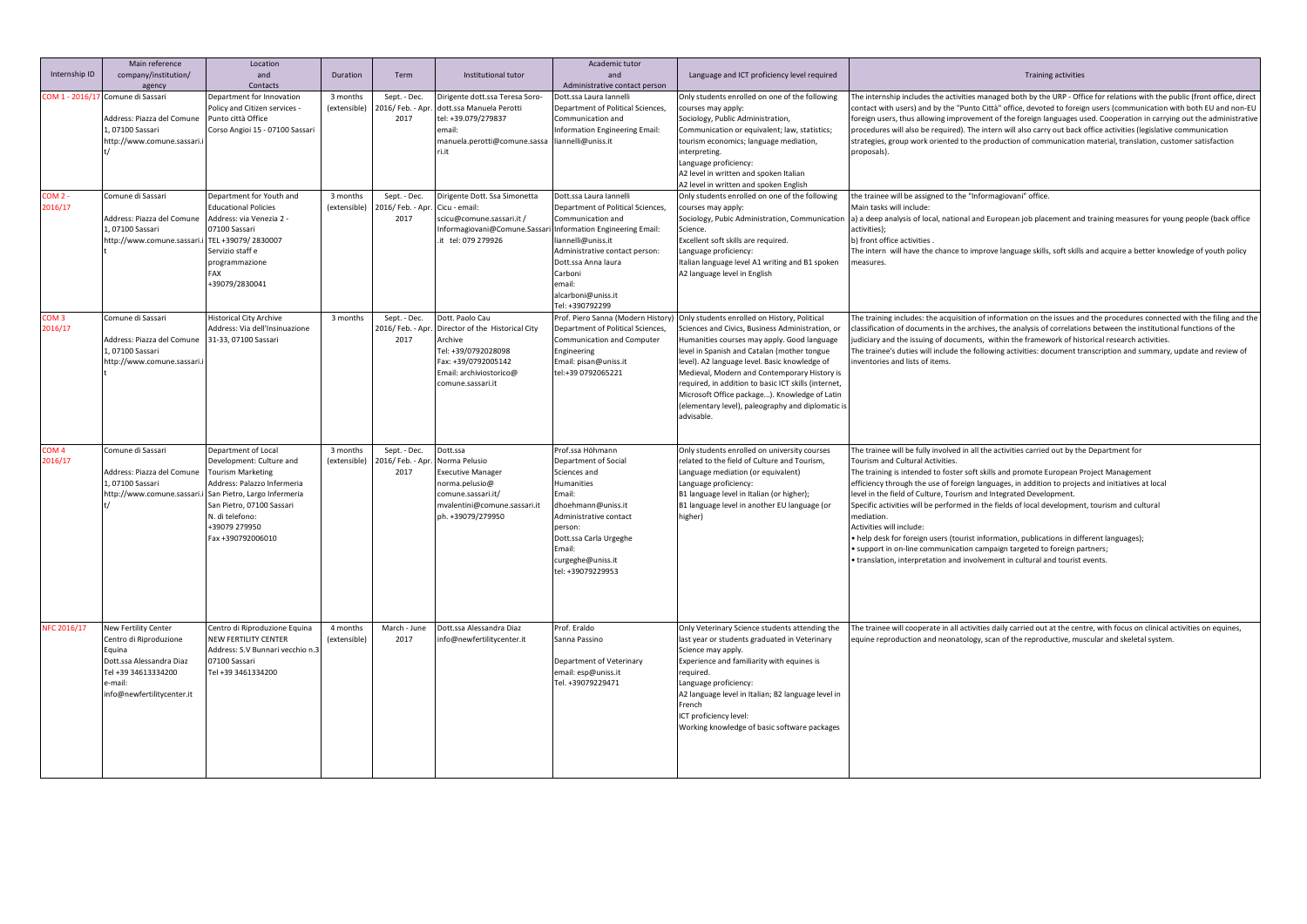| Internship ID               | Main reference<br>company/institution/<br>agency                                                                                                                                                                                                                              | Location<br>and<br>Contacts                                                                                                                                  | Duration                 | Term                                      | Institutional tutor                                                                                                                                                                                                                                                   | Academic tutor<br>and<br>Administrative contact person                                                                                                                                                                                                                                                                 | Language and ICT proficiency level required                                                                                                                                                                                                                                                                                                                                                                                                                                                                                                                                                                                                                                                                                                                                                                                                                             | <b>Training activities</b>                                                                                                                                                                                                                                                                                                                                                                                                                                                                                                                                                                                                                                                                                                                                                                                                                                                                                                                                                                                                                                                                                                                                                                                                                                                                                                                                                                                                                                                                                                                                                                                     |
|-----------------------------|-------------------------------------------------------------------------------------------------------------------------------------------------------------------------------------------------------------------------------------------------------------------------------|--------------------------------------------------------------------------------------------------------------------------------------------------------------|--------------------------|-------------------------------------------|-----------------------------------------------------------------------------------------------------------------------------------------------------------------------------------------------------------------------------------------------------------------------|------------------------------------------------------------------------------------------------------------------------------------------------------------------------------------------------------------------------------------------------------------------------------------------------------------------------|-------------------------------------------------------------------------------------------------------------------------------------------------------------------------------------------------------------------------------------------------------------------------------------------------------------------------------------------------------------------------------------------------------------------------------------------------------------------------------------------------------------------------------------------------------------------------------------------------------------------------------------------------------------------------------------------------------------------------------------------------------------------------------------------------------------------------------------------------------------------------|----------------------------------------------------------------------------------------------------------------------------------------------------------------------------------------------------------------------------------------------------------------------------------------------------------------------------------------------------------------------------------------------------------------------------------------------------------------------------------------------------------------------------------------------------------------------------------------------------------------------------------------------------------------------------------------------------------------------------------------------------------------------------------------------------------------------------------------------------------------------------------------------------------------------------------------------------------------------------------------------------------------------------------------------------------------------------------------------------------------------------------------------------------------------------------------------------------------------------------------------------------------------------------------------------------------------------------------------------------------------------------------------------------------------------------------------------------------------------------------------------------------------------------------------------------------------------------------------------------------|
| <b>ILLAB</b><br>2016/17     | Bookshop IL LABIRINTO di<br>Nonis V. e c. sas<br>Address<br>via Carlo<br>Alberto, 119 Alghero<br>tel. Fax: +39 079980496<br>email: labirintoaho@tin.it                                                                                                                        | Bookshop IL LABIRINTO di Nonis<br>. e c. sas<br><b>Address</b><br>via Carlo Alberto, 119 Alghero<br>tel. Fax: +39 079980496<br>email: labirintoaho@tin.it    | 3 months<br>(extensible) | Sept. - Dec.<br>2016/ Feb. - Apr.<br>2017 | FRANCESCA NONIS<br>Address:<br>via Carlo Alberto, 119 Alghero<br>tel. Fax: +39 079980496<br>email: labirintoaho@tin.it                                                                                                                                                | Dott.ssa Romina Deriu<br>Department of Political Sciences,<br>Communication and Computer<br>Engineering<br>tel: +39.079228880<br>email: rderiu@uniss.it                                                                                                                                                                | Only students enrolled on one of the following<br>courses may apply: Literature, Foreign<br>Languages, Philological Sciences, Humanities,<br>Translation, Interpretation, Linguistics,<br>Education, Teacher Training; Communication<br>and Information Sciences, Journalism,<br>Cinematography, Arts, History; Social Sciences,<br>Political Sciences and Sociology, Architecture,<br>Urban and Regional Planning.<br>Language Proficiency:<br>B1 language level in Italian<br>B1 language level in English                                                                                                                                                                                                                                                                                                                                                            | The internship programme will focus on the following matters:<br>arrangement of the set; participation in the booking activities of new publications; participation in the organization of<br>literary events and meetings with authors;<br>relations with customers; possible relations with foreign publishers; The intern will have the chance to improve<br>language skills.                                                                                                                                                                                                                                                                                                                                                                                                                                                                                                                                                                                                                                                                                                                                                                                                                                                                                                                                                                                                                                                                                                                                                                                                                               |
| <b>AINEV 2016/17</b>        | Mine Vaganti European Youth<br>Group<br>http://www.minevaganti.org/                                                                                                                                                                                                           | Perfugas (Sassari)<br>h.: 0039/0796010000<br>Fax: 0039/078943615<br>email:<br>minevaganti2010@gmail.com<br>minevag@minevaganti.org<br>partenzemine@gmail.com | 6 months                 | Sept. - Dec.<br>2016/ Febr.<br>March 2017 | Dott.ssa Maria Grazia Pirisi<br>email:<br>minevaganti2010@gmail.com<br>ninevag@minevaganti.org                                                                                                                                                                        | Dott.ssa Romina Deriu<br>Department of Political Sciences,<br>Communication and Computer<br>Engineering<br>tel: +39.079228880<br>email: rderiu@uniss.it                                                                                                                                                                | Only UG students enrolled on one of the following<br>courses may apply: Political Sciences, Intrenational<br>Relations, Communication Sciences, Foreign<br>Languages.<br>Experience: previous experience in the field of non<br>formal education is preferable<br>The lack of experience is not considered an excluding<br>criteria because thanks to the non formal education<br>the intern will be involved in the daily activities.<br>Language skills: B1 language level in English and A2/B1 Programme.<br>language level in Italian (due to the contacts with the<br>local community).<br>ICT proficiency level:<br>Working knowledge of basic software packages<br>Soft skills: open minded, ability to write projects in<br>English, communication skills, time management,<br>practical and concrete, sensitive with disability issues<br>pro-active attitude. | Fields of work: adults and youth mobility and training courses targeted at students or teachers.<br>Subject: promotion of the youth/adult mobility (LLP Programme, European youth Foundation and Youth in Action) and social<br>work in the third sector all around Europe using non formal education method.<br>The intern will support all activities carried out by Mine Vaganti EYG and will be in charge for writing new projects on youth/adult<br>mobility.<br>As Mine Vaganti daily deals with partners from Europe, the intern should be able to communicate both in English and in Italian,<br>especially in order to interact with the local community to whom are mainly addressed the activities.<br>The intern will support the association in the phases of writing and implementing several projects (especially local activities about<br>sport as a tool of integration for people with physical disabilities and immigrants) and running info days about European<br>The training activities will also include writing European Projects aimed at establishing new partnerships and support the<br>mplementation of activities on local project such as sport matches for immigrants, training courses for social workers and so on.<br>Other practical activities could be planned during the afternoon (no opportunity to benefit of the mobility projects promoted by<br>Mine Vaganti).<br>According to the intern's mother tongue he/she can run workshops on his/her typical food, language courses targeted at students<br>and local community using the non formal education method. |
| PTC 1 2016/17               | Porto Conte Natural Park<br>http://www.parcodiportocon<br>te.it/                                                                                                                                                                                                              | Casa Gioiosa<br>Address: Località Tramariglio<br>S.P. 55. n. 44 - 07041 Alghero -<br>tel +39 079 945005 - mail:<br>segreteria@parcodiportoconte.             | 3 months                 | Sept. - Dec.<br>2016/ Feb. - Apr.<br>2017 | avv. Giovanni Solinas. Ufficio<br>Legale mail:<br>amministrazione3@parcodiport<br>oconte.it                                                                                                                                                                           | Prof.Sandro Dettori<br>Department of Natural Resources<br>and Environmental<br>Sciences<br>tel: 079229235<br>email: sdettori@uniss.it<br>Administrative contact person:<br>Dott.ssa Carla Urgeghe<br>email:<br>curgeghe@uniss.it<br>tel: +39079229953                                                                  | Only students enrolled on one of the following<br>courses may apply: Agriculture, Natural Sciences<br>and Geology.<br>Language proficiency: B1 Italian language level;<br>A2 English language level<br>ICT proficiency level:<br>Working knowledge of basic software packages                                                                                                                                                                                                                                                                                                                                                                                                                                                                                                                                                                                           | Main tasks will include: EU and regional project planning; management and conservation of the protected area;<br>environmental education, Park brand related activities and issues.                                                                                                                                                                                                                                                                                                                                                                                                                                                                                                                                                                                                                                                                                                                                                                                                                                                                                                                                                                                                                                                                                                                                                                                                                                                                                                                                                                                                                            |
| PTC <sub>2</sub><br>2016/17 | Porto Conte Natural Park<br>http://www.parcodiportocor<br>te.it/                                                                                                                                                                                                              | Casa Gioiosa<br>Address: Località Tramariglio<br>S.P. 55. n. 44 - 07041 Alghero -<br>tel +39 079 945005 - mail:<br>segreteria@parcodiportoconte.             | 3 months                 | Sept. - Dec.<br>2016/ Feb. - Apr.<br>2017 | avv. Giovanni Solinas. Ufficio<br>Legale mail:<br>amministrazione3@parcodiport<br>oconte.it                                                                                                                                                                           | Prof. Simone Pajno<br>Department of Law<br>email: s.pajno@gmail.com<br>Administrative contact person:<br>Dott.ssa Valeria Petrucci<br>email: vpetrucci@uniss.it<br>tel: +39/079228991                                                                                                                                  | Only students enrolled on one of the following<br>courses may apply: Law, Economics, Political<br>Sciences<br>Language proficiency: Italian language level B1;<br>English language level: A2<br>ICT proficiency level:<br>Working knowledge of basic software packages                                                                                                                                                                                                                                                                                                                                                                                                                                                                                                                                                                                                  | Main tasks will include: editing administrative measures, data filing, law research activities, accounting deeds, calls and<br>open competitions editing                                                                                                                                                                                                                                                                                                                                                                                                                                                                                                                                                                                                                                                                                                                                                                                                                                                                                                                                                                                                                                                                                                                                                                                                                                                                                                                                                                                                                                                       |
| <b>SOPRINT 2</b><br>2016/17 | Government Department<br>esponsible for the<br>archaeological heritage for<br>the territory of Sassari and<br>Nuoro<br>Piazza Sant'Agostino 2<br>07100 Sassari<br>tel.079.206741<br>fax 079.232666<br>sba<br>s@beniculturali.it<br>http://www.archeossnu.ben<br>culturali.it/ | Conservation and Restoration<br>Centre<br>Via Lorenzo Auzzas, Li Punti<br>(Sassari) 3<br>tel. 079.3962000<br>fax 079.3962098<br>sba-ss@beniculturali.it      | 3 months                 | Sept. - Dec.<br>2016/ Feb. - Apr.<br>2017 | Dott.ssa Daniela Rovina<br>Director Archaeologist<br>+39079.2067405<br>daniela.rovina@<br>beniculturali.it<br>Administrative Contact person:<br>Giuseppe Melosu<br>Responsible for Communication<br>and Promotion<br>+39079.2067401<br>giuseppe.melosu@beniculturali. | Prof.ssa Maria Grazia Melis<br>Department of History, Human<br>Sciences and Education<br>Address: Via Zanfarino<br>62, Sassari<br>Tel: +39 079 229698<br>Fax: +39 079 229603<br>Mail: mgmelis@uniss.it<br>Administrative Contact person:<br>Dott.ssa Carla Urgeghe<br>email:<br>curgeghe@uniss.it<br>tel: +39079229953 | Only UG/PG students enrolled on one of the<br>following courses may apply: Arts (Literature and<br>Philosophy), Conservation of Cultural Heritage<br>Archaeology or similar.<br>Language skills:<br>A2 Italian language level<br>A2 English language level<br>ICT proficiency level:<br>Working knowledge of basic software packages                                                                                                                                                                                                                                                                                                                                                                                                                                                                                                                                    | The internship will be carried out at the diagnostics, research and conservation-restoration laboratory and will include<br>working on archaeological materials derived from excavations, including also underwater excavations, incidental<br>findings or on materials preserved in museums or private collections. The intern may assist the restoration<br>interventions on stones, mural paintings and mosaics, metals, ceramic, glass and organic materials, in order to acquire<br>methodology and terminology on conservation and preservation of the tangible cultural heritage.                                                                                                                                                                                                                                                                                                                                                                                                                                                                                                                                                                                                                                                                                                                                                                                                                                                                                                                                                                                                                       |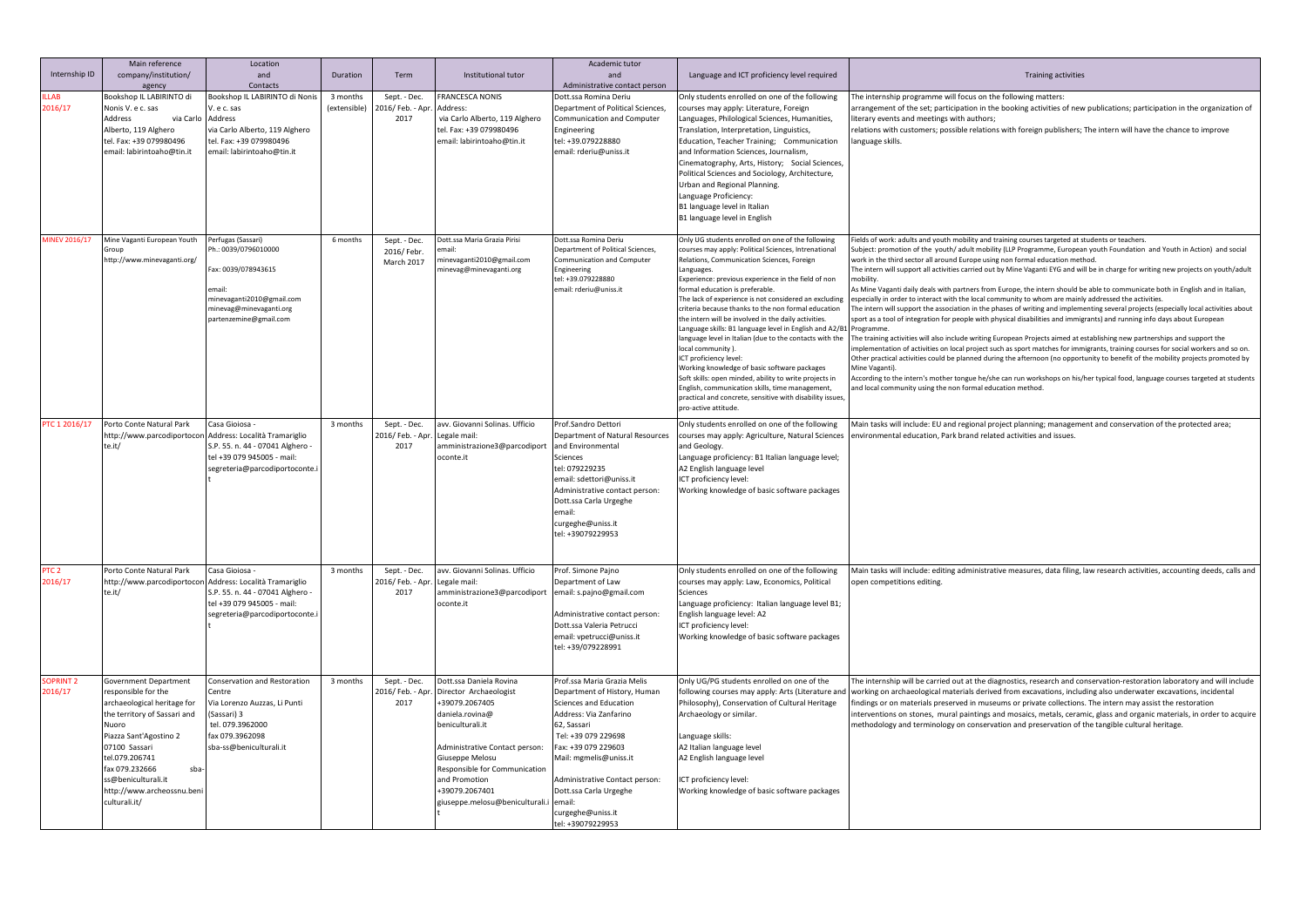| Internship ID               | Main reference<br>company/institution/<br>agency                                                                                                                                                              | Location<br>and<br>Contacts                                                                                                                                                 | Duration                                        | Term                                      | Institutional tutor                                                                                                                                          | Academic tutor<br>and<br>Administrative contact person                                                                                                                                                                                                                    | Language and ICT proficiency level required                                                                                                                                                                                                                                                                                                                                     | Training activities                                                                                                                                                                                                                                                                                                                                                                                                                                                                                                                  |
|-----------------------------|---------------------------------------------------------------------------------------------------------------------------------------------------------------------------------------------------------------|-----------------------------------------------------------------------------------------------------------------------------------------------------------------------------|-------------------------------------------------|-------------------------------------------|--------------------------------------------------------------------------------------------------------------------------------------------------------------|---------------------------------------------------------------------------------------------------------------------------------------------------------------------------------------------------------------------------------------------------------------------------|---------------------------------------------------------------------------------------------------------------------------------------------------------------------------------------------------------------------------------------------------------------------------------------------------------------------------------------------------------------------------------|--------------------------------------------------------------------------------------------------------------------------------------------------------------------------------------------------------------------------------------------------------------------------------------------------------------------------------------------------------------------------------------------------------------------------------------------------------------------------------------------------------------------------------------|
| <b>JINE</b><br>016/17       | nternational bookshop<br>KOINÈ<br>http://www.libreriakoine.it/                                                                                                                                                | nternational bookshop Koinè<br>Via Roma 137, 07100 SASSARI<br>Tel. +39.079275638<br>Fax. +39.0792853975                                                                     | 3 months                                        | Sept. - Dec.<br>2016/ Feb. - Apr.<br>2017 | Maria Sechi<br>Via Roma 137, 07100 Sassari<br>Tel. +39.079275638 - 079276324 Communication and Computer<br>Fax.: 0792853975<br>Email: sechi.maria@tiscali.it | Oott.ssa Romina Deriu<br>Department of Political Sciences,<br>Engineering<br>tel: +39.079228880<br>email: rderiu@uniss.it<br>Administrative Contact person:<br>Dott.ssa Anna laura Carboni<br>email: alcarboni@uniss.it<br>tel: +39/079228994                             | he intern must be enrolled on a course of<br>Iumanities/Fine Arts/Foreign Languages/Law,<br>Political Sciences and Economics provided they<br>have a strong interest in books and reading.<br>Language skills:<br>A2 Italian language level;<br>B1 English language level;<br>ICT proficiency level:<br>Working knowledge of basic software packages                            | The intern will learn the bookshop management activities with reference to sales, book orders and customer relations.<br>The internship activities will also include cooperation in organizing cultural events and reading laboratories for kids in<br>schools and libraries.                                                                                                                                                                                                                                                        |
| <b>ASARDE 1</b><br>2016/17  | Bookshop Messaggerie Sarde Piazza Castello 11, Sassari-<br>http://www.messaggeriesard<br>e.it/                                                                                                                | +39.079/230028-<br>admin@messaggeriesarde.it                                                                                                                                | 3 months                                        | Oct. - Dec. 2016/<br>Feb. - Apr. 2017     | Tiziana Marranci<br>+39.079230028 -<br>Email: admin@<br>messaggeriesarde.it                                                                                  | Dott.ssa Romina Deriu<br>Department of Political Sciences,<br>Communication and Computer<br>Engineering<br>tel: +39.079228880<br>email: rderiu@uniss.it                                                                                                                   | The candidate must be enrolled on a UG/PG<br>course in Communication Science or similar.<br>Language proficiency: B1 English language level;<br>B1 Italian language level<br>ICT proficiency level:<br>Working knowledge of basic software packages                                                                                                                             | The trainee will be involved in the sales-related activities and in particular:<br>daily organization and arrangement of the bookshop; customer relations and customer care.<br>Organization of cultural events: cooperation in the event management; contacts with editors and media.                                                                                                                                                                                                                                               |
| <b>RAVMOT</b><br>2016/17    | Fravel Motus Tour Operator<br>(DEDO srl)<br>www.travelmotus.com<br>http://it.travelmotus.com/                                                                                                                 | piazza caduti del lavoro. 2<br>07100 Sassari SS - Italy                                                                                                                     | 4 months<br>(extensible)                        | Sept. - Dec.<br>2016/ Feb. - Apr.<br>2017 | Dott, Mario Delitala, managing<br>director 079-2005082<br>nfo@travelmotus.com                                                                                | Dott. Antonio Usai, Department of<br>Economics and Business Tel:<br>+39/079 213001 Email:<br>ausai@uniss.it                                                                                                                                                               | Only students enrolled on one of the following<br>UG/PG courses may apply: Communication,<br>Economics/ Tourism Economics, Linguistic<br>Mediation. Knowledge of marketing is<br>recommended.<br>Language proficiency:<br>English B2;<br>Italian A1/A2;<br>Spanish, English, French, Hebrew.<br>Good computer skills and excellent social<br>media/web skills                   | Website translation: translate the website pages into either Spanish, French or Hebrew. Proofreading of all English<br>written docs of the company<br>Database/CRM update: check addresses, URL and tags of a database of current/prospected customers<br>Communication: Copywriting and Article marketing on tourism in Sardinia, Corsica and/or other central Mediterranean<br>areas.<br>Mother tongue in one of the following languages: Web Marketing: update the social media pages of website with original, relevant contents |
| <b>SINARA</b><br>2016/17    | Parco Nazionale dell'Asinara<br>(National Park Asinara)<br>http://www.parcoasinara.or                                                                                                                         | Address: Via Josto 7, 07046<br>Porto Torres.<br>Email: parco@asinara.org;<br>Ph. +39.079 503388 ; fax<br>+39.079 501415                                                     | 3 months                                        | Sept. - Dec.<br>2016/ Feb. - Apr<br>2017  | ng. Pietro Paolo Congiatu                                                                                                                                    | Dott.ssa Laura Iannelli<br>Department of Political Sciences,<br>Communication and<br>nformation Engineering Email:<br>liannelli@uniss.it<br>Administrative contact person:<br>Dott.ssa Anna laura<br>Carboni<br>email:<br>alcarboni@uniss.it<br>Tel: +390792299           | Sciences or equivalent course. Soft skills,<br>computer graphics and websites knowledge are<br>required.<br>Language proficiency: B1 Italian language level;<br>B1 English language level.                                                                                                                                                                                      | Applicants must be enrolled on a Communication The intern will cooperate with the directorate and with both earth and sea sectors. Main tasks will include website<br>content implementation, web communication for the Park as well as for the "Isola dell'Asinara" marine reserve. The<br>intern will be involved in creative writing activities and in the management of digital interfaces for the public<br>communication developed in the nature reserve Office.                                                               |
| <b>IOECOPEST</b><br>2016/17 | University of Sassari -<br>Technology Transfer Office<br>http://www.bioecopest.com,                                                                                                                           | Bioecopest spin off company<br>S.P. 55 Porto Conte/Capo<br>Caccia, km 8.400 Loc.<br>Framariglio, 07041 Alghero (SS),<br>Italy,<br>www.bioecopest.cominfo@bioe<br>copest.com | 3 months<br>xtensible fo<br>further 3<br>months | Sept. - Dec.<br>2016/Feb.-<br>March 2017  | Dr Luca Ruiu, CEO and Scientific   Dr Luca Ruiu (Researcher),<br>esponsible<br>ucaruiu@uniss.it                                                              | Department of Agriculture, Plant<br>Disease and Entomology Section.<br>Addresse: Viale Italia 39, 07100<br>Sassari, lucaruiu@uniss.it, +39 079<br>229326                                                                                                                  | Students may apply. Preferably a native English<br>speaker or at least C1 level in English.<br>Documented lab experience at PhD level on main<br>molecular biology techniques (i.e. DNA, RNA<br>extraction, RT, qPCR, electrophoresis,<br>microrganism culture and management) is<br>required. Must be author of at least 1 publication<br>on International scientific journal. | Only Agriculture, Biology and Biotechnology PhD The intern will collaborate to ongoing research projects in the field of insect pathology and biological control. He/She<br>will be involved in lab activities including molecular biology studies regarding the mode of action of insect<br>pathogens/parasites and the immune response in diseased insects.                                                                                                                                                                        |
| <b>ONORVA</b><br>2016/17    | Comune di Bonorva - Piazza<br>Santa Maria n. 27 - 07012<br>Bonorva (SS) - tel:<br>+39079867894 - fax:<br>+039079866630 - e_mail<br>suap@pec.comune.bonorva.<br>ti. 22<br>http://www.comune.bonorv<br>a.ss.it/ | Comune di Bonorva - Piazza<br>Santa Maria n. 27 - 07012<br>Bonorva (SS) - tel:<br>+39079867894 - fax:<br>+039079866630 - e_mail<br>suap@pec.comune.bonorva.ss.i             | 3 months                                        | Sept. - Dec.<br>2016/Feb.-<br>March 2017  | Sig. Gianfranco Antonio Sechi -<br>inanziario@comune.bonorva.ss.                                                                                             | Dott.ssa Romina Deriu<br>Department of Political Sciences,<br>Communication adn Information<br>Engineering<br>tel: +39.079228880<br>email: rderiu@uniss.it<br>Referente amministrativo:<br>Dott.ssa Anna laura Carboni<br>email: alcarboni@uniss.it<br>tel: +39/079228994 | Only undergraduate/postgraduate students in<br>Tourism Economics, Marketing and Euro project<br>Management may apply.<br>Language proficiency: B2 language level in Italian;<br>B1 language level in Italian.                                                                                                                                                                   | The trainee will cooperate with the Culture and Finance Municipal Division. Cooperation will include research and<br>planning activities on the archaeological, historical and cultural heritage. The student will be involved in research and<br>study activities on main EU and national funding calls; management of national projects and euro projects; supporting<br>the tourism entrepreneurship and the measures aimed at promoting the historical-cultural identity of the local<br>community                               |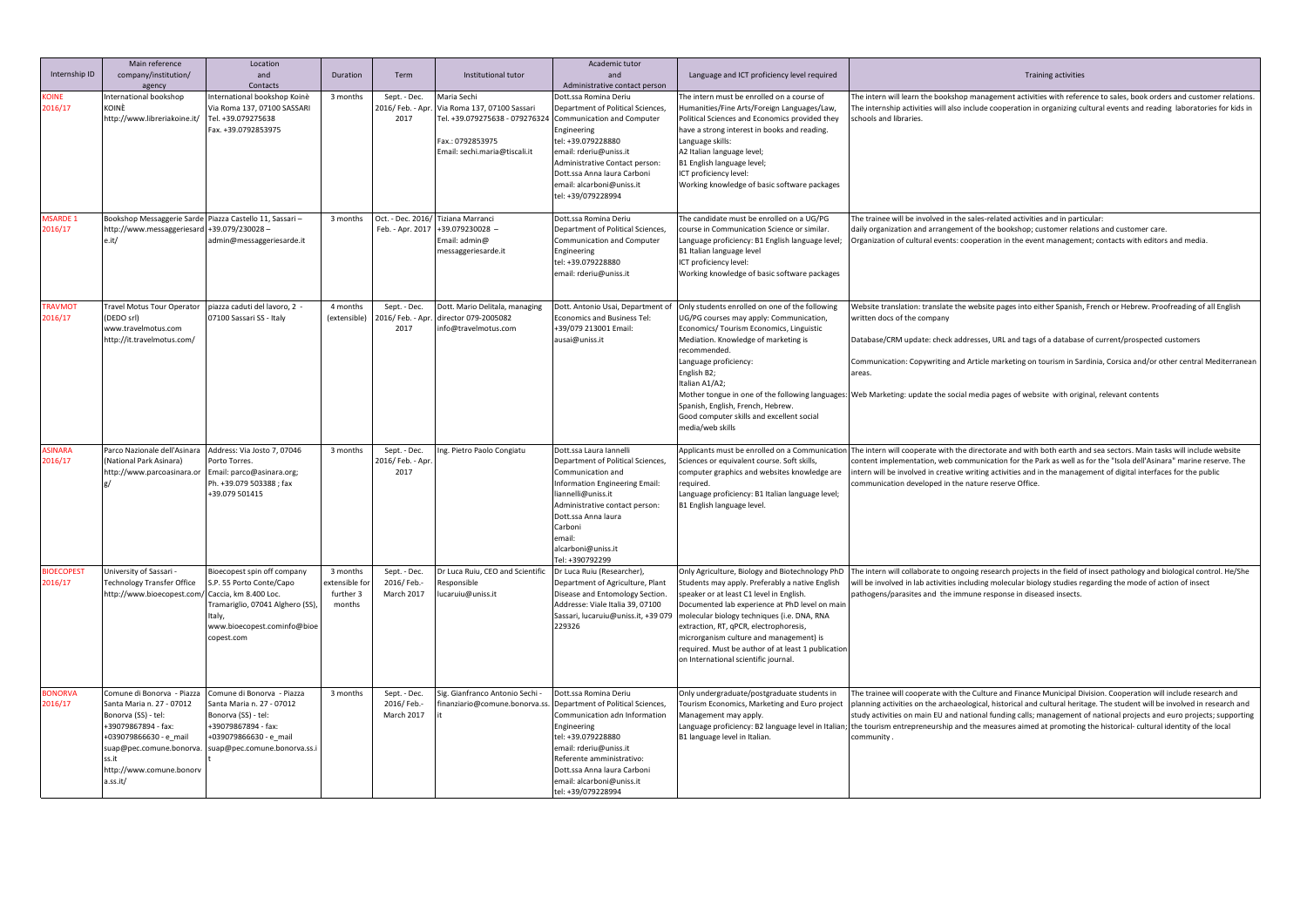| Internship ID               | Main reference<br>company/institution/<br>agency                                                                                                                                                       | Location<br>and<br>Contacts                                                                                                                                                                                                           | Duration | Term                                                   | Institutional tutor                                                                  | Academic tutor<br>and<br>Administrative contact person                                                                                                                                                                                                                    | Language and ICT proficiency level required                                                                                                                                                                                                                                                                                                                                                                                                                                  | <b>Training activities</b>                                                                                                                                                                                                                                                                                                                                                                                                                                                                                                                             |
|-----------------------------|--------------------------------------------------------------------------------------------------------------------------------------------------------------------------------------------------------|---------------------------------------------------------------------------------------------------------------------------------------------------------------------------------------------------------------------------------------|----------|--------------------------------------------------------|--------------------------------------------------------------------------------------|---------------------------------------------------------------------------------------------------------------------------------------------------------------------------------------------------------------------------------------------------------------------------|------------------------------------------------------------------------------------------------------------------------------------------------------------------------------------------------------------------------------------------------------------------------------------------------------------------------------------------------------------------------------------------------------------------------------------------------------------------------------|--------------------------------------------------------------------------------------------------------------------------------------------------------------------------------------------------------------------------------------------------------------------------------------------------------------------------------------------------------------------------------------------------------------------------------------------------------------------------------------------------------------------------------------------------------|
| CS 1 2016/17                | QCS Consulting S.r.l. - Sassari                                                                                                                                                                        | Emiciclo Garibaldi, 19, 07100<br>Sassari                                                                                                                                                                                              | 3 months | September -<br>December 2016/<br>Feb. - Apr. 2017      | Dott, Pietro Cossu<br>piero.cossu@libero.it                                          | Dott.ssa Romina Deriu<br>Department of Political Sciences,<br>Communication adn Information<br>Engineering<br>tel: +39.079228880<br>email: rderiu@uniss.it<br>Referente amministrativo:<br>Dott.ssa Anna laura Carboni<br>email: alcarboni@uniss.it<br>tel: +39/079228994 | Only students enrolled on Communication,<br>Political Sciences, Law, Economics courses may<br>required.<br>Language proficiency:<br>B1 language level in English;<br>B1 language level in Italian.<br>ICT proficiency: Working knowledge of basic<br>software packages.                                                                                                                                                                                                      | The internship programme will focus on the implementation of EU project planning-related activities, searching EU<br>funding opportunities for the I World War centenary celebration project. Support in the implementation and events<br>apply. Knowledge of European project planning is organisation; information and administrative activities.                                                                                                                                                                                                    |
| QCS <sub>2</sub><br>2016/17 | QCS Consulting S.r.l. - Sassari                                                                                                                                                                        | Emiciclo Garibaldi, 19, 07100<br>Sassari                                                                                                                                                                                              | 3 mesi   | September -<br>December 2016,<br>Feb. - Apr. 2017      | Dott.ssa Stefania Frongia                                                            | Prof. ssa Trova<br>Department of Political Sciences,<br>Communication and Information<br>Engineering<br>Tel.+39.0792065216<br>email: strova@uniss.it                                                                                                                      | Only students enrolled on one of the following<br>courses may apply: History, Political Sciences,<br>International Relations. Knowledge of the<br>subjects described in the internship programme<br>is required.<br>Language proficiency: Serbian mother tongue/C1<br>language level.<br>(As alternative students with knowledge of Slavic<br>languages may be accepted).<br>B1 Italian language level.<br>ICT proficiency: Working knowledge of basic<br>software packages. | The internship programme will include guidance in reading and analysing historical documents, in Italian and Slavic,<br>related to the events that brought prisoners and refugees to the Asinara Island sanitary station during the First World<br>War years. The activities are aimed at issuing information material in Serbian/Italian. Additional activities will include<br>cataloguing and production of information sheets and brochures.                                                                                                       |
| 2016/17                     | QCS Consulting S.r.l. - Sassari                                                                                                                                                                        | Emiciclo Garibaldi, 19, 07100<br>Sassari                                                                                                                                                                                              | 3 months | September -<br>December 2016,<br>Feb. - Apr. 2017      | Dott. Pietro Cossu<br>piero.cossu@libero.it                                          | Dott. Antonio Usai, Department of<br>Economics and Business Tel:<br>+39/079 213001 Email:<br>ausai@uniss.it<br>Administrative contact person:<br>Dott.ssa Cidalia Romao<br>email: cromao@uniss.it<br>Tel: +39 079223005                                                   | Only Economics and Marketing students may<br>Language proficiency:<br>B1 language level in Spanish;<br>B1 language level.<br>ICT proficiency: Working knowledge of basic<br>software packages                                                                                                                                                                                                                                                                                | The internship is aimed at an in-depth analysis on EU programmes and implementation of European projects (namely<br>local development projects). Main tasks will include accounting activities concerning the development of economical<br>and cultural exchange with Catalogna, acquiring experience on accounting software.                                                                                                                                                                                                                          |
| GAL 2016/17                 | Local Action Group COROS -<br>GOCEANO - MEILOGU -<br>MONTE ACUTO - VILLANOVA<br>(Association aimed at the<br>development and promotion<br>of local resources)<br>http://www.gallogudorogoce<br>ano.it/ | Via Manzoni, 10-07047 THIESI<br>SS) tel 079 8870054, fax 079<br>8870056 - email:<br>gal.logudorogoceano@gmail.co<br>n, PEC:<br>gal@pec.gallogudorogoceano.it<br>N.B. la sede del tirocinio si trova<br>a 40 km di distanza da Sassari | 3 months | September -<br>December 2016/<br>Feb. - Apr. 2017      | direttore Gal dott. Francesco<br>Giuseppe Sotgiu -<br>direttore@gallogudorogoceano.i | Dott.ssa Romnia Deriu Department<br>of Political Sciences.<br>Communication and Information<br>Engineering<br>Department of Political Sciences,<br>Communication and Information<br><b>Engineering</b><br>tel: +39.079228880<br>email: rderiu@uniss.it                    | Only students enrolled on one of the following<br>courses may apply: Law, Economics, Political<br>Sciences.<br>Language proficiency: B2 English language level:<br>B1 Italian language level.<br>ICT proficiency: Working knowledge of basic<br>software packages                                                                                                                                                                                                            | The intern will support the team in finding National and European calls related to the field of cooperation. Main tasks<br>will include: financial planning and projects implementation, partner search aimed at developing new partnerships,<br>calls analysis and notification. The internship is intended to facilitate the acquisition and development of specific skills<br>in managing national and international cooperation projects and to have a deeper knowledge on the organization and<br>activities carried out by the LAG.              |
| IMC 1 2016/17               | Fondazione IMC<br><b>International Marine Centre</b><br>Onlus<br>http://www.imc-it.org/                                                                                                                | Località Sa Mardini Torregrande<br>09170 Oristano                                                                                                                                                                                     | 3 months | September -<br>December 2016/<br>Feb. - Apr. 2017      | Dr Simone Farina s.farina@imc-<br>it.org Dr Ivan Guala:<br>.guala@fondazioneimc.it   | Prof.ssa Giulia Ceccherelli Natural<br>Resources and Environmental<br>Sciences Ph. +39.079228642<br>email cecche@uniss.it                                                                                                                                                 | Only UG/PG students enrolled on one of the<br>following courses may apply: Natural Sciences,<br>Environmental Sciences, Biological Sciences,<br>Environmental Economics with specialization in<br>marine-coastal.<br>Language proficiency: B2 English language level;<br>B1 Italian language level                                                                                                                                                                           | The internship programme will focus on: research and monitoring of marine-coastal environment with particular<br>reference to the analysis of coastal ecosystems; development of ecological and socio-economic indicators addressed to<br>assess the ecological conditions of marine environment and the effects of marine protected areas. Main tasks will<br>include: cooperation in laboratory activities and practical work on current researches and support in information and<br>educational campaigns and production of information materials. |
| IMC 2 2016/17               | Fondazione IMC<br>nternational Marine Centre<br>Onlus<br>http://www.imc-it.org/                                                                                                                        | Località Sa Mardini Torregrande<br>09170 Oristano                                                                                                                                                                                     | 3 months | September<br>December 2016/ it.org<br>Feb. - Apr. 2017 | Dr.ssa Barbara Loi b.loi@imc-                                                        | Prof. Curini Galletti (DIPNET)<br>Department of Natural Resources<br>and Environmental Sciences ph.<br>+39.079228662;<br>email:curini@uniss.it                                                                                                                            | Only UG/PG students enrolled on one of the<br>following courses may apply: Natural Sciences,<br>Environmental Sciences, Biological Sciences,<br>Environmental Economics with specialization in<br>marine-coastal.<br>Language proficiency: B2 English language level;<br>B1 Italian language level                                                                                                                                                                           | The internship programme will focus on: research and monitoring of sea urchin populations and their reproductive<br>features along the Sardinian coasts; analysis of the development of gonads and tissue quality. Tasks: cooperation in<br>sampling activities, laboratory work regarding samples treatment and histology devoted to the analysis of animal<br>tissues. Support in information and educational campaigns and production of publicity materials.                                                                                       |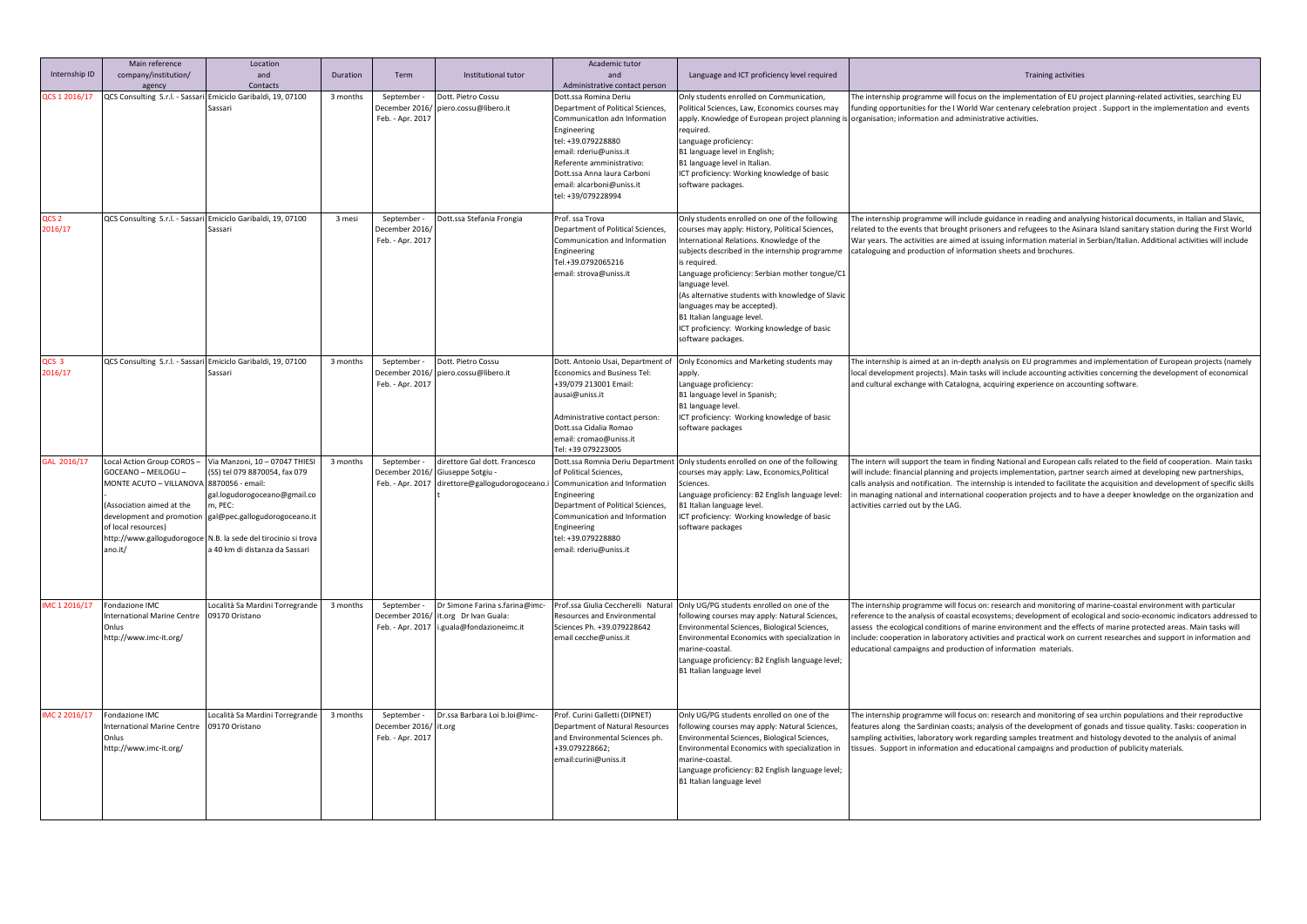| Internship ID             | Main reference<br>company/institution/<br>agency                                                                                                                                 | Location<br>and<br>Contacts                                                                                                                                                                                                                | Duration                 | Term                                              | Institutional tutor                                                                                                                                                                                  | Academic tutor<br>and<br>Administrative contact person                                                                                             | Language and ICT proficiency level required                                                                                                                                                                                                                                                                                                                                                                                                                                                                                                                                                                                                                                                                                                                                                                                                                                                                                                                                                                                                                                                                                                                                                       | Training activities                                                                                                                                                                                                                                                                                                                                                                                                                                                                                                                                                                                                                                                                                                                                                                                                                                                                                                                                                                                                                                                                                                                                                                                                                                                                                                                                                                                                                                                                                                                                                                                                                                                                                                                                                                                                                                                                                                                                                                                                                                                                                                                                                                                                                                      |
|---------------------------|----------------------------------------------------------------------------------------------------------------------------------------------------------------------------------|--------------------------------------------------------------------------------------------------------------------------------------------------------------------------------------------------------------------------------------------|--------------------------|---------------------------------------------------|------------------------------------------------------------------------------------------------------------------------------------------------------------------------------------------------------|----------------------------------------------------------------------------------------------------------------------------------------------------|---------------------------------------------------------------------------------------------------------------------------------------------------------------------------------------------------------------------------------------------------------------------------------------------------------------------------------------------------------------------------------------------------------------------------------------------------------------------------------------------------------------------------------------------------------------------------------------------------------------------------------------------------------------------------------------------------------------------------------------------------------------------------------------------------------------------------------------------------------------------------------------------------------------------------------------------------------------------------------------------------------------------------------------------------------------------------------------------------------------------------------------------------------------------------------------------------|----------------------------------------------------------------------------------------------------------------------------------------------------------------------------------------------------------------------------------------------------------------------------------------------------------------------------------------------------------------------------------------------------------------------------------------------------------------------------------------------------------------------------------------------------------------------------------------------------------------------------------------------------------------------------------------------------------------------------------------------------------------------------------------------------------------------------------------------------------------------------------------------------------------------------------------------------------------------------------------------------------------------------------------------------------------------------------------------------------------------------------------------------------------------------------------------------------------------------------------------------------------------------------------------------------------------------------------------------------------------------------------------------------------------------------------------------------------------------------------------------------------------------------------------------------------------------------------------------------------------------------------------------------------------------------------------------------------------------------------------------------------------------------------------------------------------------------------------------------------------------------------------------------------------------------------------------------------------------------------------------------------------------------------------------------------------------------------------------------------------------------------------------------------------------------------------------------------------------------------------------------|
| MC 3 2016/17              | ondazione IMC<br>nternational Marine Centre<br>Onlus<br>http://www.imc-it.org/                                                                                                   | Località Sa Mardini Torregrande<br>09170 Oristano                                                                                                                                                                                          | 3 months                 | September -<br>December 2016<br>Feb. - Apr. 2017  | Dr.ssa Anuta Chindris<br>a.chindris@imc-it.org                                                                                                                                                       | Prof.ssa Antonella Lugliè<br>Department of Natural Resources<br>and Environmental Sciences ph.<br>+39.079228639;<br>email:luglie@uniss.it          | Only UG/PG students enrolled on one of the<br>following courses may apply: Natural Sciences,<br>Environmental Sciences, Biological Sciences,<br>Environmental Economics with specialization in<br>marine-coastal.<br>Language proficiency: B2 English language level;<br>B1 Italian language level                                                                                                                                                                                                                                                                                                                                                                                                                                                                                                                                                                                                                                                                                                                                                                                                                                                                                                | The internship programme will focus on: research on micro seaweed biomass production for different purposes such<br>as: using micro seaweed in aquaculture as nourishment for the first larvas of marine organisms; production of energy,<br>medicines and cosmetics through micro seaweeds. Main tasks will include: laboratory activities aimed at the<br>production, maintenance and cultivation of micro weeds, use of specific tools for researches on their growth and<br>population monitoring. Support in information and educational campaigns and production of publicity materials                                                                                                                                                                                                                                                                                                                                                                                                                                                                                                                                                                                                                                                                                                                                                                                                                                                                                                                                                                                                                                                                                                                                                                                                                                                                                                                                                                                                                                                                                                                                                                                                                                                            |
| MC 4 2016/17              | <b>IMC Foundation</b><br>nternational Marine Centre<br>Onlus<br>http://www.imc-it.org/                                                                                           | Località Sa Mardini Torregrande<br>09170 Oristano                                                                                                                                                                                          | 3 months<br>(extensible) | September -<br>December 2016/<br>Feb. - Apr. 2017 | Dr.ssa Rosalba Murgia<br>r.murgia@imc-it.org                                                                                                                                                         | Prof.ssa Fiorenza Gamba<br>Department of Political Sciences,<br>Communication and information<br>Engineering<br>email:<br>fiorenza.gamba@libero.it | Only UG/PG Communication Sciences students<br>may apply.<br>Language proficiency: B2 English language level;<br>B1 Italian language level                                                                                                                                                                                                                                                                                                                                                                                                                                                                                                                                                                                                                                                                                                                                                                                                                                                                                                                                                                                                                                                         | The internship programme will focus on: training activities and dissemination of scientific marine-coastal research<br>results. Knowledge transfer through lessons and workshops dedicated to schools, citizens, administrators and other<br>stakeholders in cooperation with Sardinian municipalities and Province. Research outcomes dissemination through<br>books, publications, IMC bulletin, webpage management, articles and gadgets. Main tasks will include: operative<br>support in planning training activities with schools, communication of the research outcomes through seminars,<br>summer schools, website contents, articles and gadgets.                                                                                                                                                                                                                                                                                                                                                                                                                                                                                                                                                                                                                                                                                                                                                                                                                                                                                                                                                                                                                                                                                                                                                                                                                                                                                                                                                                                                                                                                                                                                                                                             |
| <b>AMALACA</b><br>2016/17 | Department of Architecture,<br>Design and Urban Planning<br>University of Sassari Palazzo<br>del Pou Salit - Piazza Duomo<br>5, 07041 Alghero (SS)<br>nttp://www.tamalaca.uniss. | TaMaLaCà -TuttaMiaLaCittà<br>Research and Action Group on<br>Urban Rights Department of<br>Architecture, Design and Urban<br>Planning. University of Sassari<br>spin-off. Palazzo del Pou Salit -<br>Piazza Duomo, 6 07041 Alghero<br>(SS) | 03 (or more)<br>nonths   | Feb. - Jul. 2016                                  | Ing. Valentina Talu TaMaLaCà<br>-TuttaMiaLaCittà _ Research and<br>Action Group on Urban Rights<br>Department of Architecture,<br>Design and Urban Planning. e-<br>mail:<br>gruppotamalaca@gmail.com | Prof. Arnaldo Cecchini e-mail:<br>cecchini@uniss.it Administrative<br>representative contact: Dr. Barbara<br>Silveri e-mail bsilveri@uniss.it      | The candidate must demonstrate that has<br>sensibility and expertise in the design,<br>development and management of projects<br>related to the field of unconventional<br>communication, sensitive languages, towards<br>inclusion and involvement orientated. Creative<br>thinking which requires a curious, open-minded,<br>flexible, divergent, explorative, investigative<br>approach; Critical thinking which requires<br>questioning, clarifying, planning, analysing,<br>examining and testing information and ideas;<br>Reflective thinking which requires a<br>metacognitive approach, seeking and considering<br>feedback, reflecting on progress and processes,<br>making links and connections with broader issues<br>and the work of others. Language skills. English:<br>B1 level; Italian: B1 level. Technical skills:<br>Microsoft Office, Photoshop/ Corel draw,<br>Illustrator, Indesign, After effects, Premiere.<br>Resources include: computers; printers; web<br>access; a range of software tools including<br>applications to support the creation and<br>manipulation of text, graphics and images; and<br>input devices such as scanner, digital camera and<br>tablet. | Participation in all stages of Tamalacà activities, like observation and urban microtransformation, but also in order to<br>create a collective and educational awareness moment and put in touch of know-how and insurgent creativity to push<br>the different participants, through some playful-participatory actions, to redevelop/recovery and multiply/increase<br>public spaces-prêt-à-porter and an opportunity to become involved in civic, social and cultural transformation. Realize<br>supplies and mobile to regain marginal and invisible spaces (but potentially public) with modular structure that<br>colonizes the outside space. Main tasks Participation in specific Tamalacà project in fieri. : a) projects and events<br>"playful learning"<br>Creation of guides and ludic events (also for the promotion of educational tourism)<br><b>Educational workshops</b><br>b) policies and projects for the promotion of sustainability and accessibility in a broad and innovative sense<br>Project "ExtraPedestri - Let be conquered by alien mobility"<br>Interventions to promote children movement autonomy<br>Creation and management of participatory processes<br>Training for teachers and technicians<br>Not conventional urban awareness campain/advertising/communication<br>c) tactical urbanism<br>urban renewal of public spaces, in low-cost, small-scale through marginal grafts, corrections, additions intervention<br>micro-requalification of schoolyards<br>studies of prototypes for urban spaces for the promotion of urban rights and for sensitising and mobilising the<br>citizens to the issue of urban transformation, in order to promote ideas and projects built with the inhabitants.<br>Partecipation in traning seminars and workshop. Participation in Tamalacà research and laboratory, with the<br>methodology that we used to complete our projects as a "team work", understood as a set of individuals with singular<br>expertise, experience, creativity and sensitivity that are compared critically in order to find solutions that are actually<br>transdisciplinary and consider the original problems in their real complexity. Regular assessment of progresses made by<br>the tutor. |
| <b>RCHIV</b><br>2016/17   | Alghero<br>http://www.diocesialghero-<br>/osa.it                                                                                                                                 | Archivio Storico Diocesano di Indirizzo: via P. Umberto, n. 19,<br>07041 Alghero                                                                                                                                                           | 3 months                 | September -<br>December 2016<br>Feb. - Apr. 2017  | don Antonio Nughes, direttore<br>Archivio Storioc Diocesano,<br>dott.ssa Derriu Alessandra,<br>archivista                                                                                            | Prof.ssa Pinuccia Simbula<br>Department of Political Sciences,<br>Communication and Information<br>Engineering<br>Ph. +39.0792065230               | Only students enrolled on History, Political<br>Sciences and Civics, Business Administration, or<br>Humanities courses may apply. Good language<br>level in Spanish and Catalan (mother tongue<br>level). A2 language level. Basic knowledge of<br>Medieval, Modern and Contemporary History is<br>required, in addition to basic ICT skills (internet,<br>Microsoft Office package). Knowledge of Latin<br>(elementary level), paleography and diplomatic is<br>advisable.                                                                                                                                                                                                                                                                                                                                                                                                                                                                                                                                                                                                                                                                                                                       | The training includes: the acquisition of information on the issues and the procedures<br>connected with the filing and the classification of documents in the archives, the analysis of<br>correlations between the institutional functions of the judiciary and the issuing of<br>documents, within the framework of historical research activities.<br>The trainee's duties will include the following activities: document transcription and<br>summary, update and review of inventories and lists of items.                                                                                                                                                                                                                                                                                                                                                                                                                                                                                                                                                                                                                                                                                                                                                                                                                                                                                                                                                                                                                                                                                                                                                                                                                                                                                                                                                                                                                                                                                                                                                                                                                                                                                                                                        |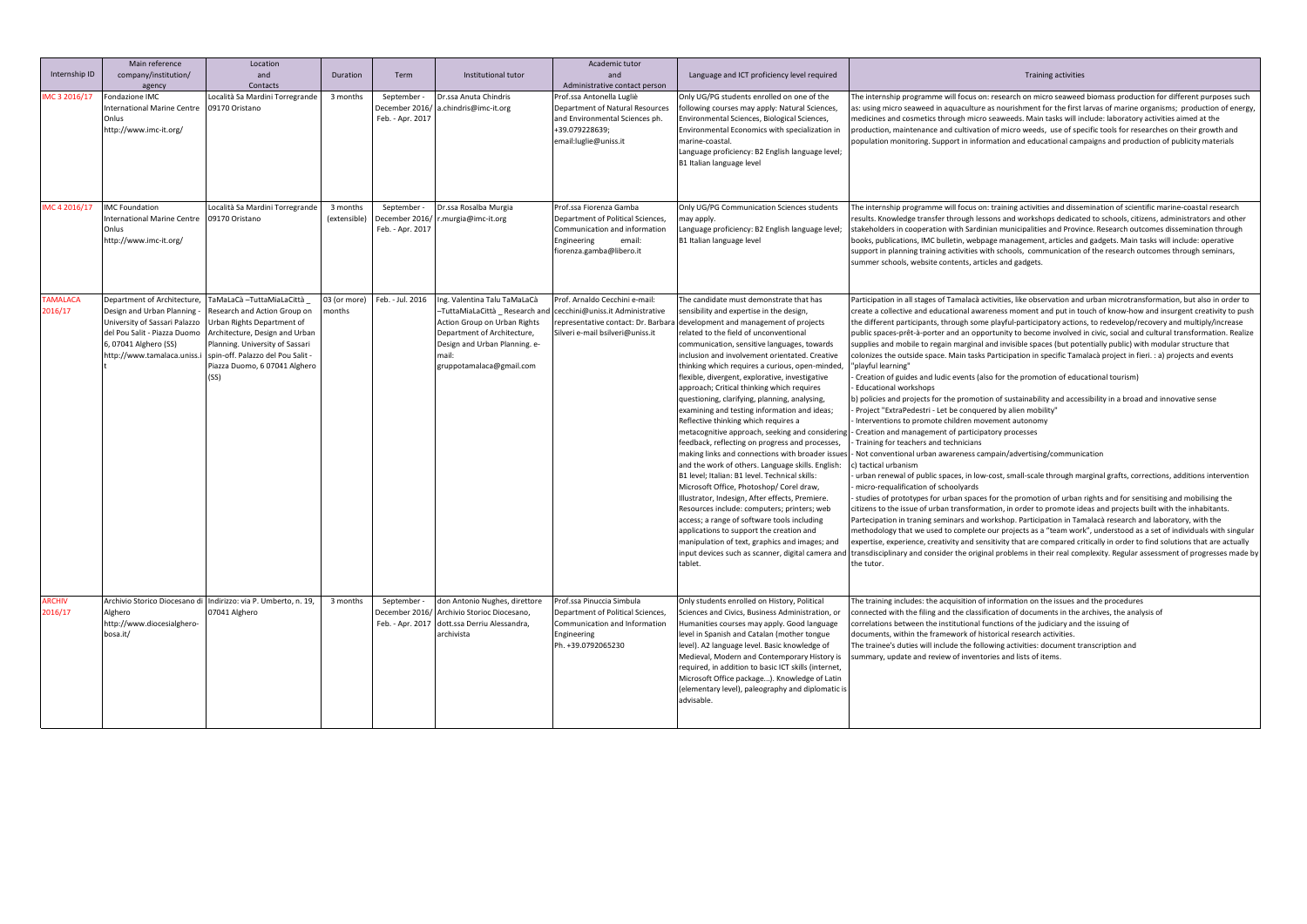| Internship ID               | Main reference<br>company/institution/<br>agency                                                                                | Location<br>and<br>Contacts                                                                                                                                                                                               | Duration                 | Term                                              | Institutional tutor                                                                    | Academic tutor<br>and<br>Administrative contact person                                                                                                                                   | Language and ICT proficiency level required                                                                                                                                                                                                                                                                                                                                                                                                                                                                                                                                                                                                                                 | <b>Training activities</b>                                                                                                                                                                                                                                                                                                                                                                                                                                                                                                                                                                                                   |
|-----------------------------|---------------------------------------------------------------------------------------------------------------------------------|---------------------------------------------------------------------------------------------------------------------------------------------------------------------------------------------------------------------------|--------------------------|---------------------------------------------------|----------------------------------------------------------------------------------------|------------------------------------------------------------------------------------------------------------------------------------------------------------------------------------------|-----------------------------------------------------------------------------------------------------------------------------------------------------------------------------------------------------------------------------------------------------------------------------------------------------------------------------------------------------------------------------------------------------------------------------------------------------------------------------------------------------------------------------------------------------------------------------------------------------------------------------------------------------------------------------|------------------------------------------------------------------------------------------------------------------------------------------------------------------------------------------------------------------------------------------------------------------------------------------------------------------------------------------------------------------------------------------------------------------------------------------------------------------------------------------------------------------------------------------------------------------------------------------------------------------------------|
| <b>NDALAS1</b><br>016/17    | ndalas de Amistade<br>non-profit organisation<br>Aurora Viddalba<br>http://www.amistade.org                                     | Centre for Sustainable<br><b>Environmental Education</b><br>C.E.A.S. - Platamona Juniper<br>grove and Pond<br>S.P. 81 Km 9 Sorso 07037 Tel.<br>+39.079 3120063 Ph.<br>+39.3457371 358 email:<br>info@ambientesardegna.org | 3 months                 | April -<br>September 2016                         | Stefano Cucca<br>stefano.cucca@amistade.org /<br>stefano.cucca@gmail.com<br>3395416519 | Oott.Emmanuele Farris<br>Department of Natural Resources<br>and Environmental<br>Sciences<br>Tel. +39.079228647 ; email:<br>emfa@uniss.it                                                | Only students enrolled on one of the following<br>courses may apply: Environmental Sciences,<br>Biological Sciences, Forestry or equivalent.<br>Language proficiency: B1 language level in Italian<br>B1 language level in English.<br>Additional knowledge of one of the following<br>languages would be advisable:<br>German, French, Spanish. Working knowledge of<br>basic software packages.                                                                                                                                                                                                                                                                           | Analysis of the Platamona Site of Community Importance ecosystem aimed at the production of info pack for the Park<br>tourists. Support in the activities of environmental education dedicated to schools or tourists. Cooperation in the<br>insectariums" projects for schools, support during guided visits, website update and management.<br>ivents organization: support in naturalistic events planning and implementation.                                                                                                                                                                                            |
| <b>ANDALAS 2</b><br>2016/17 | Andalas de Amistade Cons.<br>Coop. Sociali Onlus Aurora<br>Viddalba<br>http://www.amistade.org                                  | Jfficio Accoglienza e<br>nformazione Turistica I.A.T.<br>Stagno e Ginepreto Platamona<br>S.P. 81 Km 9 Sorso 07037 Tel.<br>079 3120063 Cell. 3457371 358<br>Mail:<br>nfo@ambientesardegna.org                              | 3 mesi<br>(extensible)   | April -<br>September 2016                         | Stefano Cucca<br>stefano.cucca@amistade.org /<br>stefano.cucca@gmail.com<br>3395416519 | Dott.ssa Romina Deriu<br>Department of Political Sciences,<br>Communication and Information<br>Engineering<br>tel: +39.079228880<br>tel: +39.079228880<br>email: rderiu@uniss.it         | Only students enrolled on one of the following<br>courses may apply: Foreign Languages, Tourism,<br>Marketing, Tourism Communication Sciences,<br>Political Sciences, Euro planning, Social Sciences<br>Language proficiency: Italian B1 language level;<br>English B1 language level; Knowledge of one of<br>the following languages would be advisable:<br>German, French, Spanish. Working knowledge of<br>basic software packages                                                                                                                                                                                                                                       | The student will carry out the internship at the Information centre. Main tasks will include: front desk, information<br>exchange, tourist services and accommodation booking, support to tourist operators, journalists, and communication<br>experts.<br>Back office: support in the implementation of tourist packages, educational services and cultural proposals;<br>cooperation with public and private institutions in planning tourist events.<br>Events organisation: cooperation in planning and managing cultural, natural and sport events.                                                                     |
| <b>SORSO</b><br>2016/17     | Municipality of Sorso<br>http://www.comune.sorso.ss                                                                             | Piazza Garibaldi n 1;<br>07037 Sorso (SS)<br>Staff: Ph.+39. 0793392217.<br>nurra@comune.sorso.ss.it-<br>npolo@comune.sorso.ss.it                                                                                          | 3 mesi<br>(extensible)   | September -<br>December 2016/<br>Feb. - Apr. 2017 | Dr Pietro Nurra<br>onurra@comune.sorso.ss.it                                           | Dott.ssa Romina Deriu<br>Department of Political Sciences,<br>Communication and Information<br>Engineering<br>tel: +39.079228880<br>tel: +39.079228880<br>email: rderiu@uniss.it         | Only students enrolled on one of the following<br>courses may apply: Foreign Languages, Tourism,<br>Marketing, Tourism Communication Sciences,<br>Political Sciences, Euro planning, Social Sciences<br>Language proficiency: Italian B1 language level;<br>English B1 language level; Knowledge of one of<br>the following languages would be advisable:<br>German, French, Spanish. Working knowledge of<br>basic software packages                                                                                                                                                                                                                                       | The student will carry out the internship at the Tourist centre. Main tasks will include: front desk, information<br>exchange, support to tourist operators, journalists, and communication professionals.<br>Back office: support in the implementation of tourist packages (guided visits to the Bidads museum, archaeological<br>ites and organisation of cultural events) educational services implementation and cultural initiatives; cooperation with<br>bublic and private institutions in planning tourist events.<br>ivents organisation: cooperation in planning and managing cultural, natural and sport events. |
| CNR <sub>1</sub>            | Consiglio Nazionale delle<br>Ricerche - Istituto di<br>Biometeorologia - CNR<br><b>IRIMET</b><br>http://server.ss.ibimet.cnr.i  | Traversa La Crucca 3 - 07100<br>Sassari                                                                                                                                                                                   | 3 months<br>(extensible) | March-May 2017                                    | Dr. Grazia Pellizzaro<br>CNR<br><b>IBIMET</b><br>email:<br>g.pellizzaro@ibimet.cnr.it  | Dott. Michele Salis<br>Department of Natural and<br><b>Environmental Resources</b><br>University of Sassari<br>Dr. Pierpaolo Duce<br><b>CNR IBIMET</b><br>email:<br>p.duce@ibimet.cnr.it | Only PG Agricultural or Forest or Environmental<br>or Engineering Sciences may apply.<br>Language proficiency: B2 language level in<br>English ICT proficiency level: Ability to evaluate<br>information from e-sources and select the most<br>relevant information to use for a specific<br>communicative purpose. Skill to create<br>information products that show evidence of<br>planning and technical competence, to use<br>software features to reshape and present<br>information graphically consistent with<br>presentation conventions, to use available<br>software features to enhance the appearance of<br>information products.                              | The internship activities will include: cooperation in the framework of LIDAR 3D observation in forest ecosystems,<br>input/output data handling, editing technical documentation.                                                                                                                                                                                                                                                                                                                                                                                                                                           |
| CNR <sub>2</sub>            | Consiglio Nazionale delle<br>Ricerche - Istituto di<br>Biometeorologia - CNR<br><b>IBIMET</b><br>http://server.ss.ibimet.cnr.it | Traversa La Crucca 3 - 07100<br>Sassari                                                                                                                                                                                   | 3 months<br>(extensible) | March-May 2017                                    | Dr. Annalisa Canu<br><b>CNR IBIMET</b><br>email: a.canu@ibimet.cnr.it                  | Prof. Gian Franco Capra,<br>and Urban Planning, University of<br>Sassari<br>Email: pedolnu@uniss.it<br>Dr. Pierpaolo Duce<br><b>CNR IBIMET</b><br>p.duce@ibimet.cnr.it                   | Only PG Agricultural or Forestry or<br>department of Architecture, Design Environmental Sciences may apply.<br>Language proficiency: B2 language level in<br>English ICT proficiency level: Ability to evaluate<br>information from e-sources and select the most<br>relevant information to use for a specific<br>communicative purpose. Skill to create<br>email: information products that show evidence of<br>planning and technical competence, to use<br>software features to reshape and present<br>information graphically consistent with<br>presentation conventions, to use available<br>software features to enhance the appearance of<br>information products. | The internship activities will include: cooperation in the framework of monitoring of soil erosion processes in<br>agricultural and natural environment input/output data handling, and editing technical documentation.                                                                                                                                                                                                                                                                                                                                                                                                     |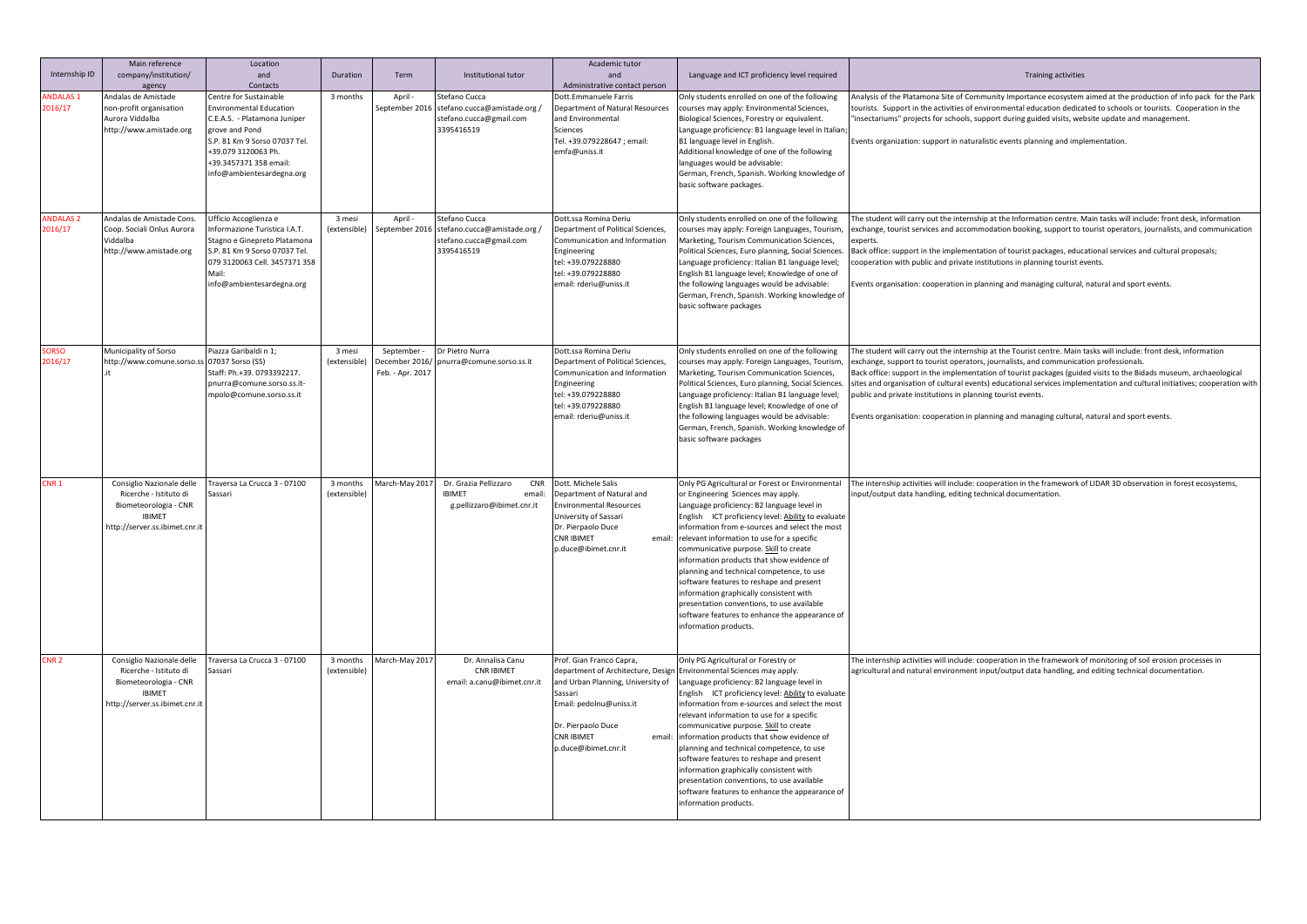| Internship ID       | Main reference<br>company/institution/<br>agency                                                                               | Location<br>and<br>Contacts                                                                                                                                                                                                                                      | Duration                 | Term                  | Institutional tutor                                                                                                                       | Academic tutor<br>and<br>Administrative contact person                                                                                                                              | Language and ICT proficiency level required                                                                                                                                                                                                                                                                                                                                                                                                                                                                                                                                                                                                                | <b>Training activities</b>                                                                                                                                                                                                                                                                                                                      |
|---------------------|--------------------------------------------------------------------------------------------------------------------------------|------------------------------------------------------------------------------------------------------------------------------------------------------------------------------------------------------------------------------------------------------------------|--------------------------|-----------------------|-------------------------------------------------------------------------------------------------------------------------------------------|-------------------------------------------------------------------------------------------------------------------------------------------------------------------------------------|------------------------------------------------------------------------------------------------------------------------------------------------------------------------------------------------------------------------------------------------------------------------------------------------------------------------------------------------------------------------------------------------------------------------------------------------------------------------------------------------------------------------------------------------------------------------------------------------------------------------------------------------------------|-------------------------------------------------------------------------------------------------------------------------------------------------------------------------------------------------------------------------------------------------------------------------------------------------------------------------------------------------|
| SNR <sub>3</sub>    | Consiglio Nazionale delle<br>Ricerche - Istituto di<br>Biometeorologia - CNR<br><b>IBIMET</b><br>http://server.ss.ibimet.cnr.i | Fraversa La Crucca 3 - 07100<br>iassari                                                                                                                                                                                                                          | 3 months<br>(extensible) | March-May 2017        | Dr. Bachisio Arca<br><b>CNR IBIMET</b><br>email: b.arca@ibimet.cnr.it                                                                     | Dott. Michele Salis<br>Department of Natural and<br><b>Environmental Resources</b><br>Dr. Pierpaolo Duce<br><b>CNR IBIMET</b><br>p.duce@ibimet.cnr.it                               | Only PG Agricultural or Forestry or<br>Environmental Sciences may apply.<br>Language proficiency: B2 language level in<br>English ICT proficiency level: Ability to evaluate<br>information from e-sources and select the most<br>email: relevant information to use for a specific<br>communicative purpose. Skill to create<br>information products that show evidence of<br>planning and technical competence, to use<br>software features to reshape and present<br>information graphically consistent with<br>presentation conventions, to use available<br>software features to enhance the appearance of<br>information products.                   | The internship activities will include: cooperation in the framework of simulation modeling and vegetation sampling<br>conducted under different projects, input/output data handling, editing technical documentation.                                                                                                                         |
| CNR <sub>4</sub>    | Consiglio Nazionale delle<br>Ricerche - Istituto di<br>Biometeorologia - CNR<br><b>IBIMET</b><br>http://server.ss.ibimet.cnr.i | Traversa La Crucca 3 - 07100<br>Sassari                                                                                                                                                                                                                          | 3 months<br>(extensible) | March-May 2017        | Dr. Carla Cesaraccio<br><b>IBIMET</b><br>email:<br>c.cesaraccio@ibimet.cnr.it                                                             | CNR Dr. Emmanuele Farris,<br>Dept. Of Natural and<br><b>Emvironmental Sciences</b><br>Email: emfa@uniss.it<br>Dr. Pierpaolo Duce<br>CNR IBIMET<br>p.duce@ibimet.cnr.it              | Only PG Agricultural or Forestry or<br>Environmental or Engineering Sciences may<br>Language proficiency: B2<br>apply.<br>language level in English ICT proficiency level:<br>Ability to evaluate information from e-sources<br>and select the most relevant information to use<br>email: for a specific communicative purpose. Skill to<br>create information products that show evidence<br>of planning and technical competence, to use<br>software features to reshape and present<br>information graphically consistent with<br>presentation conventions, to use available<br>software features to enhance the appearance of<br>information products. | The internship activities will include: cooperation in the framework of traditional and automated phenological<br>observations conducted under the ECO_SCALE project, input/output data handling, editing technical documentation.                                                                                                              |
| CNR <sub>5</sub>    | Consiglio Nazionale delle<br>Ricerche - Istituto di<br>Biometeorologia - CNR<br><b>IBIMET</b><br>http://server.ss.ibimet.cnr.i | Traversa La Crucca 3 - 07100<br>Sassari                                                                                                                                                                                                                          | 3 months<br>(extensible) | April-June 2017       | Dr. Pierpaolo Duce<br>CNR<br><b>IBIMET</b><br>email:<br>p.duce@ibimet.cnr.it                                                              | Dr. Serena Marras<br>Department of Natural and<br><b>Emvironmental Sciences</b><br>University of Sassari<br>Dr. Pierpaolo Duce<br>CNR IBIMET<br>email:<br>p.duce@ibimet.cnr.it      | Only PG Agricultural or Forestry or<br>Environmental Sciences may apply.<br>Language proficiency: B2 language level in<br>English ICT proficiency level: Ability to evaluate<br>information from e-sources and select the most<br>relevant information to use for a specific<br>communicative purpose. Skill to create<br>information products that show evidence of<br>planning and technical competence, to use<br>software features to reshape and present<br>information graphically consistent with<br>presentation conventions, to use available<br>software features to enhance the appearance of<br>information products.                          | The internship activities will include: cooperation in the framework of the assessment of the environmental impacts of<br>the agro-industry chain conducted under different projects, input/output data handling, editing technical<br>documentation                                                                                            |
| NATURA01<br>2014/15 | PROGETTO NATURA<br>www.progettonaturasardegna.com                                                                              | Via Giovanni XXIII nº135 - 07041 from 3 to 6<br>Alghero (SS).<br>www.progettonaturasardegna<br>com<br>gabriella@progettonaturasard<br>egna.com or<br>qabriella.lamanna@gmail.co<br>m +393355271069 skype:<br>gabriella.lamanna<br>www.progettonaturasardegna.com | nonths                   | May - October<br>2016 | Dott.ssa Gabriella La Manna.<br><u>gabriella@progettonaturasard</u><br>egna.com or<br>gabriella.lamanna@gmail.com Environmental Resources | Prof.<br>Marco Casu<br>Dept. of Sciences for Nature and<br>Address:<br>V. Muroni 25, 07100<br>Sassari<br>Dott.ssa Carla Urgeghe<br>Email:<br>curgeghe@uniss.it<br>tel: +39079229953 | Only students enrolled on one of the following<br>courses may apply: Biology; Environmental<br>Science or similar. Language skill:B2 English level.<br>Problem solving, communication and public<br>relation skills. Preferred skills: Scuba diver,<br>Lifeguard certification, Skipper's License.                                                                                                                                                                                                                                                                                                                                                         | Main activities will include: customer care and bookings. The trainee will also take part in naturalist sea-watching tours,<br>will acquire organizational skills of managing tourist groups in various contexts and will cooperate in research activities<br>carried out within the company (ecology and behavior of marine mammals and fish). |
| NATURA02<br>2014/15 | NATURALGHERO<br>www.naturalghero.com                                                                                           | Regione Salondra 9 - 07041<br>Alghero (SS)<br>www.naturalghero.com<br>naturalghero@gmail.com<br>+393276163649<br>www.naturalghero.com                                                                                                                            | da 3 a 6 mesi            | May - October<br>2016 | Dott.ssa Gabriella La Manna.<br>gabriella@progettonaturasard<br>egna.com or<br>qabriella.lamanna@qmail.com                                | Dott.Emmanuele Farris<br>Department of Natural Resources<br>and Environmental<br>Sciences<br>Tel. +39.079228647 ; email:<br>emfa@uniss.it                                           | Only students enrolled on one of the following<br>courses may apply: Tourism Economics; Tourism;<br>Communication Sciences; Biology; Environmental contexts.<br>Science or similar. Language skill:B1 Italian<br>language level; B2 English level. Problem solving,<br>communication, public and interpersonal<br>relation skills are required.                                                                                                                                                                                                                                                                                                            | Main activities will include: customer care and bookings at the information point of the company. The student will also<br>support the guide during naturalistic, historical and cultural tours, acquiring skills of managing tourist groups in various                                                                                         |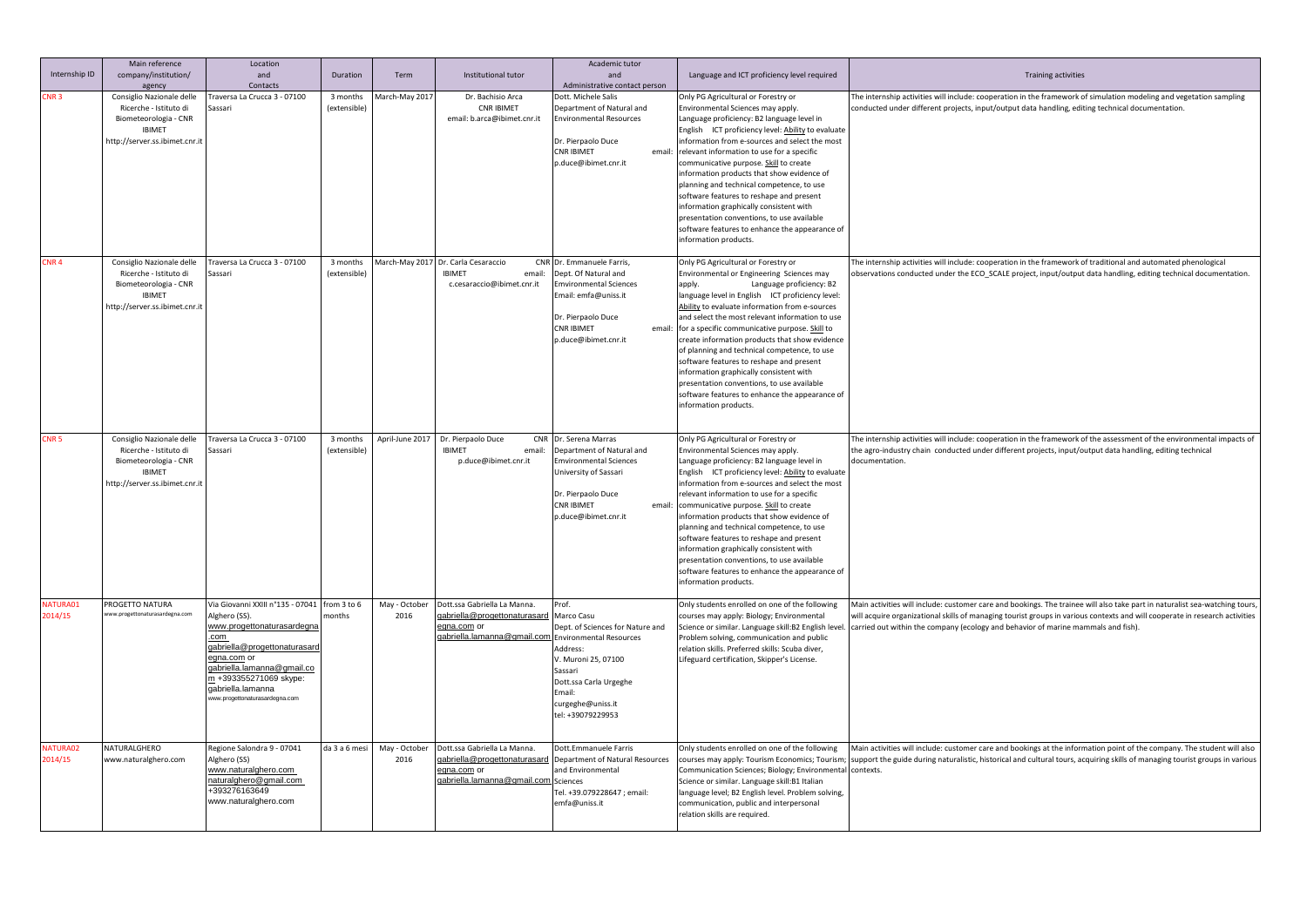| Internship ID                  | Main reference<br>company/institution/<br>agency                                                                                                                                                                                                                                                          | Location<br>and<br>Contacts                                                                                                                                                                                  | Duration              | Term                                           | Institutional tutor                                                                                                                                                                                                                                                                                                      | Academic tutor<br>and<br>Administrative contact person                                                                                                                                                                                                                   | Language and ICT proficiency level required                                                                                                                                                                                                                                                                                                                                                                                                                      | Training activities                                                                                                                                                                                                                                                                                                                                                                                                                                                                                                                                                                                                                                                                                                                                                                                                                                                                                                                                                 |
|--------------------------------|-----------------------------------------------------------------------------------------------------------------------------------------------------------------------------------------------------------------------------------------------------------------------------------------------------------|--------------------------------------------------------------------------------------------------------------------------------------------------------------------------------------------------------------|-----------------------|------------------------------------------------|--------------------------------------------------------------------------------------------------------------------------------------------------------------------------------------------------------------------------------------------------------------------------------------------------------------------------|--------------------------------------------------------------------------------------------------------------------------------------------------------------------------------------------------------------------------------------------------------------------------|------------------------------------------------------------------------------------------------------------------------------------------------------------------------------------------------------------------------------------------------------------------------------------------------------------------------------------------------------------------------------------------------------------------------------------------------------------------|---------------------------------------------------------------------------------------------------------------------------------------------------------------------------------------------------------------------------------------------------------------------------------------------------------------------------------------------------------------------------------------------------------------------------------------------------------------------------------------------------------------------------------------------------------------------------------------------------------------------------------------------------------------------------------------------------------------------------------------------------------------------------------------------------------------------------------------------------------------------------------------------------------------------------------------------------------------------|
| <b>IINTADERA</b><br>2013/14    | La Pintadera association                                                                                                                                                                                                                                                                                  | Via Carlo Felice 07048 Torralba<br>tel: +39 079 847481<br>www.nuraghesantuantine.it<br>nuraghes.antine@tiscali.it                                                                                            | months<br>xtensible   | October -<br>December/<br>March-August<br>2016 | Prof.ssa Maria Grazia Melis<br>Department of History, Human<br>Sciences and Education<br>Address: Via Zanfarino<br>62, Sassari<br>Tel: +39 079 229698<br>Fax: +39 079 229603<br>Mail: mgmelis@uniss.it<br>dministrative Contact person:<br>Dott.ssa Anna Laura Carboni<br>email: alcarboni@uniss.it<br>$. +39.079228994$ | Maria Grazia Gambella<br>nuraghes.antine@tiscali.it                                                                                                                                                                                                                      | in Archaeology and/or Prehistory studies.<br>tongue level), English Language (B2 level), Italian<br>front desk and/or help desk experience, team<br>working skills.                                                                                                                                                                                                                                                                                              | The student must be enrolled on a UG/PG course The Coop La Pintadera works on Nuraghe Santu Antine archaeological site management - archaelogical area<br>preservation, tourism development, didactical activities organization, guided tours. The internship program will focus<br>Language proficiency: German Language (mother  on: a first intensive training and study course on Sardinian nuragic period and on Santu Antine history and architectural<br>structure. The core activity will consists then on guided tours planning and supply to foreign tourists: the trainee will<br>language level A2. Excellent communication skills, acquire ability to lead a guided tour in the archaeological village and will be able to illustrate the area and its features.<br>The trainee will be also involved in the promotional events organization and didactical activities for schools. Working<br>shifts will run from monday to sunday, 6 hours per day. |
| <b>TUDIO ARCH 1</b><br>2016/17 | Studio Manconi<br>Viale Adua, 07100 Sassari                                                                                                                                                                                                                                                               | Viale Adua 18 Sassari Sardinia,<br>Italy<br>0039-3498129073<br>davidemanconi@outlook.it                                                                                                                      | 3-6 months            | october-march<br>april-september<br>2016       | Prof.ssa Alessandra Casu<br>Dpt. of Architecture, Design and<br><b>City Planning</b><br>email: casual@auniss.it;<br>T. +39.0799720407                                                                                                                                                                                    | Arch. Salvatore Manconi<br>Email: davidemanconi@outlook.it                                                                                                                                                                                                               | Only students enrolled on a course of<br>Architecture may apply. Language proficiency :<br>B2/C1 Spanish Language; B1 Italian, B2 English.<br>Knowledge of the following programmes is<br>required: autocad, photoshop, 3ds max, sketch                                                                                                                                                                                                                          | The trainees will cooperate in public calls, projects for the private (restoration, renovation, new construction). Detailed<br>activities: surveys on the sites of the project and return the findings on CAD; drawings of plans, elevations and sections<br>3d modeling and post-production; layout tables.                                                                                                                                                                                                                                                                                                                                                                                                                                                                                                                                                                                                                                                        |
| <b>MARETERRA</b><br>2014/15    | MareTerra Onlus -<br>Environmental Research and<br>Conservation                                                                                                                                                                                                                                           | Regione Salondra 9 - 07041<br>Alghero (Sassari)-<br>00393355271069;<br>email:mareterra.onlus@gmail.c<br>om; web: mareterra-<br>erc.blogspot.com.                                                             | From 3 to 6<br>months | April - October<br>2016                        | Gabriella La Manna, PhD<br>gabriella@progettonaturasardeg Marco Casu<br>na.com /<br>gabriella.lamanna@gmail.com                                                                                                                                                                                                          | Prof.<br>Dept. of Sciences for Nature and<br><b>Environmental Resources</b><br>Address:<br>V. Muroni 25, 07100<br>Sassari<br>Dott.ssa Carla Urgeghe<br>Email:<br>curgeghe@uniss.it<br>tel: +39079229953                                                                  | Only students enrolled on one of the following<br>courses may apply: Biology; Environmental<br>Science or similar. Language skills:B2 English<br>level. Communication and public relation skills,<br>self-confidence. Preferred skills: Scuba diver,<br>Lifeguard certification, Skipper's License                                                                                                                                                               | Main activities will include: i) public awareness campaign concerning the conservation of the ocean and the promotion<br>of ecotourism and responsible travel; ii) participation in the research activities carried out by the association<br>concerning the ecology and behavior of marine mammals and fish and the impact of human pressure; iii) cooperation<br>n scientific data storage and management; iv) fundraising activities.                                                                                                                                                                                                                                                                                                                                                                                                                                                                                                                            |
| <b>ERSU</b><br>2016/17         | Ersu Sassari (Regional<br>Agency for the Right to<br>Higher Education)<br>Main administrative office<br>Address:<br>Via Coppino n. 18<br>tel: + 39 079 9940020<br>Email:<br>segreteria.direzione@ersusa<br>Pec:<br>ssari.it<br>direzionegenerale@pec.ersu<br>sassari.it<br>website:<br>www.ersusassari.it | Right to Higher Education and<br>Cultural Activities department<br>Address:<br>via Coppino n. 18 - 07100<br>Sassari<br>tel: +39 079 9940002<br>Email: dirstudio@ersusassari.it<br>atculturali@ersusassari.it | 6 months              | Jan-Jun 2016                                   | Dott.ssa Maria Elena Soddu<br>Head of the higher Education<br>Rights Area<br>me.soddu@ersusassari.it                                                                                                                                                                                                                     | Prof. Piero Sanna<br>Rector's Delegate for<br>Erasmus programme<br>pisan@uniss.it                                                                                                                                                                                        | The student must be enrolled on one of the<br>following courses: Comunication/Political/Social<br>International Student Mobliity and Sciences or Public Administration, Foreign<br>Language<br>Language proficiency:<br>B 1 language level in italian (or higher)<br>and B 2 language level in english<br>ICT:<br>- basic knowledge of office software packages /<br>internet<br>- Soft skills ang knowledge of computer graphics<br>and websites is appreciated | The trainee will cooperate in the main activities managed by the Right to Higher Education and Cultural Activities<br>department, like: - front office activities for foreign students<br>document translation in english<br>involment in cultural events directly organized by Ersu or sponsored by<br>- support in<br>1) communication strategies; 2) production of communication material                                                                                                                                                                                                                                                                                                                                                                                                                                                                                                                                                                        |
| PROVINCIA 1<br>2016/17         | Provincia di Sassari - Urban<br>Planning Department -<br>Address: Piazza d'Italia, 31<br>07100 Sassari (Italia)<br>Tel: +390792069502                                                                                                                                                                     | Provincia di Sassari -<br><b>Urban Planning Department -</b><br>Address: Piazza d'Italia, 31<br>07100 Sassari (Italia)<br>Tel: +390792069502                                                                 | 3 months              |                                                | Oct. - Dec. 2016/ Dott.ssa Laura Meloni<br>Feb. - Apr. 2017 Tel: +390792069567<br>Email: I.meloni@<br>provincia.sassari.it                                                                                                                                                                                               | Prof.ssa Silvia Sanna<br>Department of Political Sciences,<br>Communication and Computer<br>Engineering<br>Email: sisanna@uniss.it<br>Tel: 079228937<br>Administrative contact person:<br>Dott.ssa Anna Laura Carboni<br>Email: alcarboni@uniss.it<br>tel: +39/079228994 | Only Law, Economics and Political Sciences (or<br>equivalent) students may apply.<br>Knowledge of EU legislation is required<br>Language proficiency: B2 language level in Italian;<br>B1 language level in English                                                                                                                                                                                                                                              | The internship is intended to provide more information on EU programmes and issues concerning the European<br>project design and management. The internship will include the following activities:<br>In-depth analysis of community planning - support the implementation of European projects.                                                                                                                                                                                                                                                                                                                                                                                                                                                                                                                                                                                                                                                                    |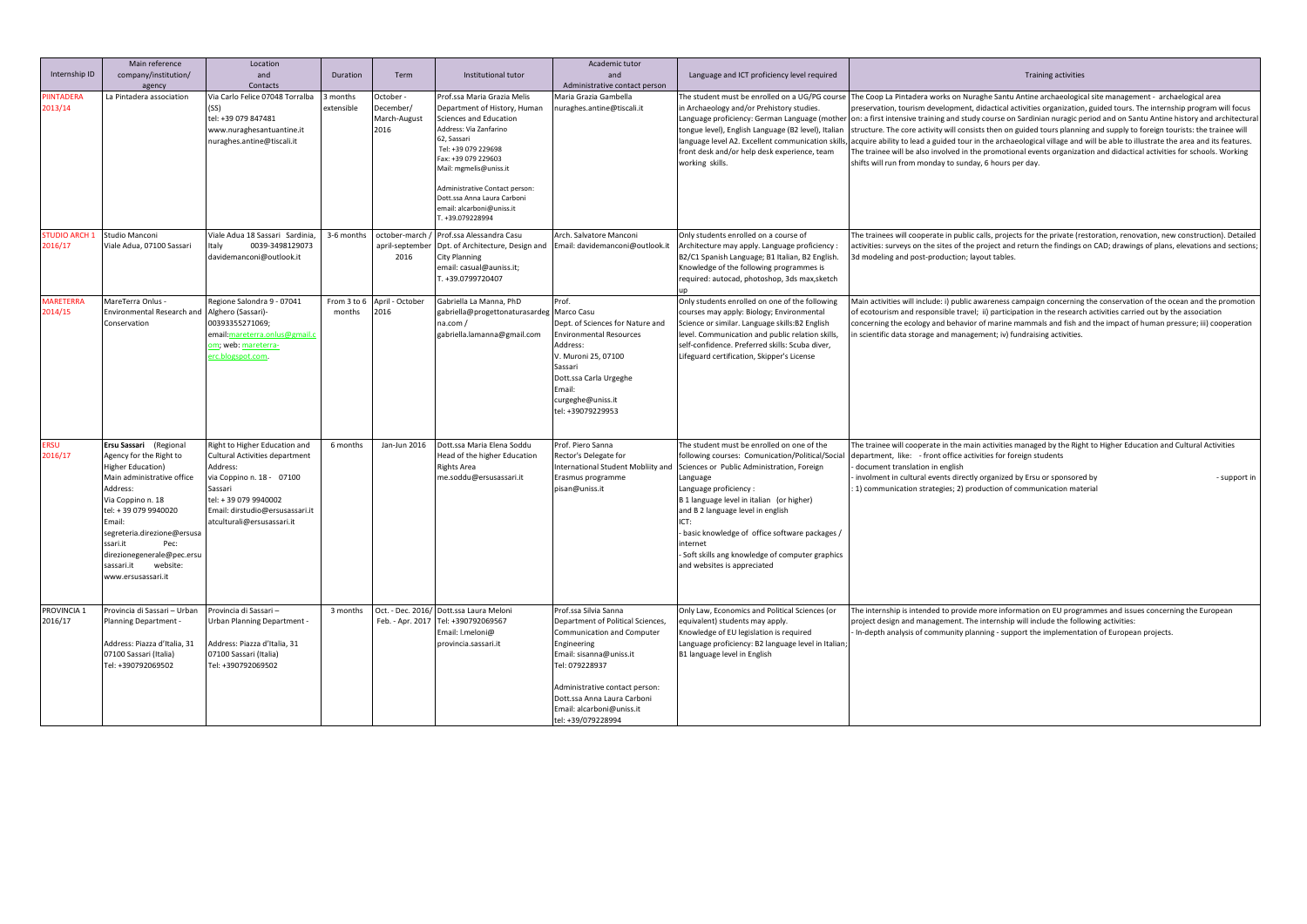| Internship ID                | Main reference<br>company/institution/<br>agency                                                                                                       | Location<br>and<br>Contacts                                                                                                                                                                                                     | Duration                      | Term                                  | Institutional tutor                                                                                             | Academic tutor<br>and<br>Administrative contact person                                                                                                                                                                                    | Language and ICT proficiency level required                                                                                                                                                                                                                                                                                                                                                                                                                                                                                                                                                           | <b>Training activities</b>                                                                                                                                                                                                                                                                                                                                                                                                                                                                                                                                                                                                                                            |
|------------------------------|--------------------------------------------------------------------------------------------------------------------------------------------------------|---------------------------------------------------------------------------------------------------------------------------------------------------------------------------------------------------------------------------------|-------------------------------|---------------------------------------|-----------------------------------------------------------------------------------------------------------------|-------------------------------------------------------------------------------------------------------------------------------------------------------------------------------------------------------------------------------------------|-------------------------------------------------------------------------------------------------------------------------------------------------------------------------------------------------------------------------------------------------------------------------------------------------------------------------------------------------------------------------------------------------------------------------------------------------------------------------------------------------------------------------------------------------------------------------------------------------------|-----------------------------------------------------------------------------------------------------------------------------------------------------------------------------------------------------------------------------------------------------------------------------------------------------------------------------------------------------------------------------------------------------------------------------------------------------------------------------------------------------------------------------------------------------------------------------------------------------------------------------------------------------------------------|
| <b>ROVINCIA 2</b><br>2016/17 | rovincia di Sassari - Urban<br>lanning Department -<br>Address: Piazza d'Italia, 31<br>07100 Sassari (Italia)<br>Tel: +390792069502                    | Provincia di Sassari - Settore<br>rogrammazione e Pianificazione<br>ndirizzo: Piazza d'Italia, 31 07100<br>Sassari (Italia)<br>Tel: 0792069502                                                                                  | 03 mesi<br>(prolungabili)     | Oct. - Dec. 2016/<br>Feb. - Apr. 2017 | Dott. Antonio Calvi<br>Tel: 0792069504<br>E-mail: a.calvi@provincia.sassari.it                                  | Prof. Enrico Grosso<br>Department of Political<br>Sciences.<br>Communication and<br>Computer Engineering<br>Email: grosso@uniss.it<br>Administrative contact<br>person:<br>Dott.ssa Anna laura<br>Carboni<br>Email:<br>alcarboni@uniss.it | Only ICT students may apply<br>anguage proficiency: A2 language level in<br>Italian; B2 language level in English                                                                                                                                                                                                                                                                                                                                                                                                                                                                                     | The internship is intended to provide more information on applied cooperation techniques,<br>VOIP technology, general network ICT's, disaster recovery techniques, Java and/or PhP programming, database management . The<br>internship will include the following activities: providing support in the fields of test environments and test application analysis and<br>development                                                                                                                                                                                                                                                                                  |
| Agris 1<br>2016/17           | Agris Agenzia di Ricerca in<br>Agricoltura (Agriculture<br>Research Agency)<br>http://www.sardegnaagricolt<br>ura.it/innovazionericerca/agr            | Loc. Bonassai 07040 Olmedo<br>Sassari                                                                                                                                                                                           | From 1 to 9<br>months         | All year round                        | Dott. Sandro Delogu -Dott. ssa<br>Marilia Gallus                                                                | Erasmus Coordinator: Fiammetta<br>Berlinguer, email: berling@uniss.it                                                                                                                                                                     | Veterinary students in their 3rd or 4th year and<br>students graduated in Veterinary Medicine                                                                                                                                                                                                                                                                                                                                                                                                                                                                                                         | The trainee will cooperate in all activities of research carried out in Agris, likewise all activities concerning reproduction of sheep<br>training rams to ejaculation in the artificial vagina, semen collection , evaluation of its fertilizing capacity, manipulation of semen<br>with the technique of fresh and frozen storage                                                                                                                                                                                                                                                                                                                                  |
| <b>Agris 2</b><br>2016/18    | Agris Agenzia di Ricerca in<br>Agricoltura (Agriculture<br>Research Agency)<br>http://www.sardegnaagricolt<br>ura.it/innovazionericerca/agr            | Loc. Bonassai 07040 Olmedo<br>Sassari                                                                                                                                                                                           | From 1 to 9<br>months         | All year round                        | Dott. Sandro Delogu -Dott. ssa<br>Maria Sitzia                                                                  | Erasmus Coordinator: Fiammetta<br>Berlinguer, email: berling@uniss.it                                                                                                                                                                     | Vet and agronomist students in their third or 4th year,<br>nd students graduated in Veterinary Medicine,<br>Agronomy and livestock production science                                                                                                                                                                                                                                                                                                                                                                                                                                                 | The trainee will cooperate in all activities of research carried out in Agris, like forage species evaluation, forage system setup, milk<br>and meat farming system, grazing management                                                                                                                                                                                                                                                                                                                                                                                                                                                                               |
| <b>Agris 3</b><br>2016/19    | Agris Agenzia di Ricerca in<br>Agricoltura (Agriculture<br>Research Agency)<br>http://www.sardegnaagricolt<br>ura.it/innovazionericerca/agr            | Loc. Bonassai 07040 Olmedo<br>Sassari                                                                                                                                                                                           | From 1 to 9<br>months         | All year round                        | Dott. Sandro Delogu -Dott.<br>Giovanni Molle                                                                    | Erasmus Coordinator: Fiammetta<br>Berlinguer, email: berling@uniss.it                                                                                                                                                                     | /eterinary students in their 3rd or 4th year and<br>students graduated in Veterinary Medicine                                                                                                                                                                                                                                                                                                                                                                                                                                                                                                         | The trainee will cooperate in all activities of research carried out in Agris, likewise grazing sheep behaviour, nutrition, feeding<br>evaluation and animal metabolism                                                                                                                                                                                                                                                                                                                                                                                                                                                                                               |
| <b>Agris 4</b><br>2016/20    | Agris Agenzia di Ricerca in<br>Agricoltura (Agriculture<br>Research Agency)<br>http://www.sardegnaagricolt<br>ura.it/innovazionericerca/agr            | Loc. Bonassai 07040 Olmedo<br>Sassari                                                                                                                                                                                           | From 1 to 9<br>months         | All year round                        | Dott. Sandro Delogu -Dott.<br>Antonello Carta                                                                   | rasmus Coordinator: Fiammetta<br>Berlinguer, email: berling@uniss.it                                                                                                                                                                      | /eterinary students in their 3rd or 4th year and<br>students graduated in Veterinary Medicine                                                                                                                                                                                                                                                                                                                                                                                                                                                                                                         | The trainee will cooperate in all activities of research carried out in Agris, likewise estimation of breeding values for production,<br>functional and health traits; statistical analysis of molecular data; study of association between Dna polymorhisms and traits of<br>economic importance                                                                                                                                                                                                                                                                                                                                                                     |
| <b>AQUARIUM 1</b><br>2016/17 | Aquarium Cala Gonone<br>Via La Favorita<br>08022 Cala Gonone - Dorgali - Dorgali, 08022 NUORO<br><b>NUORO</b><br>http://www.acquariocalagon<br>one.it/ | <b>Aquariological department</b><br>via La Favorita sn, Cala Gonone<br>Tel. +39 0784 920052, Mob. +39 preferable)<br>3477705874; Fax +39 0784<br>93047<br>E.mail:<br>acquariologia@acquariocalagor<br>one.it                    | Min. 3<br>months (6<br>months | All year long                         | Dr. ssa Angela Pira<br>Aquarium curator                                                                         | Prof. Marco Casu<br>Dept. of Natural Sciences and<br>Environmental Resources,<br>University of Sassari<br>Email: marcasu72@gmail.com<br>Ph. +39 079228924                                                                                 | UG/PG students enrolled on one of the following<br>courses (or related field) may apply: Natural<br>sciences, Environmental Sciences, Biological<br>Sciences. A basic knowledge of zoology, ecology<br>and water chemestry is required to the applicant<br>Language proficiency level:<br>English: B2 or French: B2<br>Italian:<br>A2; ICT proficiency level: Microsoft Office<br>package (word, Excel)<br>Physical<br>requirments: Ability to lift and carry 20 kg and<br>able to work in aquarium back areas which<br>requires climbing ladders, bending, and standing<br>for long periods of time. | The trainee will carry out the internship in the aquariological department working on marine and freshwater systems.<br>Main tasks include:<br>- Provide daily care of animal exhibits including diet preparation, feeding, general care and maintenance of aquatic<br>exhibits in accordance with established protocols - Participation in animal transports, water quality testing,<br>quarantine, diagnosis and treatment of diseases;<br>Ensure the accurate maintenance of daily records for aquarium systems and exhibit specimens;<br>- Contribute to elaborate the contents of the comunication on environmetal issues conveyed to the Aquarium's<br>visitors |
| <b>AQUARIUM 2</b><br>2016/17 | Aquarium Cala Gonone<br>Via La Favorita<br>08022 Cala Gonone - Dorgali -<br><b>NUORO</b><br>http://www.acquariocalagon<br>one.it/                      | Department for Communication<br>and Reception<br>Via La Favorita sn<br>Cala Gonone-Dorgali 08022<br><b>NUORO</b><br>Tel. +39 0784 920052, Cell. +39<br>3477705874; Fax +39 0784<br>33047<br>.mail:<br>nfo@acquariocalagonone.it | 3 months                      | June - September                      | Dr.ssa Lucia Pinna, Head of the<br>Department for Communication<br>and Reception at the Aquarium<br>Cala Gonone | Prof. Marco Casu<br>Dept. of Natural Sciences and<br>Environmental Resources,<br>University of Sassari<br>Email: marcasu72@gmail.com<br>Ph. +39 079228926                                                                                 | Only students UP/PG enrolled in the one of the<br>following courses may apply: Marketing<br>&Communication, Foreign languages,<br>Humanities, or equivalent.<br>Language<br>proficiency: English B2; Italian A2; Applicants<br>mother tongue in English, French, German or<br><b>ICT</b><br>Spanish will be preferred<br>proficiency level: good knowledge of Microsoft<br>Office package (Word, Excel) ; good knowledge of<br>the most common social networks                                                                                                                                        | The trainee will be involved in all activities carried out by the Department for Communication and Tourist reception.<br>Main tasks include:<br>front office activities with italian and foreign tourists;<br>support in communication campaign on website and social networks;<br>website contents translation                                                                                                                                                                                                                                                                                                                                                       |